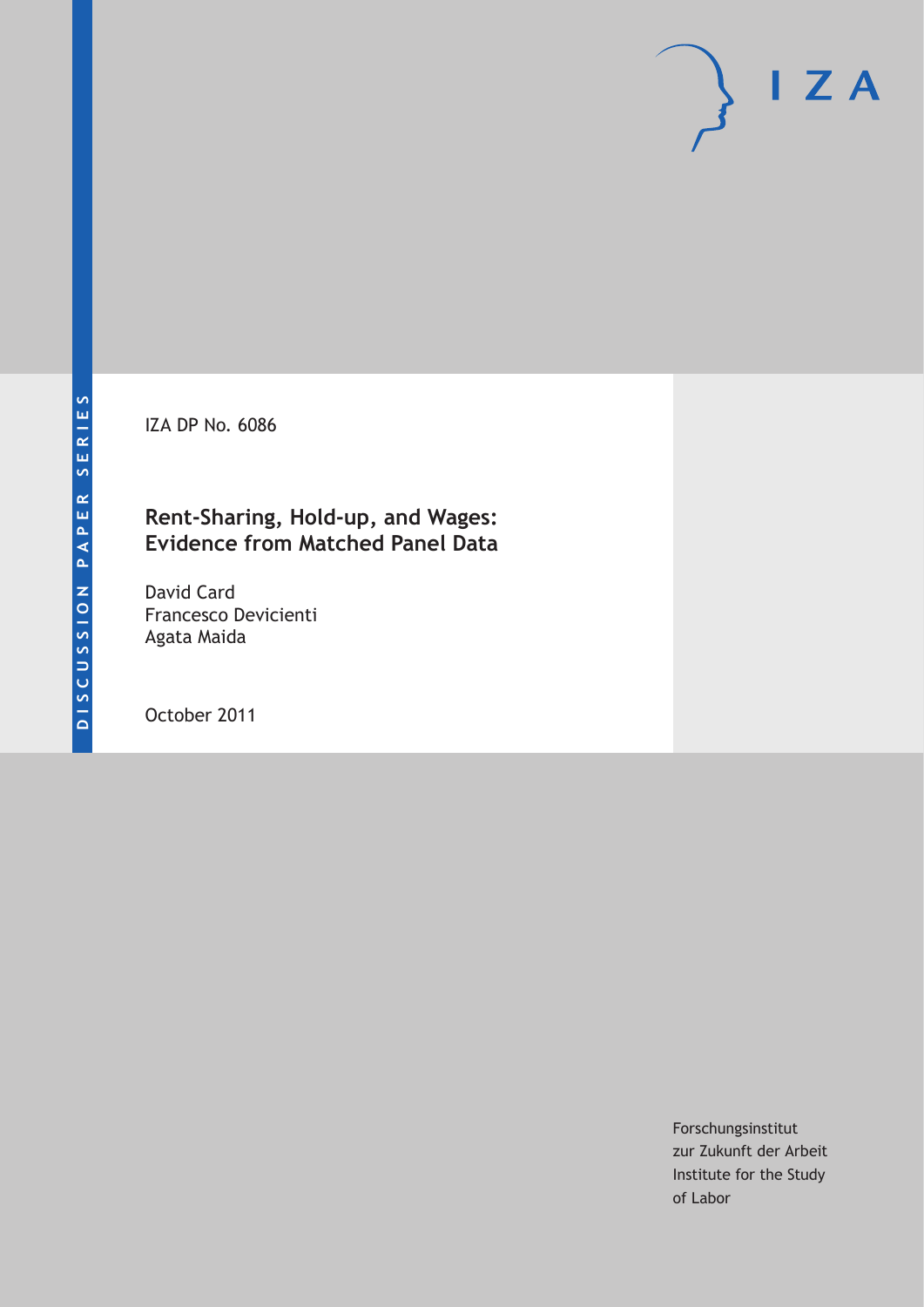# **Rent-Sharing, Hold-up, and Wages: Evidence from Matched Panel Data**

### **David Card**

*UC Berkeley, NBER and IZA* 

### **Francesco Devicienti**

*University of Torino and LABORatorio Revelli - CCA* 

### **Agata Maida**

*University of Milan and LABORatorio Revelli - CCA* 

Discussion Paper No. 6086 October 2011

IZA

P.O. Box 7240 53072 Bonn **Germany** 

Phone: +49-228-3894-0 Fax: +49-228-3894-180 E-mail: [iza@iza.org](mailto:iza@iza.org)

Any opinions expressed here are those of the author(s) and not those of IZA. Research published in this series may include views on policy, but the institute itself takes no institutional policy positions.

The Institute for the Study of Labor (IZA) in Bonn is a local and virtual international research center and a place of communication between science, politics and business. IZA is an independent nonprofit organization supported by Deutsche Post Foundation. The center is associated with the University of Bonn and offers a stimulating research environment through its international network, workshops and conferences, data service, project support, research visits and doctoral program. IZA engages in (i) original and internationally competitive research in all fields of labor economics, (ii) development of policy concepts, and (iii) dissemination of research results and concepts to the interested public.

IZA Discussion Papers often represent preliminary work and are circulated to encourage discussion. Citation of such a paper should account for its provisional character. A revised version may be available directly from the author.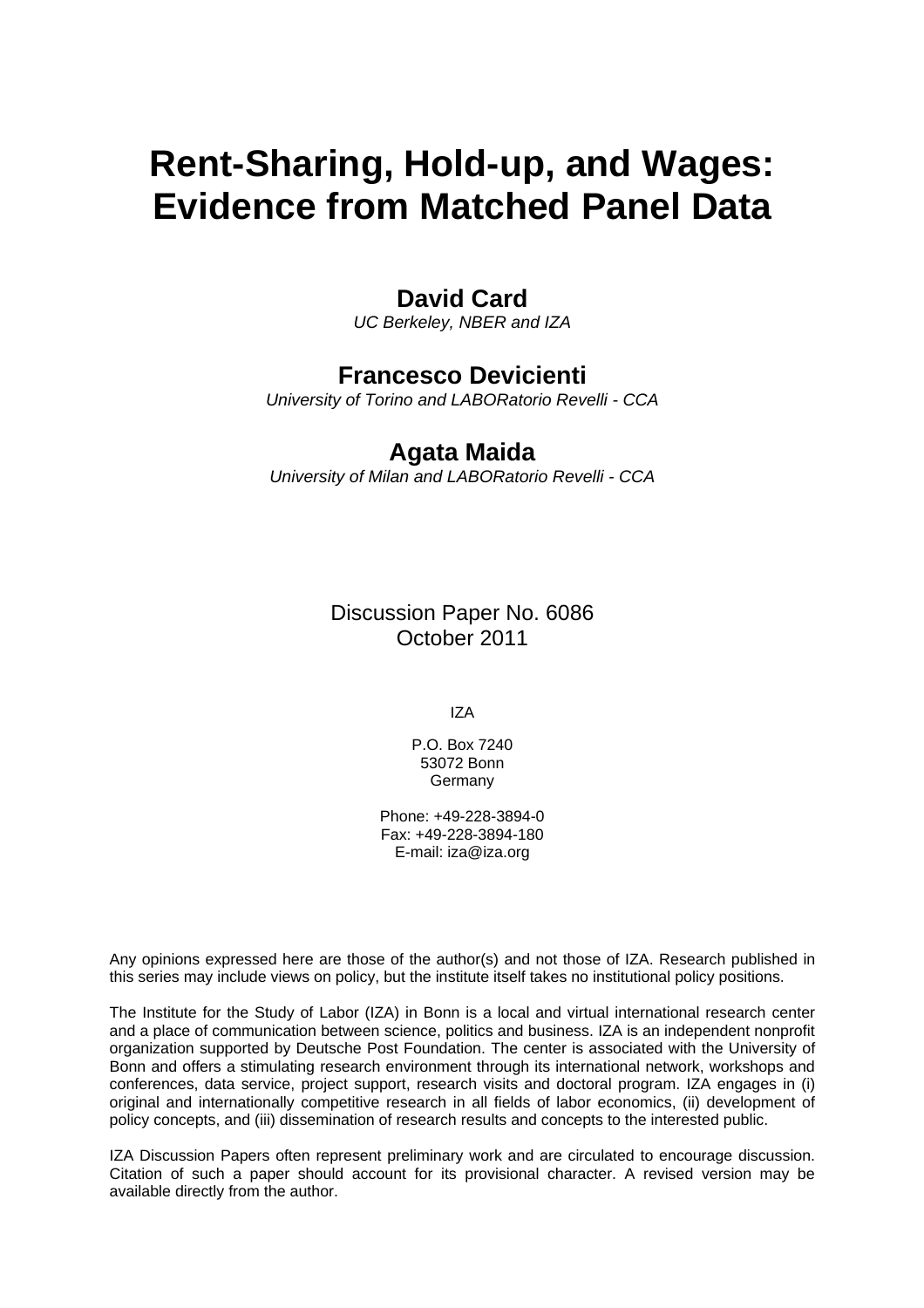IZA Discussion Paper No. 6086 October 2011

## **ABSTRACT**

### **Rent-Sharing, Hold-up, and Wages: Evidence from Matched Panel Data[\\*](#page-2-0)**

It is widely believed that rent-sharing reduces the incentives for investment when long term contracts are infeasible because some of the returns to sunk capital are captured by workers. We propose a simple test for the degree of hold-up based on the fraction of capital costs that are deducted from the quasi-rent that determines negotiated wages. We implement the test using a data set that combines Social Security earnings records for workers in the Veneto region of Italy with detailed financial information for employers. We find strong evidence of rent-sharing, with an elasticity of wages with respect to current profitability of the firm of 3- 7%, arising mainly from firms in concentrated industries. On the other hand we find little evidence that bargaining lowers the return on investment. Instead, firm-level bargaining appears to split the rents after deducting the full cost of capital.

JEL Classification: J31

Keywords: rent-sharing, hold-up, employer-employee data

Corresponding author:

 $\overline{a}$ 

David Card Department of Economics 508-1 Evans Hall #3880 University of California, Berkeley Berkeley, CA 94720-3880 USA E-mail: [card@econ.berkeley.edu](mailto:card@econ.berkeley.edu)

<span id="page-2-0"></span><sup>\*</sup> We thank Raj Chetty, Carlo Gianelle, Peter Kuhn, Alex Lefter, Bentley MacLeod, Enrico Moretti, Luigi Pistaferri, Ben Sand, and numerous seminar participants for comments and suggestions. We are especially grateful to Giuseppe Tattara for providing the Veneto Work History Data, and to Carlo Gianelle and Marco Valentini for their help in using these data. Agata Maida received support for this research from a grant from the Leibniz Association to RWI-Essen.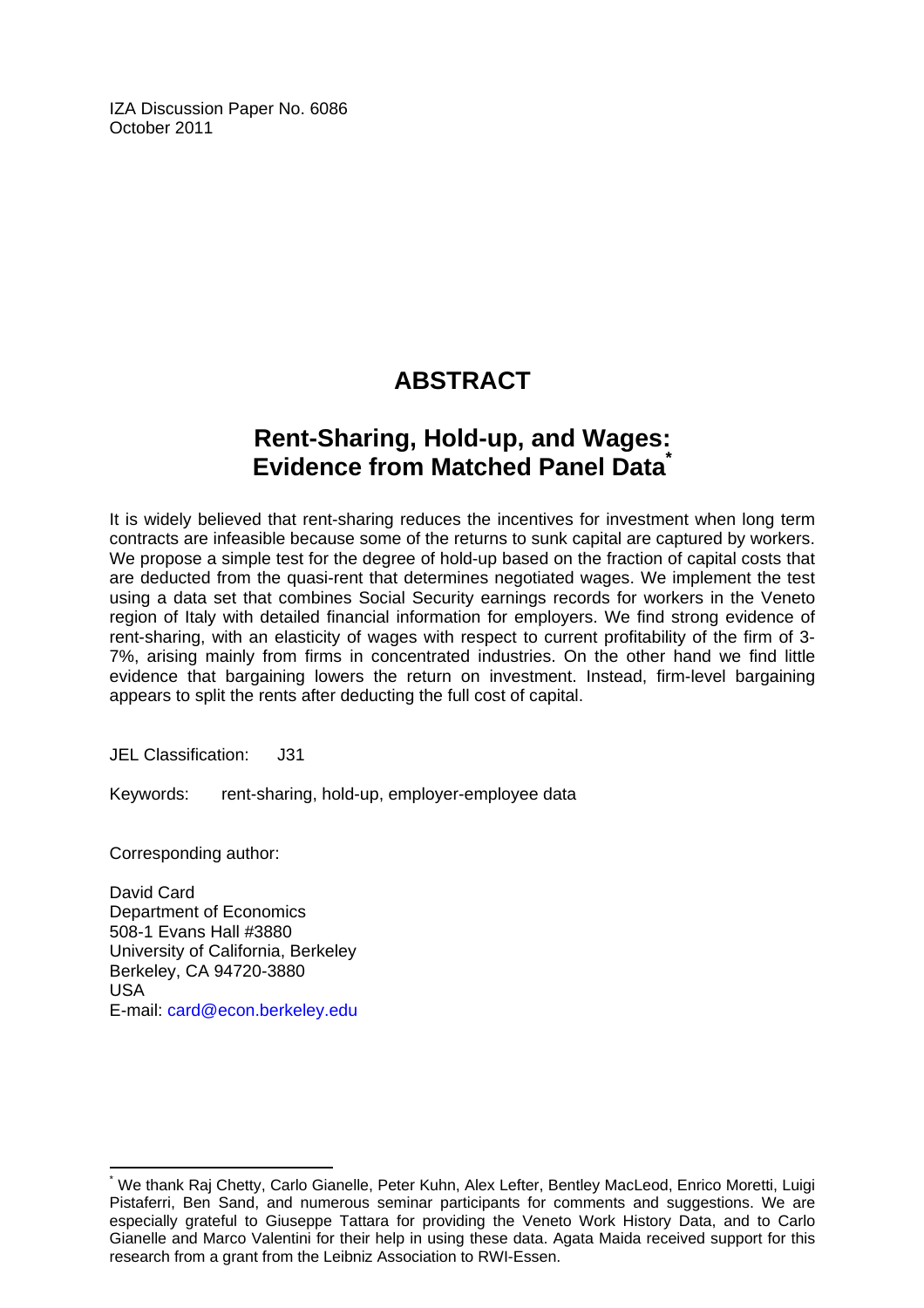Do workers capture some of the rents earned by their employers? If so, does rent-sharing reduce investment by taxing sunk capital? Both questions have drawn much attention from economists.<sup>1</sup> Decades of research using industry and firm-level data have shown a positive correlation between profitability and wages.<sup>2</sup> Although some of this could reflect the sorting of high-ability workers to more profitable firms, recent studies that compare wages over time on the same job also find a significant correlation with changes in profitability (e.g., Margolis and Salvanes, 2001; Martins, 2009; Guertzgen, 2010).<sup>3</sup> Focusing on a specific source of productivity growth, van Reenen (1996) showed that wages rise after firms introduce successful innovations. As a theoretical matter, whether rent-sharing reduces investment depends on the irreversibility of capital investments and the structure of wage bargaining. Grout (1984) showed that when long term contracts are infeasible and capital is sunk, rent-sharing can lead to under-investment.<sup>4</sup> Consistent with this insight, several studies have argued that unionized firms have lower rates of investment that their non-union competitors.<sup>5</sup>

<sup>&</sup>lt;sup>1</sup>Rent-sharing by a cartel of workers is discussed in Adam Smith (1976, Book I, Chapter 8). The argument that rent sharing reduces investment was made by Simons (1944), who wrote: "I can see no reason why strongly organized workers, in an industry where huge investment is already sunk in highly durable assets, should ever permit a return on investment sufficient to attract new capital."

<sup>&</sup>lt;sup>2</sup>Industry-level studies include Slichter (1950) de Menil (1971) and Dickens and Katz (1986). Firm-levels studies include Nickell and Wadhwani (1990), Chistofides and Oswald (1992), Abowd and Lemieux (1993), Blanchflower, Oswald and Sanfey (1996), Hildreth and Oswald (1997) and Arai (2003).

<sup>&</sup>lt;sup>3</sup>Guiso, Pistaferri, and Schivardi (2005) also find that firm-specific productivity shocks have a positive effect on wages using data for Italian firms.

<sup>&</sup>lt;sup>4</sup>A similar point was made by Baldwin (1983). For general overviews hold-up-related issues see Che and Sakovics (2008) and MacLeod (2010).

<sup>5</sup>Studies showing a negative effect of unionization on investment include Connolly et al. (1986), Hirsch (1990, 1991, 2004), Denny and Nickell (1992), Bronars and Deere (1993), and Odgers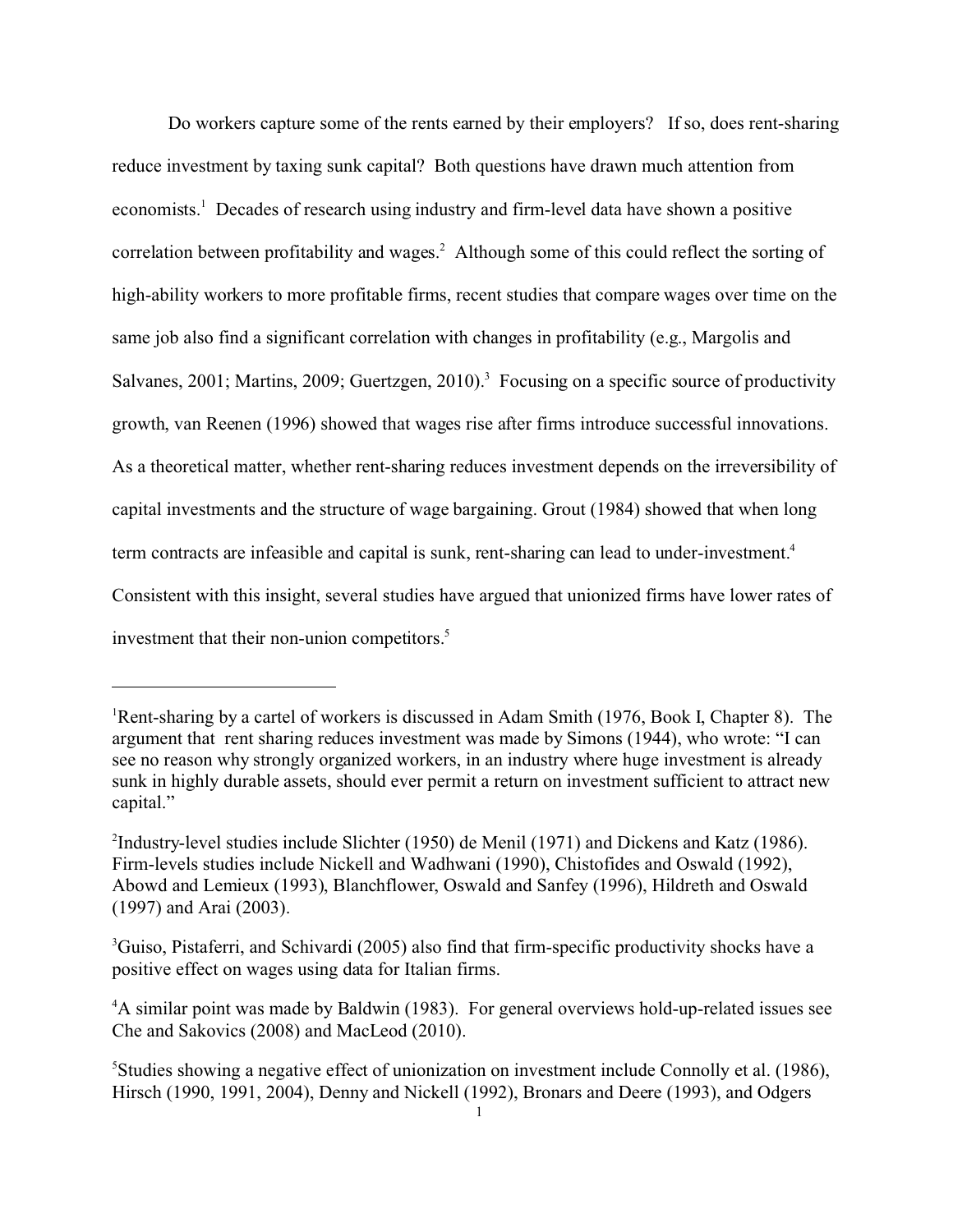Despite the evidence that higher profitability leads to higher wages, the actual degree of hold-up in a labor market setting depends on whether the firm can recoup its investment costs *before* splitting the rents with employees. We propose a simple measure of hold-up based on fraction of capital costs that are deducted from the quasi-rent measure that determines observed wages. In the absence of hold-up, negotiated wages contain an offset for the full cost of the firm's capital. When some of the returns to sunk investment are captured by workers, however, the deduction for capital is smaller. Our testing procedure therefore focuses on the relative magnitude of the wage offset for firm-specific capital accumulation. To the best of knowledge, we are the first to attempt to measure the degree of hold-up in this way.

We implement this test using administrative wage data for employees in the Veneto region of Italy, combined with detailed balance sheet data for firms. Under Italian law, sectoral contracts set minimum wages for workers at various occupation levels in each industry. Firmspecific union agreements raise wages above these levels for many workers (see Cristini and Leoni, 2006). Employees also receive various supplements that can vary with profitability. Given this setting, our econometric models relate overall wages earned by individual workers to the appropriate sectoral minimum wage and measures of firm-specific "quasi-rents." Our preferred specifications include job match effects (i.e., dummies for each worker-firm pair) that control for unobserved ability differences between workers and unmeasured productivity differences among firms.

An important issue for our estimation strategy is measurement error in value-added, which will lead to downward bias in the estimated degree of rent-sharing, particularly in models that

and Betts (1997). In contrast, Machin and Wadhwani (1991) find no significant effect. Likewise Addison et al (2007) find no effect of works councils on investment by German firms.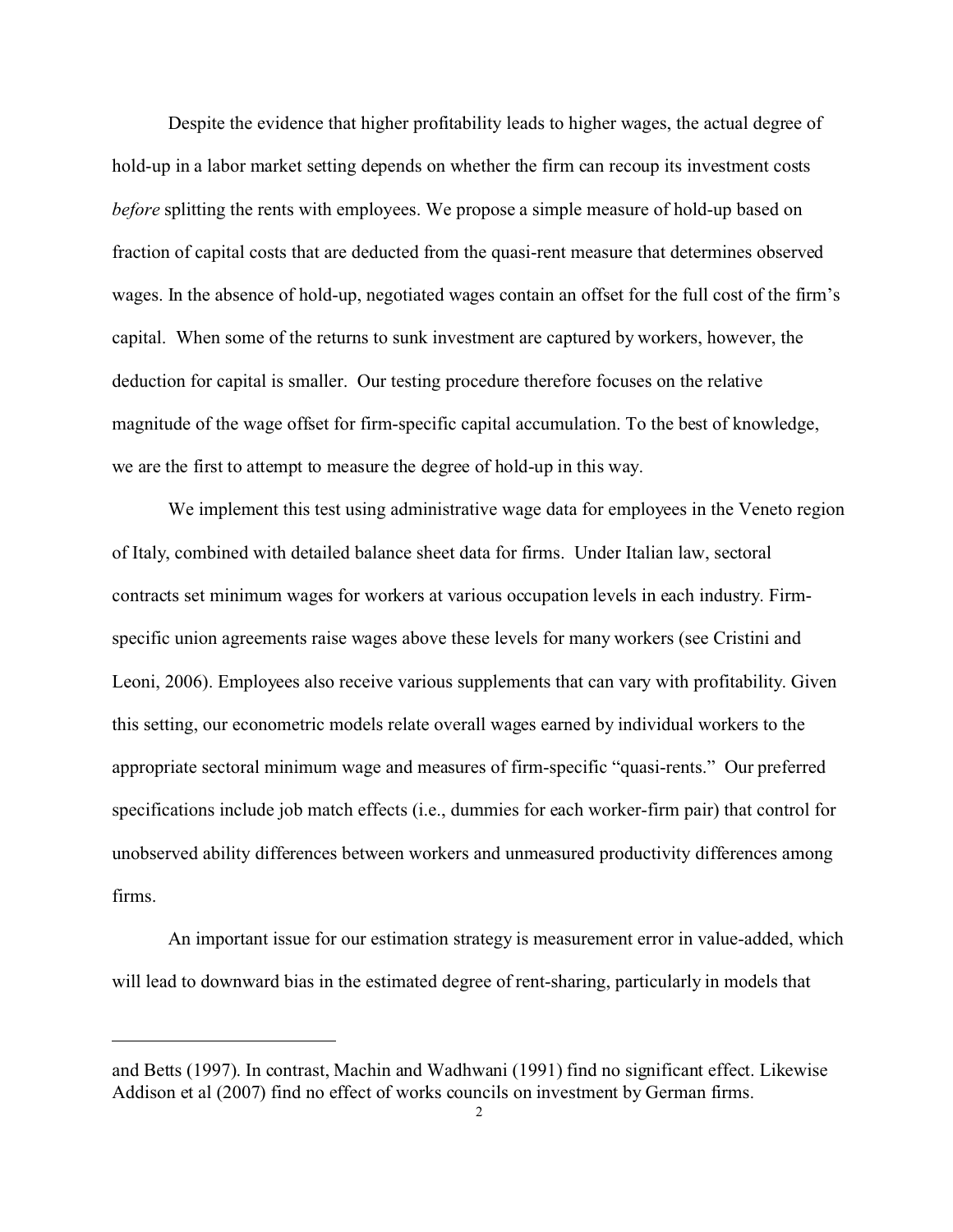control for match effects. We use the revenues of firms in the same narrowly-defined industry in other regions of Italy to construct an instrumental variable for the value-added of Veneto employers. Our identifying assumption is that industry-specific demand shocks affect firm-level profitability but have no direct effect on local labor supply.

Our empirical findings point to two main conclusions. First, increases in firm-specific profitability lead to statistically significant but modestly-sized increases in wages. In crosssectional models the estimated elasticity of wages with respect to quasi-rents per worker is on the order of 6-8%. Within-job-spell estimates derived from our instrumental variables approach are somewhat smaller but still significant, suggesting that the simple correlation between wages and profitability reflects both unobserved ability and rent-sharing. Second, we find that wages vary with a quasi-rent measure that deducts the full cost of capital. Although we cannot rule out some hold-up effect, estimates from a range of specifications are consistent with a user cost of capital of around 10% – very close to the benchmark suggested by recent studies (e.g., Arachi and Biagi, 2005; Elston and Rondi, 2006). We also find larger deductions for fixed assets (which are more vulnerable to hold-up but have a higher user cost) than current assets (which are least vulnerable to hold-up but have a lower user cost), consistent with the hypothesis that the offset reflects the cost of capital.

The next section presents a very simple model that illustrates the hold-up problem in a dynamic bargaining relationship when investment takes time and wages are renegotiated every period. We also use the model to develop a simple estimate of the degree of hold-up. We then describe the data sources used in our analysis, and turn to the main empirical results, followed by some checks and robustness tests. The final section of the paper summarizes our conclusions.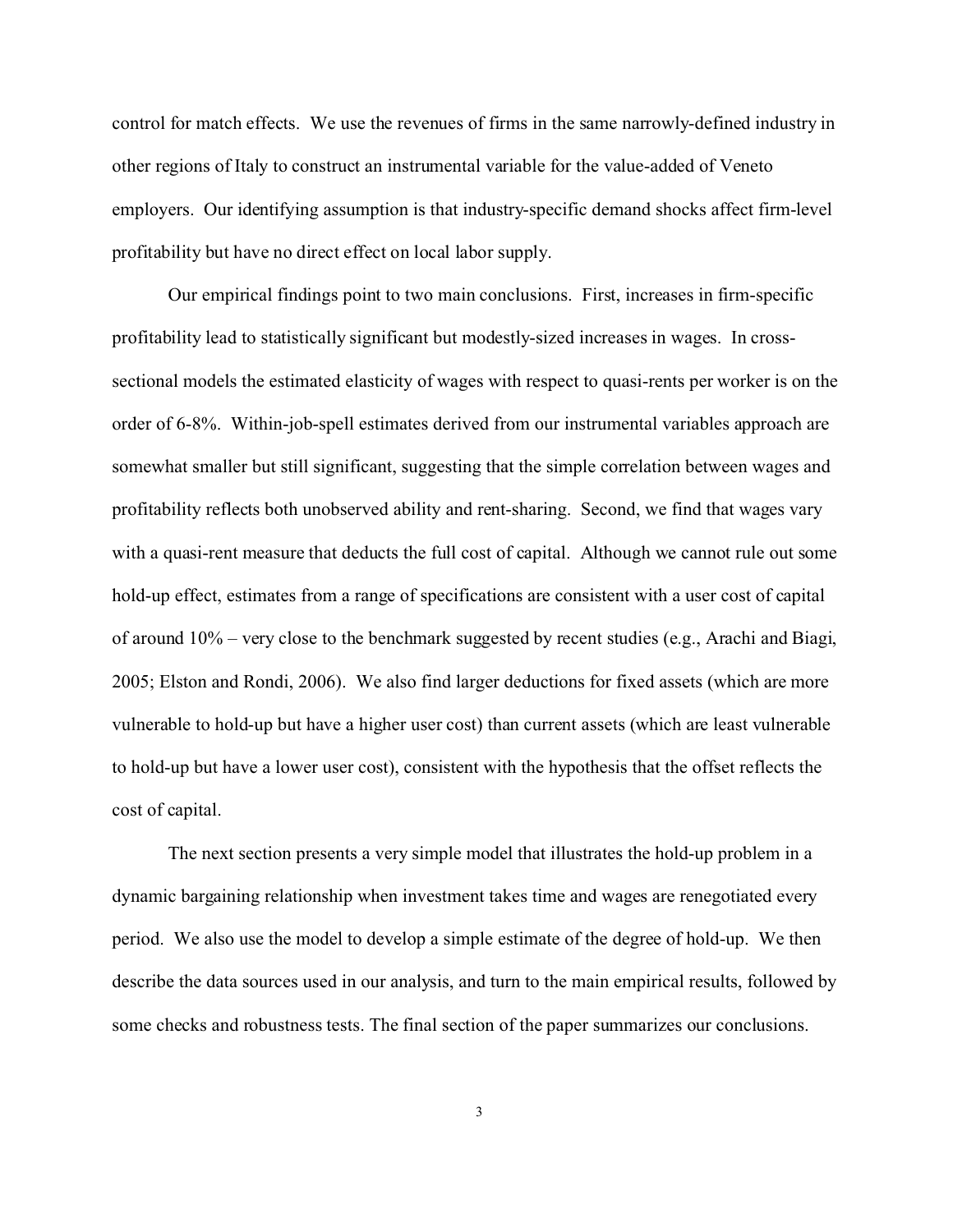#### II. A Simple Model of Rent Sharing and Wage Determination

This section presents a simple bargaining model between a firm and a homogeneous group of workers. We use the model to show how bargaining in a sequence of short-term contracts can lead to hold-up when capital accumulation takes time and investments are irreversible. We then show how hold-up can be reduced when in-progress investments are easier to liquidate than completed capital. Finally, we develop a simple measure of hold-up based on the observed relationship between wages and the components of quasi-rents.

For simplicity we assume employment is fixed.<sup>6</sup> The timing is as follows: The game begins in period 1 with a predetermined capital stock  $K<sub>1</sub>$ . The firm then chooses a capital stock  $K_2$  for period 2. Following this decision the parties bargain over the wage for period 1,  $w_1$ . If no agreement is reached the game ends and each party receives their outside option. If agreement is reached, workers receive  $w_1$ , the firm earns profits  $\pi_1(w_1)$ , and the game proceeds to period 2. At this point the only decision variable is  $w_2$ , which is again determined by bargaining. If agreement is reached workers receive  $w_2$  and the firm receives  $\pi_2(w_2)$ . If not, the game ends and parties receive their outside options.

We assume that the firm's profits in each period depend on net revenues  $R_t(K_t)$  minus the costs of labor and capital:

$$
\pi_t(w_t) = \ R_t(K_t) - w_t L - r_t \ K_t \ ,
$$

where  $R_t(K_t) = R(K_t, \theta_t)$  depends on a revenue shock  $\theta_t$  known at least one period in advance, L is the level of employment, and  $r_t$  is the cost of capital. We assume that workers' payoffs are proportional to the excess wage bill:

<sup>&</sup>lt;sup>6</sup>In an earlier version of this paper (Card, Devicienti, Maida, 2010) we present a model with variable employment and show that it yields similar predictions.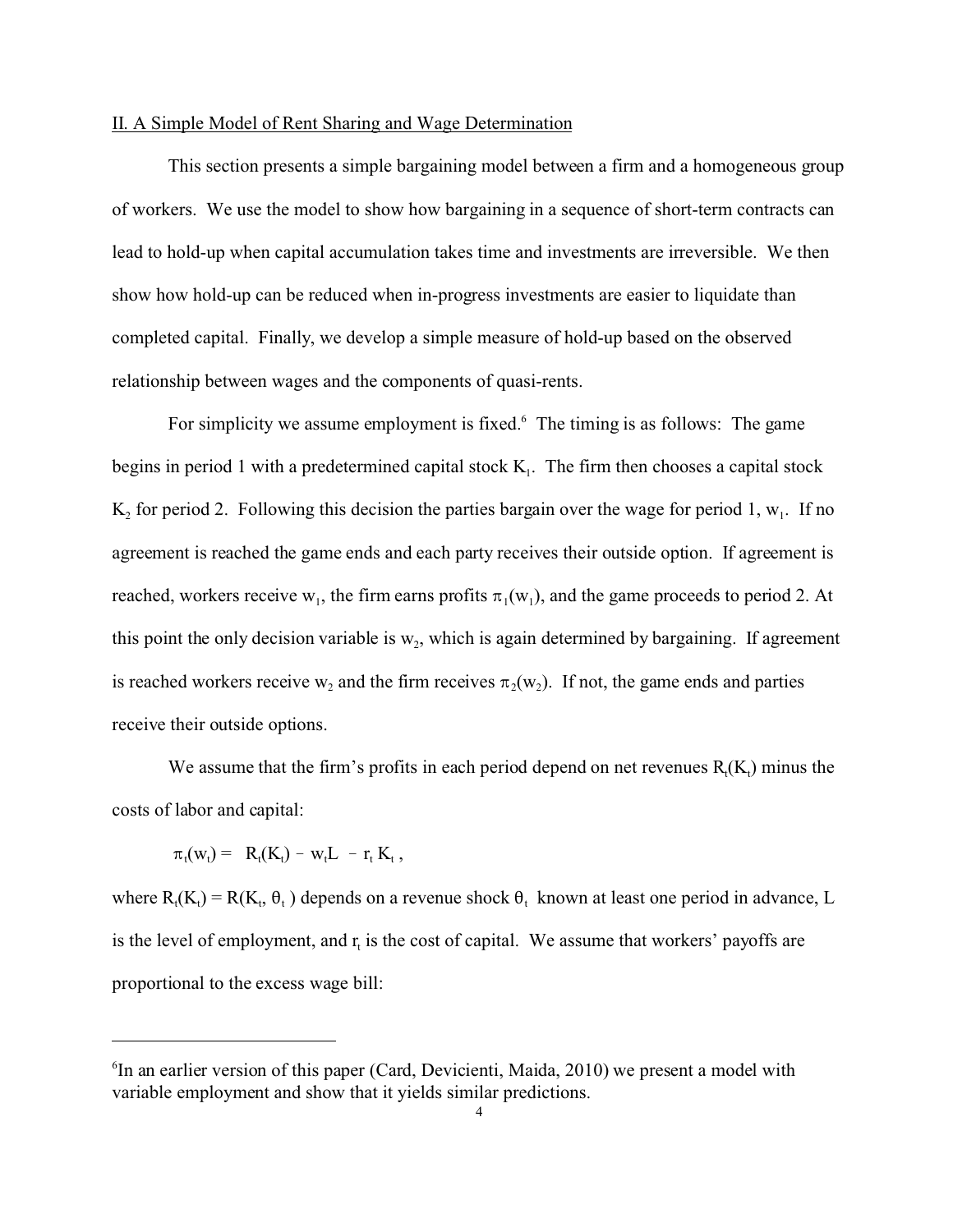$$
u_t(w_t) = (w_t - m_t) L,
$$

where  $m<sub>t</sub>$  is the minimum sectoral wage (or, more generally, some measure of the opportunity wage) in period  $t$ .<sup>7</sup> With this specification of preferences, wages act as a pure transfer between the parties, and the sum of their payoffs in each period:

$$
S_t = u(w_t) + \pi(w_t) = R_t (K_t) - m_t L - r_t K_t,
$$

is independent of  $w_t$ . Finally, we assume that the parties discount the future at a common discount rate  $\beta$ .

To complete the model we need to specify the outside options available to each party. We assume that the outside option for the firm is to close down and liquidate its capital. We assume that a fraction  $\delta$  of the installed capital stock can be resold, so in the event of no agreement in period t the firm's net income in the period is  $\pi^0 = -(1-\delta)r_tK_t^8$ . Given that  $K_2$  is determined prior to wage bargaining in period 1, we also need to specify what happens to *second* period capital in the event of no agreement in the first period. We assume that a fraction  $1-\lambda$  of "in-progress" investments can be costlessly abandoned, implying that the liability for second period capital if the firm closes down in period 1 is  $\lambda \pi^0 = -\lambda (1-\delta) r_2 K_2$ . For workers we assume that the outside option in each period is a payoff of  $u^0_+$  =0. (Equivalently, each worker earns the outside wage).

Working backward, we assume that second-period bargaining maximizes a generalized Nash objective:

(1)  $[u_2(w_2) - u_{2}^0]^\gamma$   $[\pi_2(w_2) - \pi_{2}^0]^{1-\gamma}$ 

<sup>7</sup>See Farber (1986) for a discussion of the collective preferences of workers. With fixed employment and identical workers this objective is consistent with each worker having a linear within-period utility of income.

<sup>&</sup>lt;sup>8</sup>A similar assumption is made by Grout (1984) who distinguishes between the price paid for capital and its resale value.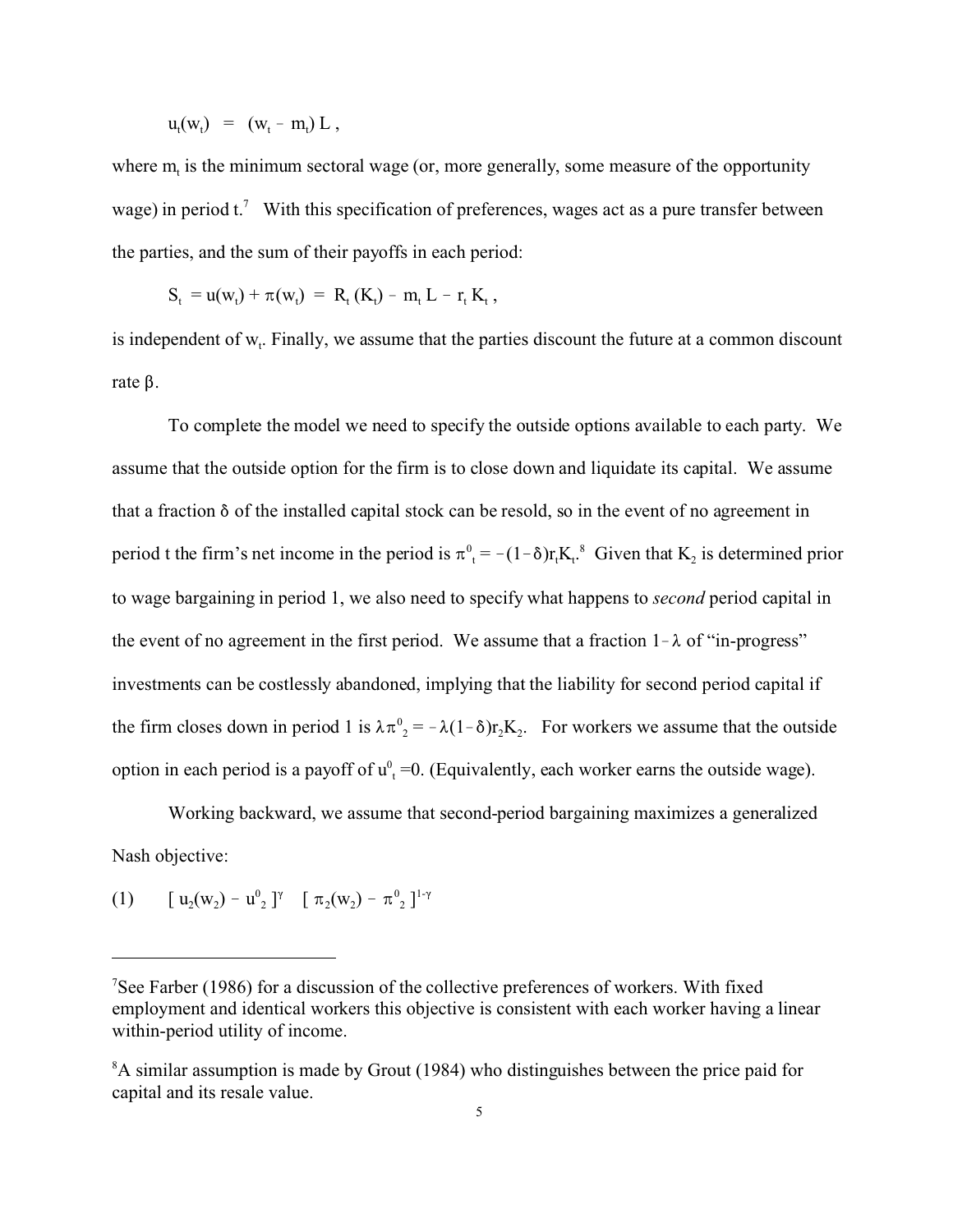where  $\gamma \in [0,1]$  represents the relative bargaining power of workers (see de Menil, 1971 and Svejnar, 1986 for early examples of use of this objective). The optimal wage  $w_2^*$  splits the gains from trade:

$$
u_2(w_2^*) - u_2^0 = \gamma Q_2
$$
 and  
 $\pi_2 (w_2^*) - \pi_2^0 = (1 - \gamma) Q_2$ ,

where

$$
Q_2 = u_2({w_2}^*) + \pi_2({w_2}^*) - u_2^0 - \pi_2^0 = S_2 - u_2^0 - \pi_2^0
$$

is the quasi-rent associated with reaching agreement. Given our assumptions on the outside options and worker preferences:

(2a) 
$$
Q_2 = R_2(K_2) - m_2 L - \delta r_2 K_2
$$
,

the negotiated wage is

(2b) 
$$
w_2^* = m_2 + \gamma Q_2/L
$$
,

and second period profits are

(2c) 
$$
\pi_2(w_2^*) = (1-\gamma) [R_2(K_2) - m_2 L] - (1-\gamma \delta) r_2 K_2
$$
.

When investment is fully reversible,  $\delta$ =1 and equation (2a) shows that the appropriate quasi-rent deducts the full cost of capital  $(r_2K_2)$ . When only a fraction of investment is reversible, however, the deduction is smaller. Differentiating  $(2c)$  with respect to  $K_2$  yields:

$$
\partial \pi_2 / \partial K_2 = (1 - \gamma) \left[ \partial R_2 / \partial K_2 - r_2 (1 - \gamma \delta) / (1 - \gamma) \right].
$$

If the firm were to choose  $K_2$  in period 1 to maximize second period profits, this condition would imply under-investment whenever  $\delta$ <1 (see Grout, 1984 for a very similar expression).

When capital accumulation takes time and investments in the "build" phase can be more easily liquidated, however, some of the potential hold-up of the second period capital stock can be offset by lower wages in period 1. Loosely speaking, the cost of liquidating second period capital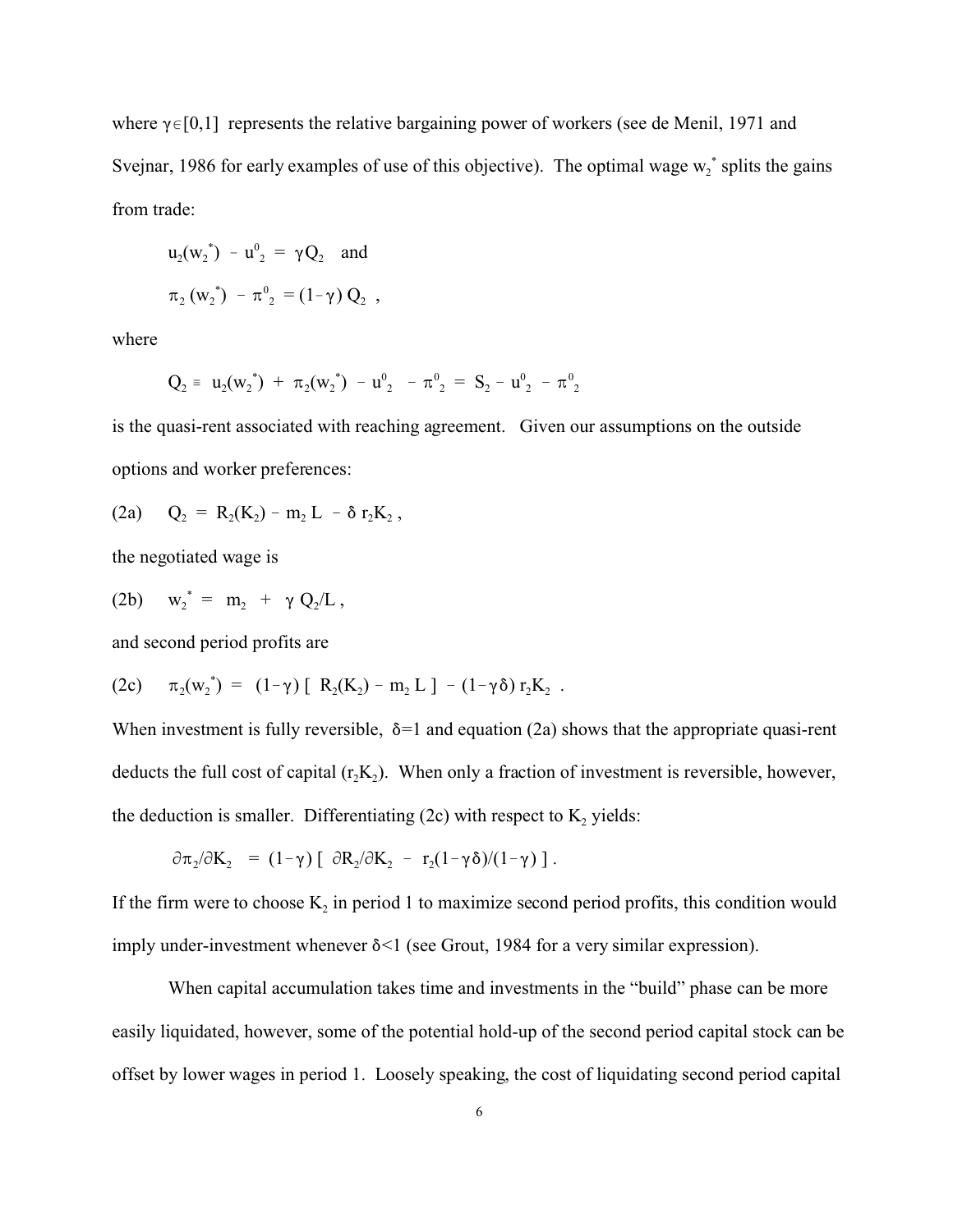is lower in the first period, leading to an offset in  $w_1$  for capital that will be "held up" in period 2. More precisely, taking account of the continuing value of the relationship, the payoff to workers of a first period agreement at the wage  $w_1$  is  $u_1(w_1) + \beta u_2(w_2^*)$ , while the payoff to the firm is  $\pi_1(\mathbf{w}_1) + \beta \pi_2(\mathbf{w}_2^*)$ . Bargaining in period 1 will therefore maximize

(3) 
$$
[u_1(w_1)+\beta u_2(w_2^*)-\widetilde{u}^0_{1}]^{\gamma} [\pi_1(w_1)+\beta \pi_2(w_2^*)-\widetilde{\pi}^0_{1}]^{1-\gamma}.
$$

where  $\tilde{u}^0$  and  $\tilde{\pi}^0$  represent the outside options of the parties if there is no agreement in period 1. Given our assumptions,  $\tilde{u}^0_{1} = 0$  and

$$
\widetilde{\pi}^{\,0}_{\ \ \, 1}=\; \pi^{\,0}_{\ \ \, 1}\;+\;\lambda\,\,\beta\,\pi^{\,0}_{\ \ \, 2}\;=\;-\;(\,1\,-\,\delta )r_{1}K_{1}\;-\;\;\lambda(\,1\,-\,\delta )r_{2}K_{2}\;.
$$

The total quasi-rent  $\widetilde{Q}_1$  associated with reaching an agreement in period 1 is therefore

$$
\widetilde{Q}_1 = u_1(w_1^*) + \pi_1(w_1^*) - \pi^0_1 + \beta(u_2(w_2^*) + \pi_2(w_2^*) - \lambda \pi^0_2)
$$
\n
$$
= S_1 - \pi^0_1 + \beta (S_2 - \lambda \pi^0_2).
$$

The optimal first period wage will set

(4a) 
$$
u_1(w_1^*) + \beta u_2(w_2^*) = \gamma \widetilde{Q}_1
$$

(4b) 
$$
\pi_1(w_1^*) + \beta \pi_2(w_2^*) = (1 - \gamma) \widetilde{Q}_1 + \widetilde{\pi}_{1}^0
$$
.

Substituting  $u_2(w_2^*) = \gamma Q_2$  and using the fact that  $Q_2 = S_2 - \pi^0 Z_2$  (see equation (1a)), equation (4a) implies that

$$
u_1({w_1}^*) = \gamma S_1 - \gamma \pi^0_{1} + (1-\lambda)\gamma \beta \pi^0_{2},
$$

leading to a first period wage of

 $(5)$ \* =  $m_1$  +  $\gamma$  Q<sub>1</sub>/L,

where

=  $S_1 - \pi^0_1 + (1-\lambda)\beta \pi^0_2$ 

$$
= R_1(K_1) - m_1L - \delta r_1K_1 - (1-\lambda)\beta(1-\delta)r_2K_2
$$

is the quasi-rent to be distributed in period 1 when the relationship is expected to continue. When  $\lambda$ <1, equation (5) implies that  $Q_1$  contains an offset for the sunk component of  $K_2$  that is "held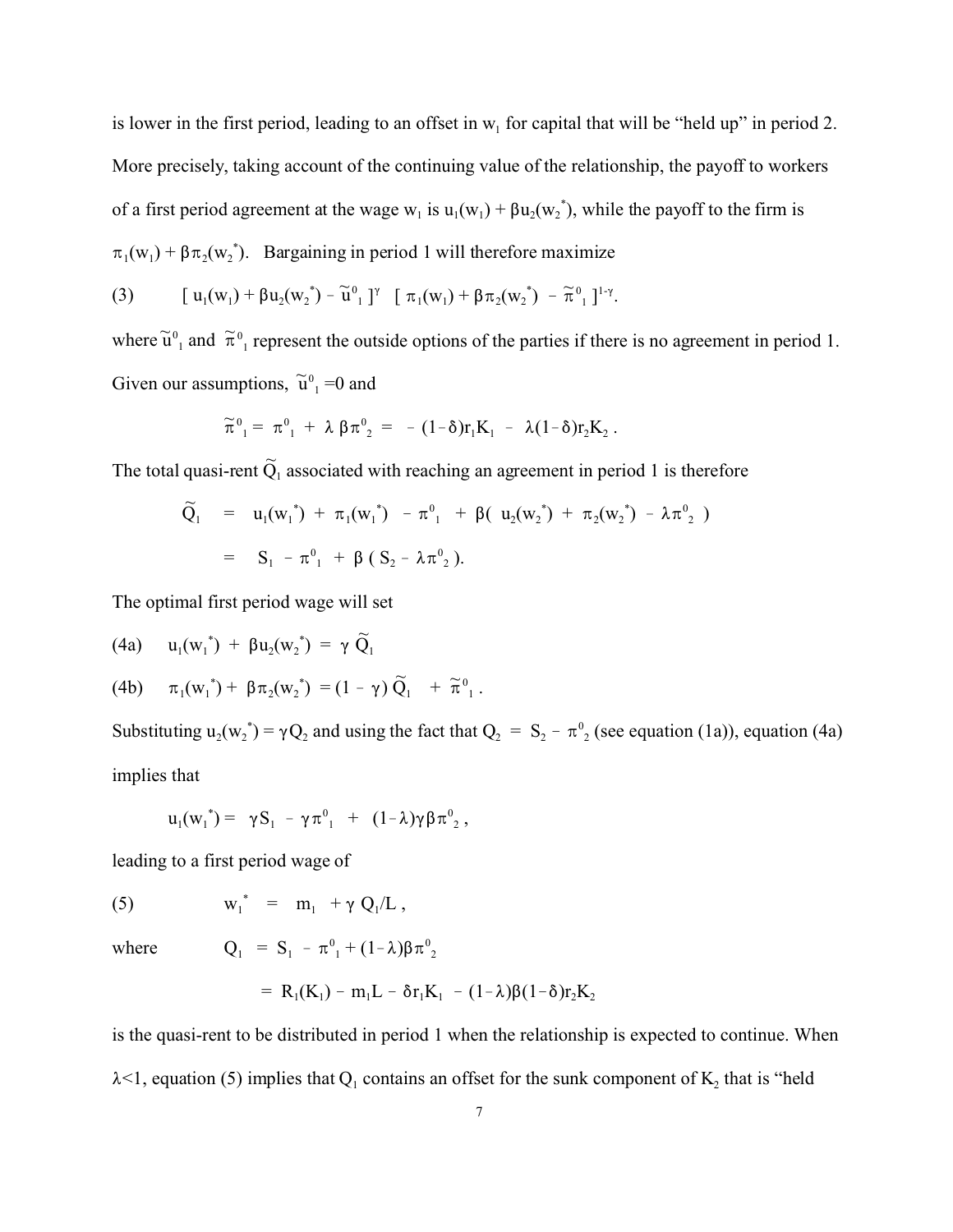up" in bargaining in period 2. In fact when  $\lambda=0$  the offset is just the (discounted) amount  $\pi^0_{\phantom{0}2}$  that is added to the quasi-rent in period 2 as a result of the irreversibility of capital.

The offset in  $w_1$  helps to re-align the firm's incentive for investment in period 2. In particular, using equation (3b) the firm's discounted profits can be written as

$$
\pi_1(\mathbf{w}_1^*) + \beta \pi_2(\mathbf{w}_2^*) = (1 - \gamma) (S_1 + \beta S_2) + \gamma \pi^0_{1} + \gamma \beta \lambda \pi^0_{2}.
$$

Assuming that  $K_2$  is determined prior to wage bargaining in period 1, the optimal choice for  $K_2$ solves the first-order condition:

(6) 
$$
\partial [\pi_1({\bf w}_1^*) + \beta \pi_2({\bf w}_2^*)] / \partial K_2 = (1 - \gamma) \beta [\partial R_2 / \partial K_2 - \theta r_2],
$$

where

$$
\theta = [1 - \gamma + \gamma \lambda (1 - \delta)] / (1 - \gamma) \in [1, 1/(1 - \gamma)]
$$

measures the distortionary effect of hold-up on the cost of capital. When capital is fully liquid  $\delta$ =1 and there is no hold-up effect, implying that  $\theta$  =1. When completed capital is sunk but inprogress investments are fully reversible,  $\delta$ <1 but  $\lambda$ =0, again implying no hold-up effect. More generally, with  $0<\lambda<1$  there is still some inefficiency caused by hold-up in the second period (i.e.,  $\theta$  >1), but the distortion is smaller than would arise if first period wages did not respond to the (credible) threat of reduced investment by the firm.<sup>9</sup>

#### *Empirical Implementation*

This simple model points to two main conclusions. The first is that the magnitude of the

<sup>&</sup>lt;sup>9</sup>An alternative to the assumption that the firm unilaterally chooses investment prior to wage bargaining is that the parties jointly set  $w_1$  and  $K_2$  in the first period bargain. Under this assumption, Crawford (1986) shows that investment will be efficient and the first-period wage will fully offset any hold-up that arises in the second period. This result is easily seen from (3) by noting that with joint determination of  $K_2$ , the firm's fall-back position in period 1 is  $\tilde{\pi}^0{}_1$  =  $\pi^0$ , which is equivalent to setting  $\lambda=0$ .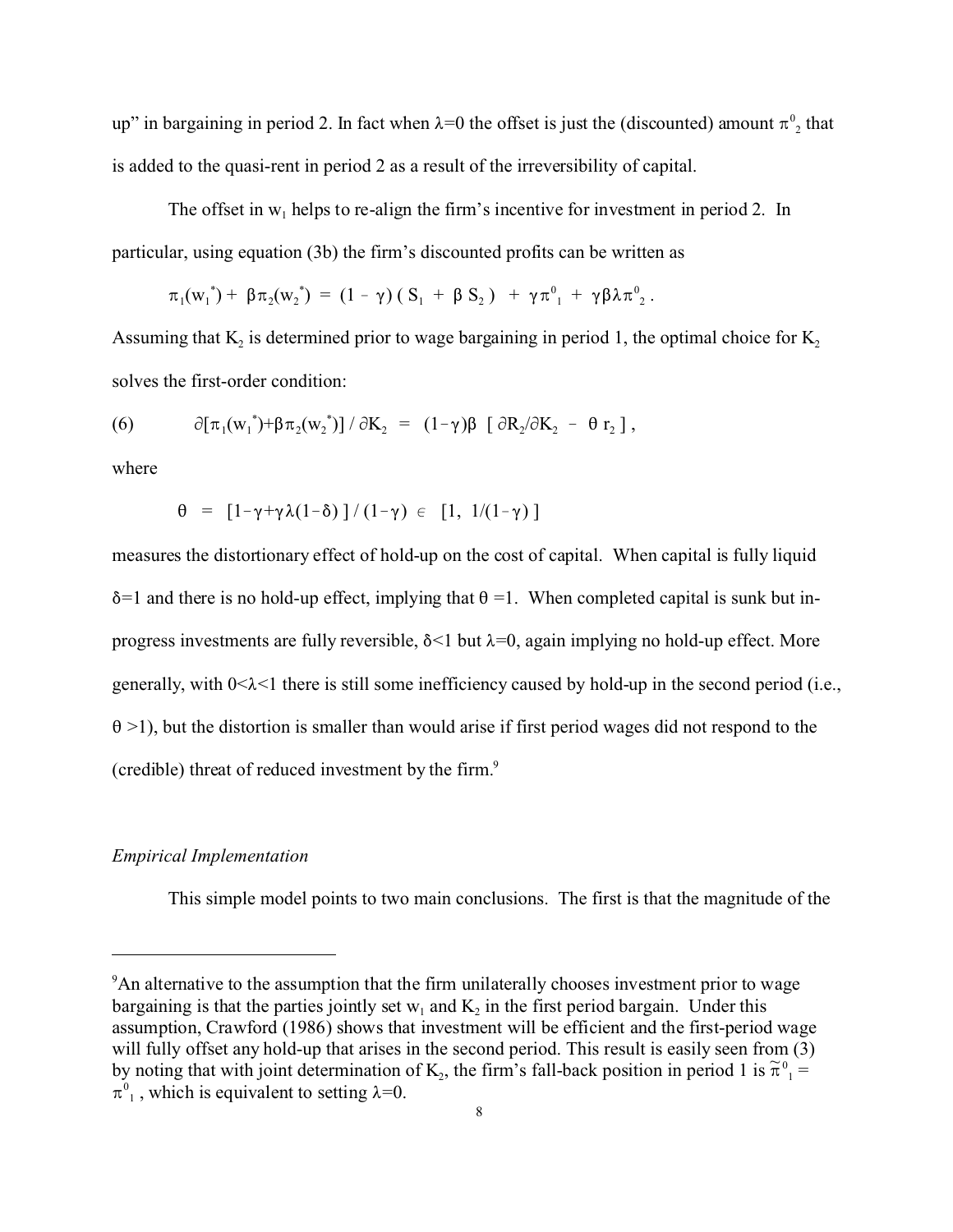distortion to investment caused by rent sharing depends not only on the fraction of existing capital that can be resold in the event of a failure of agreement, but also on the reversibility of inprogress investments. If firms can easily halt planned investments, the degree of hold-up may be relatively small. This mechanism may be particularly relevant in our empirical setting since during the 1990s many Veneto firms established branch operations – or began out-sourcing production – in the former Eastern Europe.<sup>10</sup> Anecdotal evidence suggests that the threat of diverting new investments to offshore plants was used by firms to argue for wage moderation.

A second insight from the model is that one can potentially measure the importance of hold-up in a bargaining relationship by examining the effect of capital costs on wages. Specifically, in an ongoing relationship wages in period t will depend on a quasi-rent measure of the form specified by equation (5):

$$
Q_t = R_t(K_t) - m_t L - \delta r_t K_t - \beta (1 - \lambda)(1 - \delta) r_{t+1} K_{t+1}
$$

which includes an offset for the fraction of the current capital stock that can be readily liquidated, and another offset for the fraction of the future capital stock that will be "held up" in period  $t+1$ but can be costlessly liquidated today. In particular, the degree of hold-up depends on the sum of the coefficients on current and future capital costs. When this sum is approximately 1,  $\lambda(1-\delta)$  is approximately 0 and there is no distortion in the firm's cost of capital (i.e.,  $\theta = 1$  in equation 6).

In principle we could estimate  $\delta$  and  $\lambda$  by relating observed wages to a measure of quasirents based on this expression (or a generalization of (5) with longer lags in the time to complete investments). Unfortunately, we do not have direct information on the cost of capital for firms in our sample. Morever, we lack instruments for  $K_{t+1}$  that would be needed to address any concerns

<sup>&</sup>lt;sup>10</sup>Veneto firms producing clothing and footwear have been particularly active in the region around Timisoara Romania – see Mariotti and Montagnana (2008).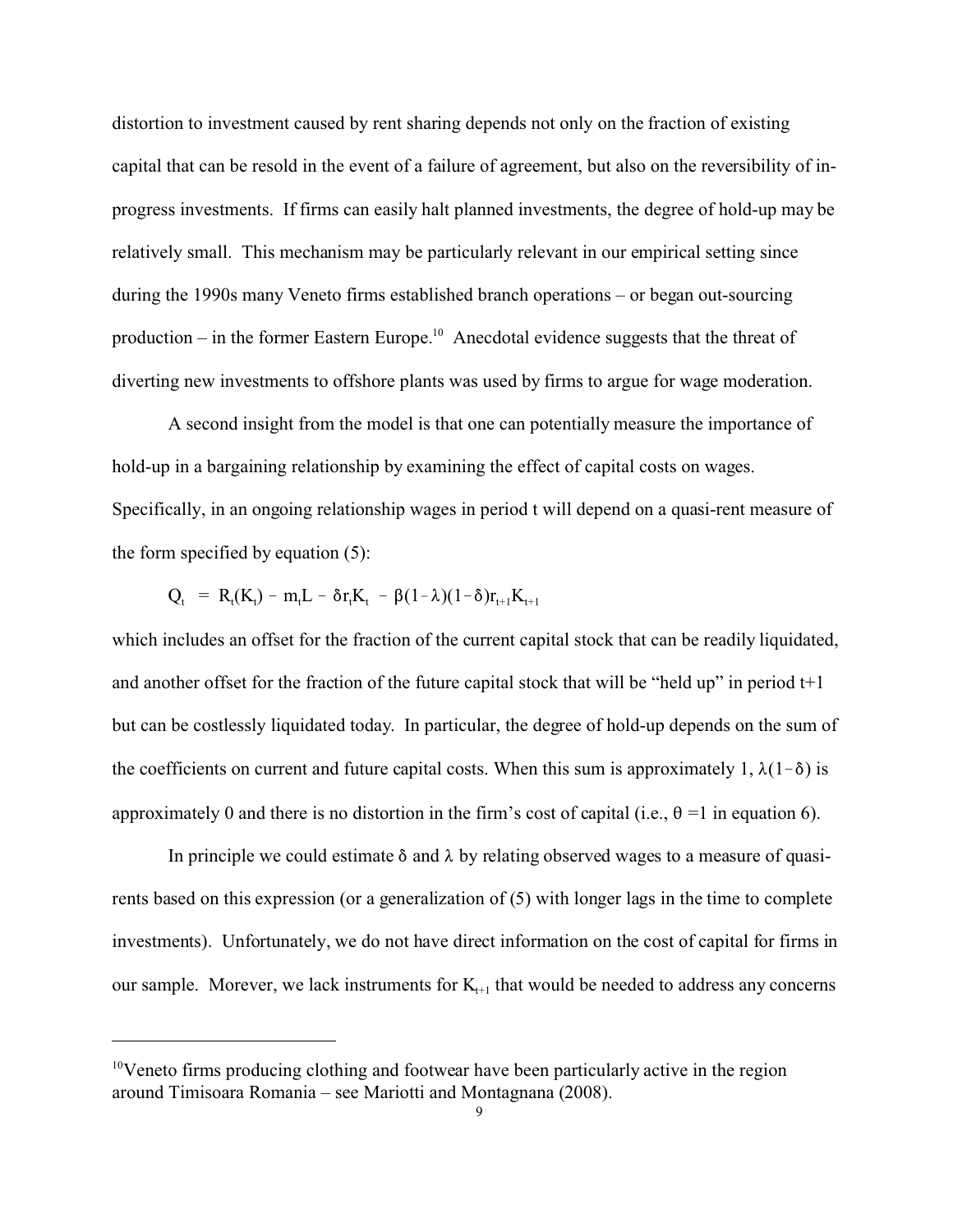over potential endogeneity between current wages and *future* capital. Given these data limitations we make the assumptions that  $r_t = r_{t+1} = r$ , and that capital per worker is approximately constant. In this case, with  $\beta \approx 1$  equation (5) implies a relationship between observed wages, value-added per worker, and capital per worker of the form:

(7) 
$$
w_t = m_t (1 - \gamma) + \gamma R_t(K_t)/L - \gamma r [1 - \lambda (1 - \delta)] (K_t/L).
$$

Note that the ratio of the coefficients of capital per worker and value-added per worker in equation (7) is  $-r \times [1 - \lambda(1-\delta)]$ . Given a value for r we can therefore infer the degree of holdup. Specifically, when the ratio is 0 (i.e., the measured offset effect of capital per worker is 0), we can infer that  $\lambda(1-\delta)=1$ , implying that the distortionary effect on the firm's cost of capital is  $\theta$  $=1/(1-\gamma)$ . At the opposite extreme, if the ratio is equal to the value of r, then  $\lambda(1-\delta)=0$  and  $\theta=1$ . Thus we can estimate the degree of hold-up by comparing the relative size of the coefficients on capital per worker and value-added per worker with an estimate of the user cost of capital.

The literature on capital investment in Italy suggests that during our sample period (the mid-to-late 1990s) the user cost of capital was in the range of 8-12%. Elston and Rondi (2006) report a distribution of estimates of the user cost of capital for publicly traded Italian firms in the 1995-2002 period, with a median of 11% (Elston and Rondi, 2006, Table A4). Arachi and Biagi (2005) calculate the user cost of capital, with special attention to the tax treatment of investment, for a panel of larger firms over the 1982-1998 period. Their estimates for 1995-1998 are in the range of 10-15% with a value of 11% in 1998 (Arachi and Biagi, 2005, Figure 2).<sup>11</sup>

In our estimation we adopt a log-linearization of equation (7). Specifically, building on

<sup>&</sup>lt;sup>11</sup>Franzoni (2008) calculates the marginal user cost of capital taking into account the differential costs of debt and equity financing, and the effects of tax reforms in 1996 and 1997. Her calculations suggest that the marginal user cost of capital was about 7.5% pre-1996 for a firm with  $60\%$  debt financing, and fell to  $6\%$  after 1997.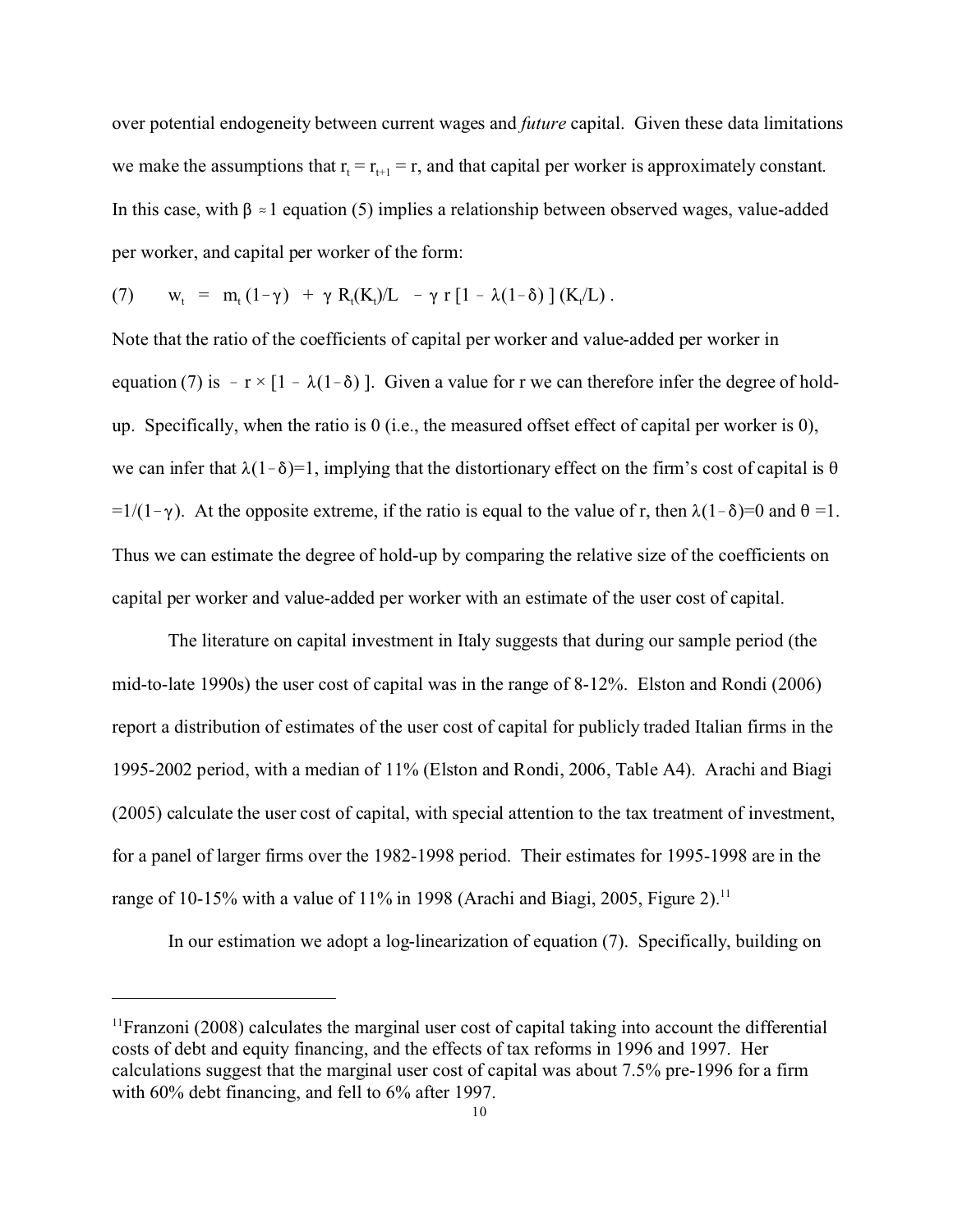the observation that covariates like job tenure exert a proportional effect on wages, we assume that rent sharing with heterogeneous workers results in a *proportional* rent premium:

(8)  $log(w_{it}) = log(m_{it}) b_1 + X_{it} b_2 + V A_{j(i,t),t} b_3 + K L_{j(i,t),t} b_4 + \xi_{it}$ 

where  $w_{it}$  is the average daily wage earned by worker i in year t,  $m_{it}$  is a (potentially noisy) measure of the opportunity wage for the worker in that year,  $X_{it}$  represents a vector of measured characteristics of the worker,  $VA_{i(i,t),t}$  represents measured value-added per worker at the firm  $j(i,t)$ that employed worker i in period t,  $KL_{i(i,t)}$  is measured capital per worker at the firm, and  $\xi_{it}$  is an error term. Our focus is on the ratio  $b_4/b_3$ . In the absence of hold-up,  $b_4/b_3 = -r$ , while full holdup implies  $b_4/b_3 = 0$ . We fit this model using a variety of estimation strategies, including OLS, OLS with firm-worker-match fixed effects, and instrumental variables (IV) with match fixed effects, treating value added per worker (and in some cases capital per worker) as endogenous.

#### III. Institutional Background, Data Sources, and Descriptive Overview

#### *a. Institutional Background*

Wage setting in Italy is governed by a "two-level" bargaining system.<sup>12</sup> Sectoral agreements (typically negotiated every two years) establish contractual minimum wages for different occupation classes that are automatically extended to all employees in the sector. Unions can also negotiate firm-specific contracts that provide wage premiums over and above the sectoral minimums. During the mid-1990s such firm-level bargains covered about 40% of private sector employees nationwide (ISTAT, 2000). In addition, individual employees receive premiums and bonuses that add to the minimum contractual wage covering their job.

 $12$ This system was introduced in 1993, replacing an earlier system that included local and sectoral agreements and a national indexation formula. See Casadio (2003) and Dell'Aringa and Lucifora (1994). The Netherlands, Spain, and Portugal have similar two-level systems.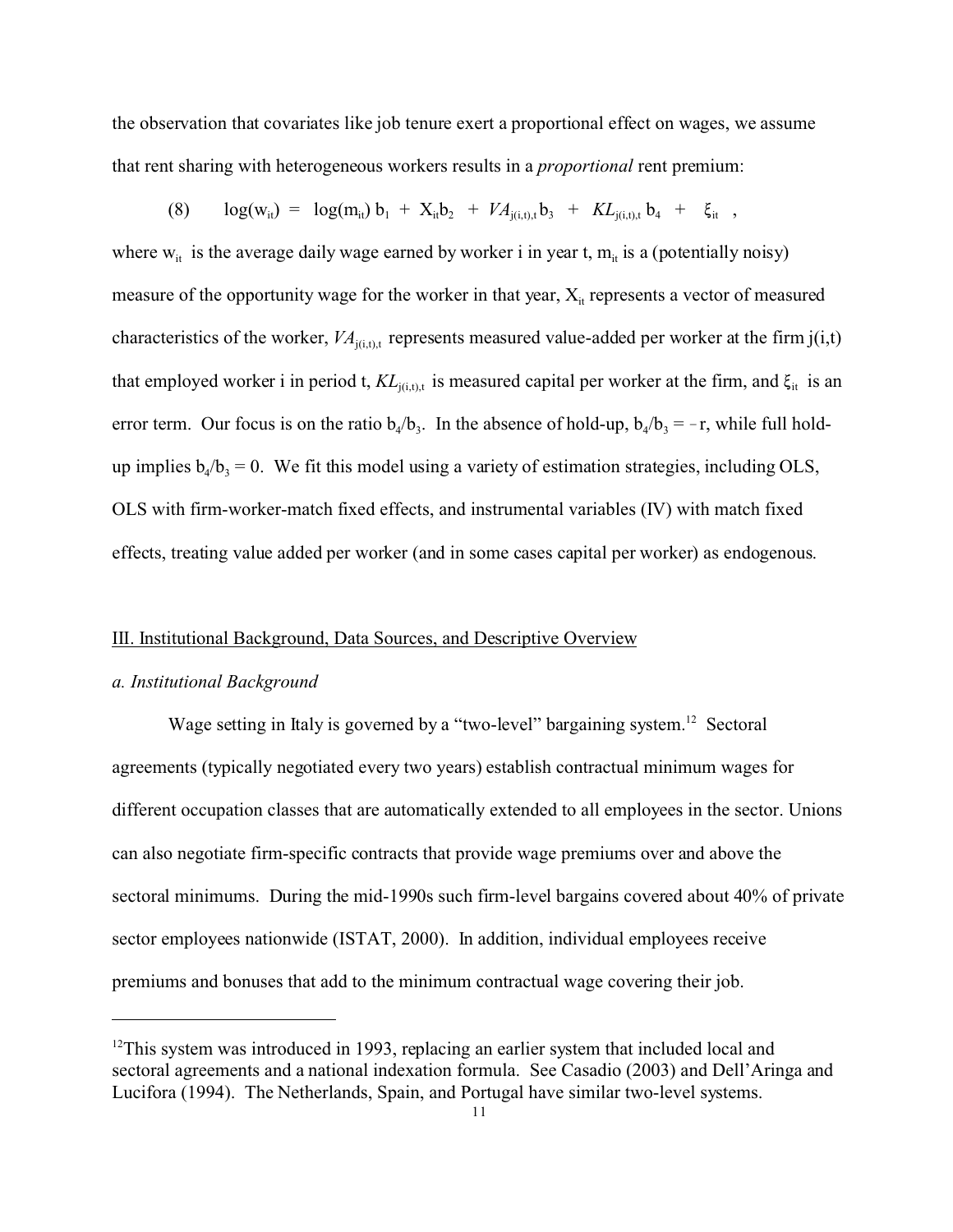As described below, our data allow us to identify the sectoral contract and occupation category for most workers, so in principle we know the sectoral minimum wage that applies to their jobs. Unfortunately we do not know whether a worker is covered by a firm-specific supplementary agreement. Conceptually, then, we think of wage bargaining as determining the average value of the individual-specific premiums at a firm, including any premium established by a firm-wide agreement. In our estimation sample nearly all employees earn at least some premium: the  $5<sup>th</sup>$  percentile of the percentage premium is 2.5%, while the median is 24%.

#### *b. Data Sources*

Our data set combines three types of information: individual earnings records, firm balance sheet data, and contractual minimum wage rates. The earnings data are derived from the Veneto Workers History (VWH) dataset, which was constructed by Giuseppe Tattara and colleagues at the University of Venezia using administrative records of the Italian Social Security System.<sup>13</sup> The VWH contains information on private sector employees in the Veneto region over the period from 1975 to 2001 (see Tattara and Valentini, 2007).<sup>14</sup> Specifically, it includes register-based information for any job that lasts at least one day.

On the employee side the VWH includes total earnings during the calendar year for each job, the number of days worked during the year, a code for the appropriate sectoral contract and occupation level within that contract (i.e., a "job ladder" code), and the worker's gender, age, region (or country) of birth, and seniority with the firm. On the employer side the VWH includes

<sup>&</sup>lt;sup>13</sup>We are extremely grateful to Giuseppe Tattara for making available the dataset and to Marco Valentini and Carlo Gianelle for their advice in using the data.

<sup>&</sup>lt;sup>14</sup>Veneto region has a population of about 4.6 million – approximately  $8\%$  of the total population of Italy.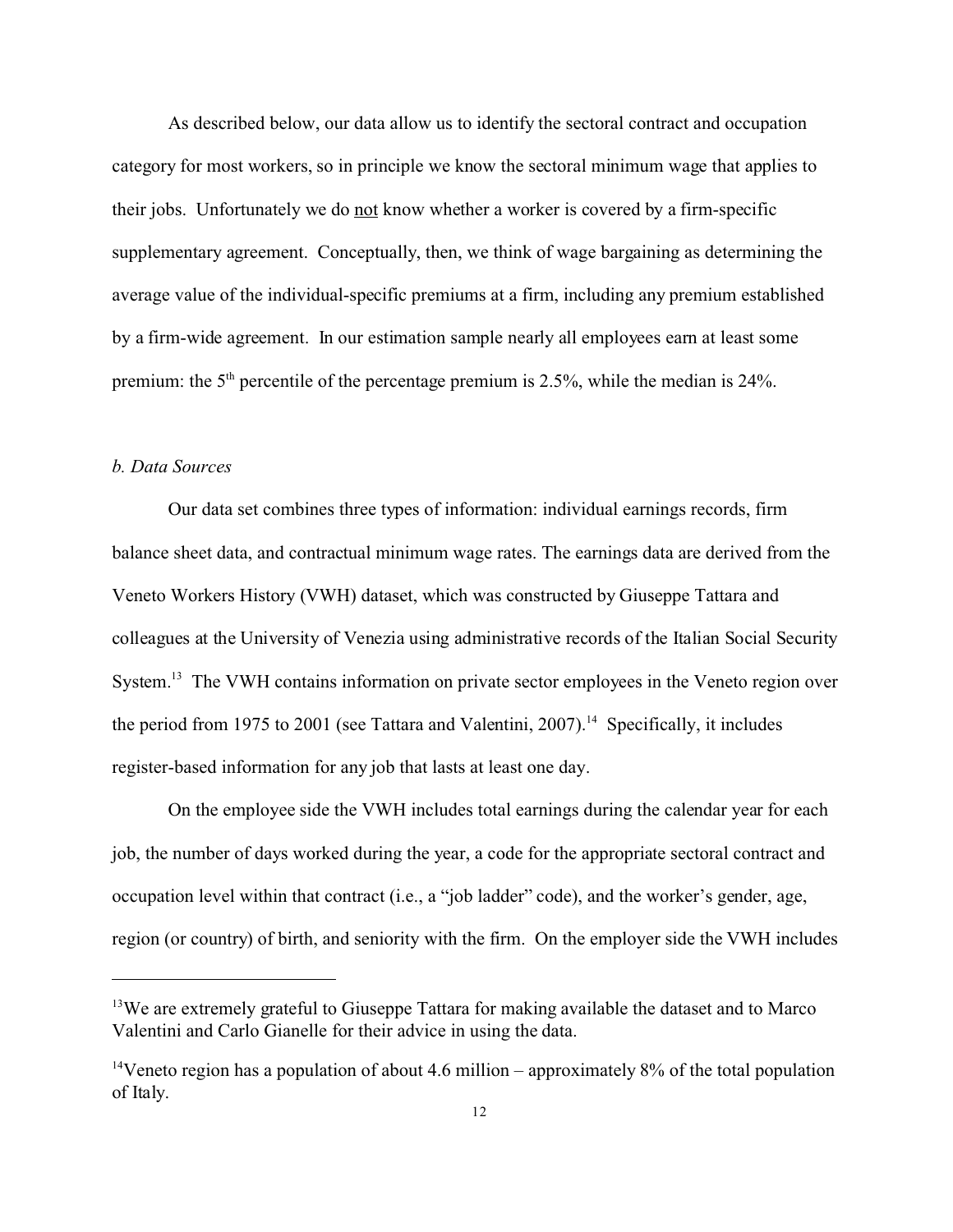industry (classified by 5-digit ATECO 91), the dates of "birth" and closure of the firm (if applicable), the firm's location, and the firm's national tax number (*codice fiscale*).

Column 1 of Table 1 provides an overview of the sample of individual workers age 16-64 in the VWH over the 1995-2001 period (the period of overlap with the firm financial data). The sample includes just under 2 million individuals who were observed in 3.11 million job spells at 191,000 firms. On average 42% of the workers are female, 45% are under the age of 30, 37% are between the ages of 31 and 44, and 17% are age 45 or older. The mean daily wage (for jobs observed in 2000) was 65 Euros.

Firm-level balance sheet information was obtained from AIDA (*analisi informatizzata delle aziende),* a database distributed by Bureau Van Dijk that includes information for incorporated non-financial firms in Italy with annual sales of at least 500,000 Euros.<sup>15</sup> AIDA contains the official balance sheet data for these firms, and is available starting in 1995. The AIDA data include sales, value added, total wage bill, the book value of capital (broken into a number of subcategories), the total number of employees, industry (categorized by 5-digit code), and the firm's tax number.

Contractual minimum wage levels were obtained from records of the national contracts. We were able to reconstruct the minimum wages over our sample period for a total of 23 major national contracts in construction, metal and mechanical engineering, textiles and clothing, food, furniture and wood products, trade, tourism, and services. We were unable to obtain information for one major sector – chemicals – and for many other small sectoral contracts. For each occupation grade listed in the contract, we have information on the minimum wage, the cost-of-

<sup>&</sup>lt;sup>15</sup>See http://www.bydep.com/en/aida.html. Only a tiny fraction of firms in AIDA are publicly traded. We exclude these firms and those with consolidated balance sheets (i.e., holding companies).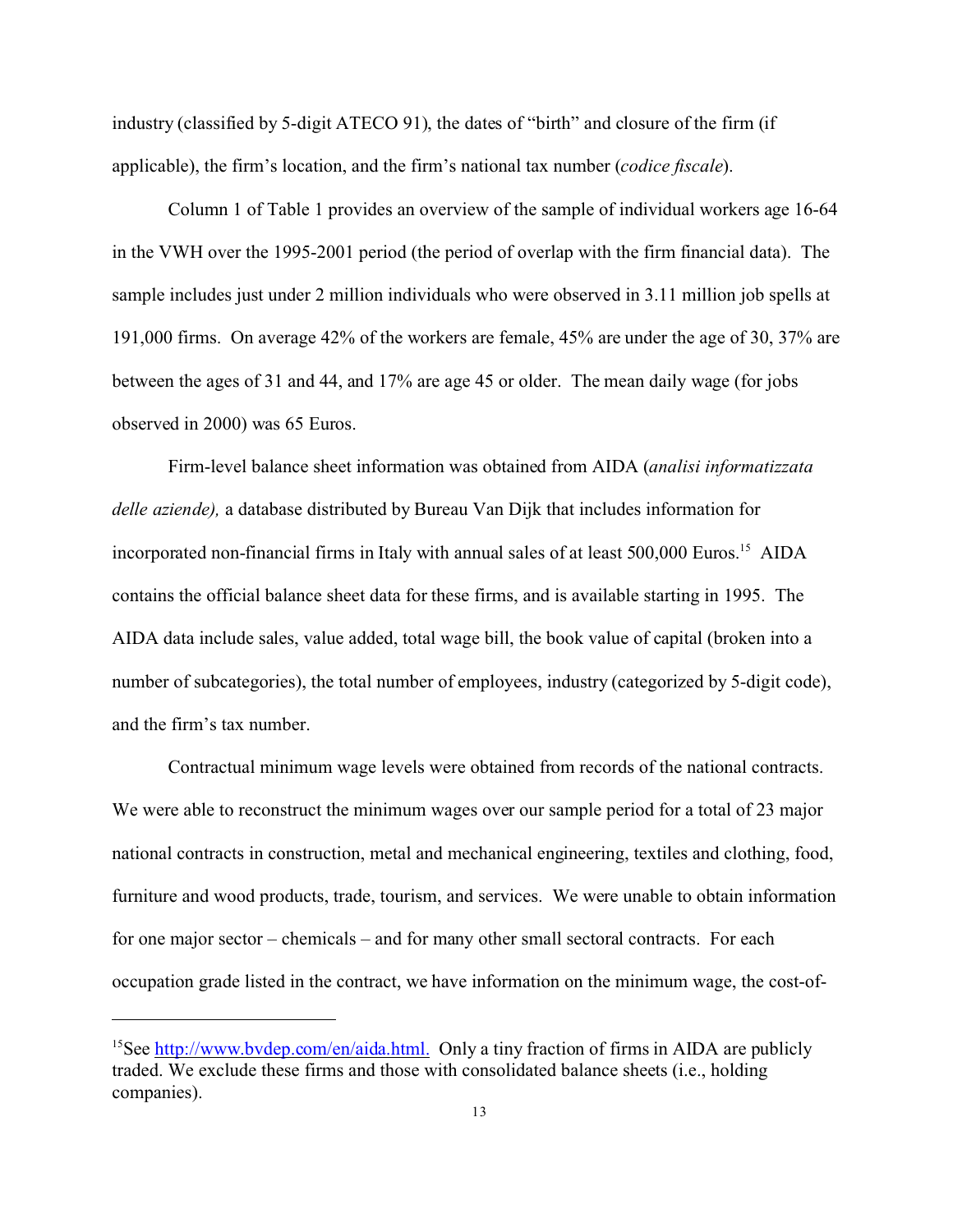living allowance, and other special allowances. Typically, the contractual minimum wage levels are updated once or twice per year to adjust for changes in the cost of living allowance.

#### *c. Matching the Worker and Firm Data*

We use tax code identifiers to match job-year observations for employees in the VWH to employer information in AIDA for the period from 1995 to 2001. The match rate is relatively high: we were able to find at least one worker in the VHW for over 95% of the firms in AIDA sample. We evaluated the quality of the matches by comparing the total number of workers in the VWH who are recorded as having a job at a given firm (in October of a given year) with the total number of employees reported in AIDA (for the same year). In general the two counts agree very closely. To reduce the influence of false matches (particularly for larger firms) we decided to eliminate a small number of matches for which the absolute difference between the number of employees reported in the balance sheet and the number found in the VWH exceeded 100. Removing these "gross outliers" (less than 1% of all firms) the correlation between the number of employees in the balance sheet and the number found in the VWH is 0.99. (A plot of the two measures against each other shows that most of the points lie very close to the 45 degree line). We also compared total wages and salaries for the calendar year as reported in AIDA with total wage payments reported for employees in the VWH. The two measures are highly correlated (correlation  $> 0.98$ ), and the median ratio between them is close to 1.0.

Column 2 of Table 1 shows the characteristics of the job-year observations we successfully matched to AIDA. About one-half of all workers observed between 1995 and 2001 in the VWH can be matched to an AIDA firm. Most of the non-matches are employees of small firms that are excluded from AIDA. In all we have matched data for about 18,000 firms, or about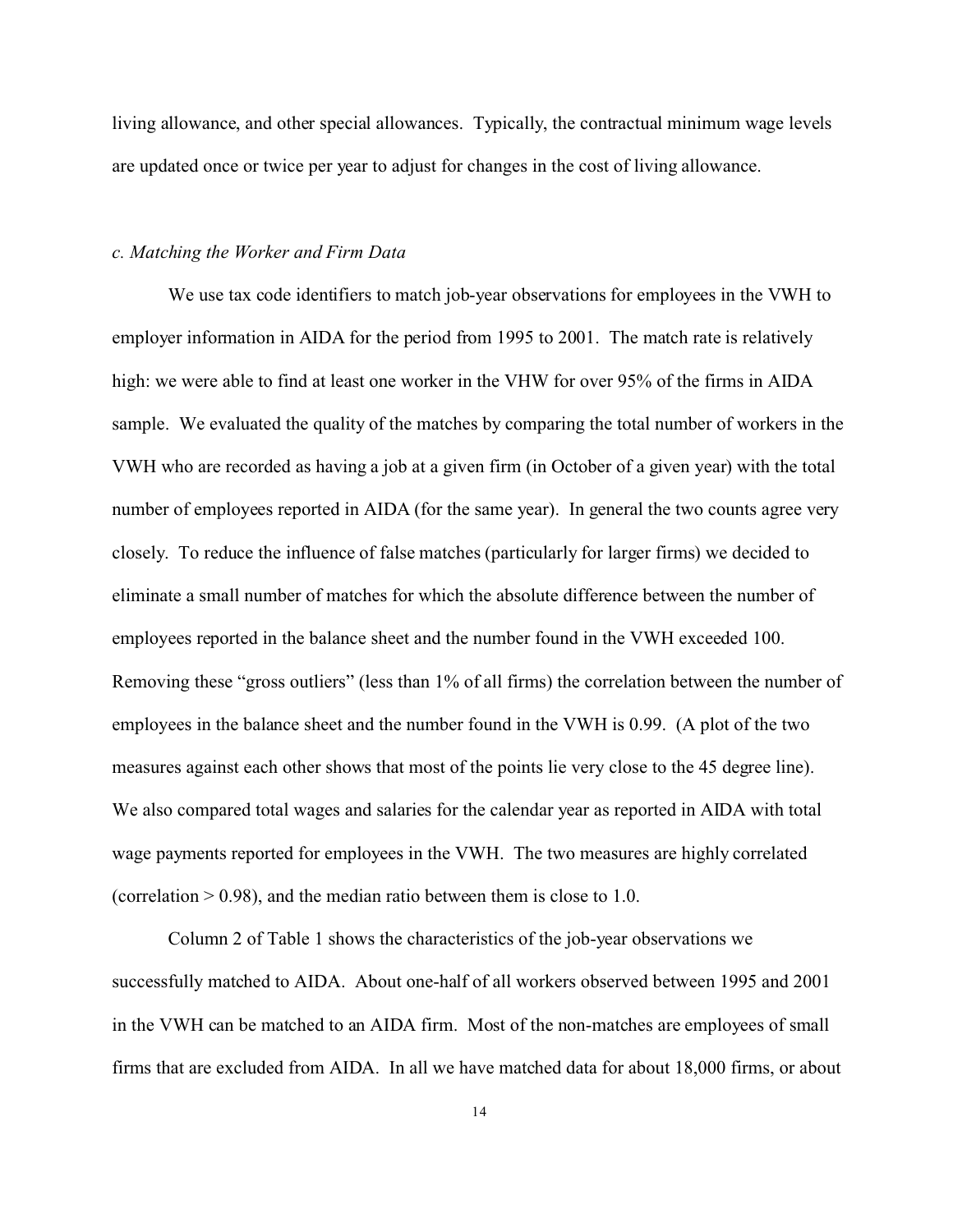10% of the total universe of firms contained in the VWH. Average firm size for the matched jobs sample (36.0 employees) is substantially above the average for all firms in the VWH (7.0) employees). Mean daily wages for the matched observations are also higher, while the fractions of female and younger workers are lower.

From the set of potential matches described in column 2 we made a series of exclusions to arrive at our estimation sample. First, we eliminated job-year observations for jobs that lasted only part of a year. Second, we eliminated apprentices, managers, and part-time employees, as well as employees in construction.<sup>16</sup> Finally, we eliminated jobs at firms that had fewer than 15 employees<sup>17</sup> or closed during the calendar year, and job-year observations with unusually high or low values of value added per worker and capital per worker. (We trim observations outside the 1% - 99% range). The characteristics of the resulting sample are shown in column 3 of Table 1. The estimation sample includes about 40% of the individuals and firms in the overall sample of potential matches in column 2.<sup>18</sup>

We were able to match information on the sectoral minimum wage for about 73% of the observations in the overall estimation sample.19 The resulting subsample is summarized in column

<sup>&</sup>lt;sup>16</sup>We also eliminated workers in one small textile industry (furs), and several other industries with a relatively small number of firms outside the Veneto area. These exclusions were adopted to improve the power of our instrumental variables strategy, which relies on revenue shocks at firms outside Veneto. Elimination of these sectors does not change the basic OLS rent sharing models (in Table 2).

 $17$ Firms with under 15 employees are exempted from many regulations in Italy: workers at these firms are also excluded from the key rights of worker representation under the Statuto dei Lavoratori of 1970 – see Cella and Treu (2009).

<sup>&</sup>lt;sup>18</sup>The largest reduction in sample size comes from the year-round job requirement, which eliminates about 33% of individuals.

<sup>&</sup>lt;sup>19</sup>As noted above, we do not have sectoral contract information for firms in the chemical industry, which is a relatively large employer in the Veneto region, and for firms in industries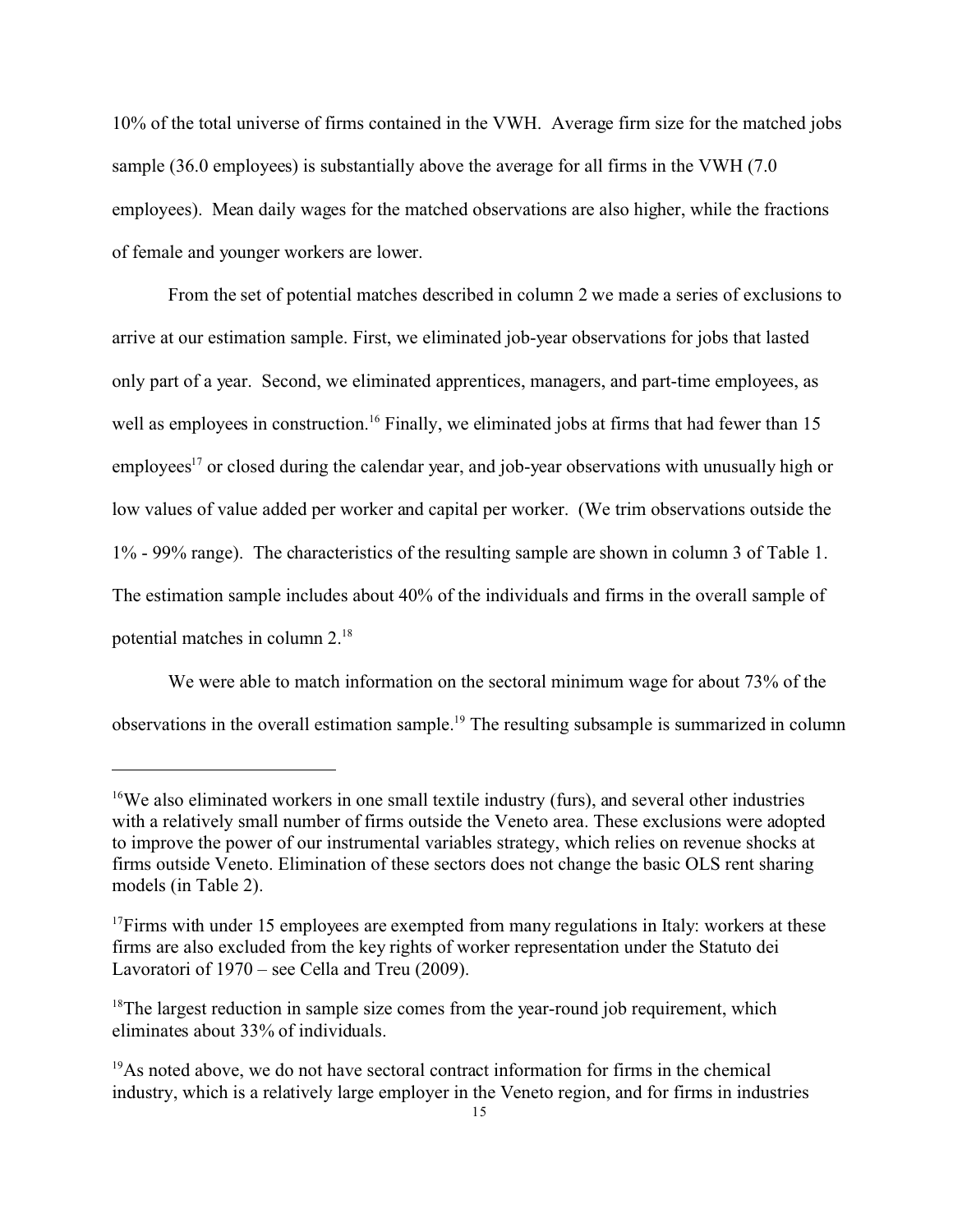4 of Table 1. The age, gender, and earnings distributions of workers who can be matched to a sectoral minimum wage are not too different from those in the overall estimation sample. For this group we can also construct an estimate of the "wage drift" component of salary: the gap between the average daily wage and the sectoral minimum. As shown in row 7, mean drift is 21 Euros per  $day -$  the mean percentage premium (not reported) is about 25%.

Rows 10-14 of Table 1 show the mean values of various indicators of firm profitability. Mean value added per worker (in thousands of Euros per year) is reported in row 10. This is slightly higher in the overall sample of matches (column 2) but very similar between columns 3 and 4. Row 11 shows the mean of value added per worker *minus* a crude estimate of the opportunity cost of labor, based on the average wage in the firm's (2 digit) industry. In the notation of our model this is  $R(K_t, \theta_t)/L - m_t$ , where  $m_t$  is the industry mean wage. For comparison, row 12 shows an estimate of value added per worker minus the sectoral minimum wage (which is only available for the subsample that can be matched to contracts in column 4). Since the industry average wage is above the sectoral minimum wage, the latter is substantially larger than the former. Finally, rows 13 and 14 show an estimate of value added per worker, minus the alternative wage, minus 10% of capital per worker, i.e.,  $R(K_t, \theta_t)/L - m_t - 0.1K_t/L$ . Assuming there are no hold-up issues, and that the user cost of capital is 10%, this is an estimate of quasi-rent per worker. Again, we present two estimates, using either the industry average wage (row 13) or the minimum sectoral wage (row 14). A comparison of average quasi-rent per worker (using the sectoral minimum wage) to the average markup of wages over the sectoral

covered by relatively narrow sectoral agreements.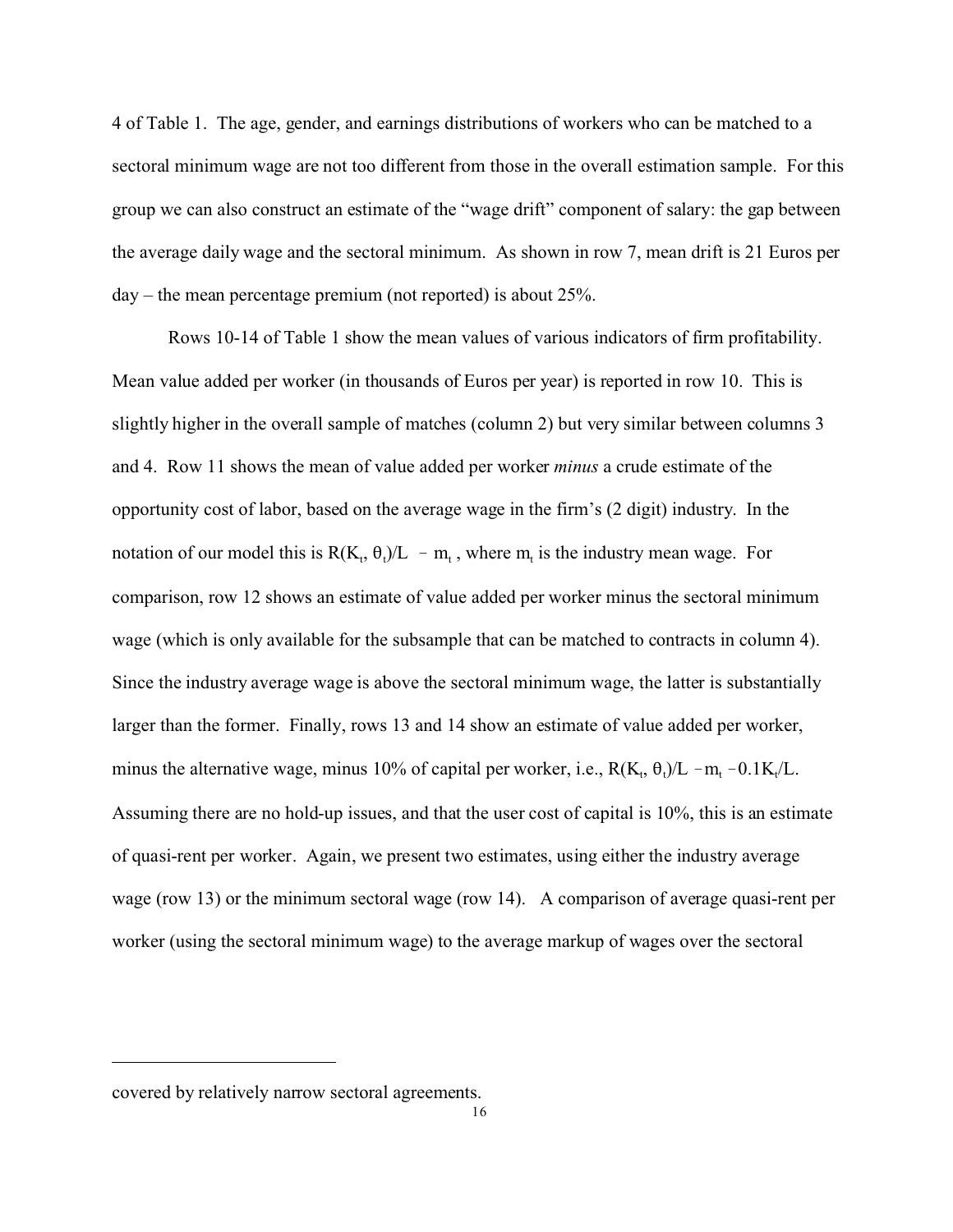minimum implies an estimate for  $\gamma$  of approximately 0.25.<sup>20</sup> This estimate of workers' bargaining power is arguably upward-biased to the extent that firms pay higher wages for more skilled workers in a given occupation class (i.e., to the extent that wage drift includes both skill premiums and bargaining rents).

#### IV. Estimation Results

#### *a. Basic Results*

As a point of departure for our analysis Table 2 presents a set of simple OLS models which relate the average wage earned by an individual worker to the components of observed quasi-rent at his or her employer and other control variables. Columns 1 and 2 show models estimated over our full estimation sample. In this sample we use the industry-wide average wage (calculated at the 2 digit level) for employees in Veneto region as our estimate of the alterative wage. Columns 3 and 4 use the subsample of observations that can be matched to a minimum sectoral wage. The baseline models in columns 1 and 3 include only the three covariates shown in the table and a set of year effects. The richer specifications in columns 2 and 4 add controls for age and tenure (quadratics), white collar vs. blue collar occupation, firm size and firm age. In these models (and all other specifications in the paper) we report clustered standard errors, allowing a common component of variance at the four digit industry level (about 480 clusters).

The estimation results in Table 2 confirm that in our sample, as in other samples analyzed in the literature, wages are higher at more profitable firms. The effect of value added per worker

<sup>&</sup>lt;sup>20</sup>From equation (2b), (w-m) =  $\gamma$  Q<sup>\*</sup>/L, implying that a rough estimate of  $\gamma$  is the ratio of the average markup of the wage over the contractual minimum wage, divided by quasi-rent per worker. To construct the ratio we multiply the mean drift in row 7 (21.2 Euros per day) times 312 working days per year and divide by quasi-rent per worker in row 14 (which is in 1000s).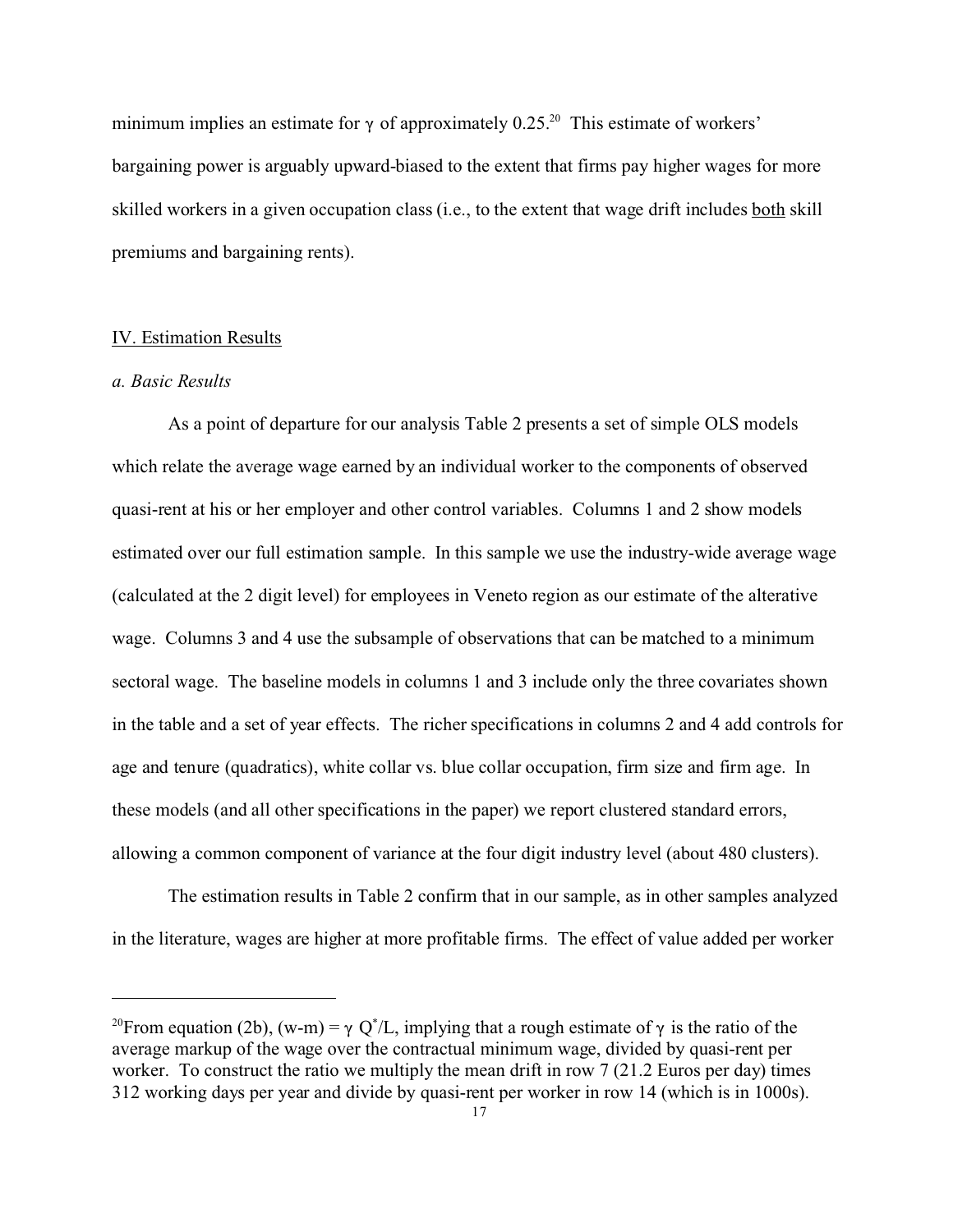on wages is somewhat smaller in magnitude when the sectoral minimum wage is used as a measure of outside wage opportunities, and when controls for worker and firm characteristics are added (as in columns 2 and 4), but in all cases the estimated effects are precisely estimated. The implied elasticities of wages with respect to quasi-rent per worker are reported at the bottom of the table, and center around  $0.07<sup>21</sup>$  We also report the "Lester range" (Lester, 1952): the change in log wages associated with a 4-standard deviation shift in the value of quasi-rents per worker (i.e., from the bottom 5% to the top 5% of the profitability distribution, if quasi-rent per worker were normally distributed). This ranges from 18 to 22 percent.

When the sectoral average wage is used as a measure of the alternative wage, the estimated coefficients on the capital stock per worker are very close to 0. In contrast, when we use the contractual minimum wage as the alternative wage, the estimated coefficients are negative, and around 10% as large (in magnitude) as the corresponding coefficients on value added per worker. The ratio of the effects of capital per worker and value added per worker is presented in the bottom row of the table, along with estimated standard errors (obtained by the delta method). Depending on the choice of the alternative wage, these simple OLS models suggest either complete hold-up (columns 1-2) or roughly full offset of the cost of capital in the appropriate quasi-rent expression assuming the user cost of capital is 10% (columns 3-4).

We are uncertain of the reasons for the discrepancy, though we believe the sectoral minimum wage is a conceptually better measure of the outside wage in the Italian setting.<sup>22</sup> As we

<sup>&</sup>lt;sup>21</sup>We estimate the elasticity by multiplying the coefficient of value-added per worker (in row 1 of the table) by the sample average value of quasi-rent per worker, assuming no hold-up issues and a 10% return to capital. This is constructed as value added per worker, minus the alternative wage, minus 0.1 times capital stock per worker.

 $22$  The difference is not due to the different samples used in columns 1-2 and 3-4: when we fit the model using the industry-average wage to the subsample for which we can match a sectoral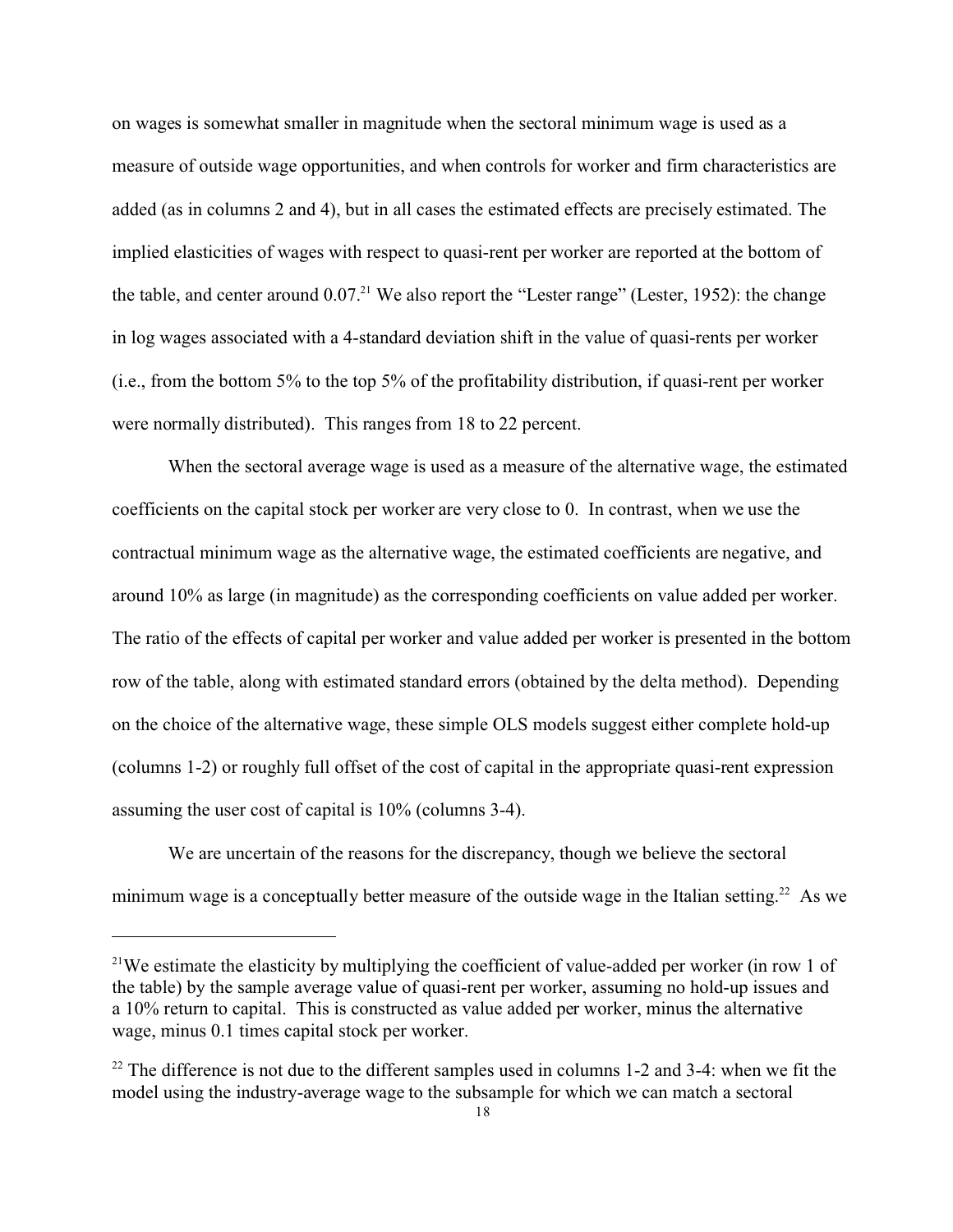show below, in models that include job-match effects, the estimated wage offset for capital is very similar whether we control for the sectoral minimum, the industry average wage, or neither.

Following the discussed in Section II, the specifications in Table 2 assume that the firm's capital-labor ratio is approximately constant so we can estimate the full wage offset effect by including only the current capital stock per worker in our estimating models. As a check we estimated a parallel set of models that include both the current and future capital stocks per worker. In the absence of endogeneity problems equation (5) suggests that the respective coefficients provide estimates of  $-\gamma \delta r$  and  $-\gamma(1-\lambda)(1-\delta)\beta r$ , with a sum that is (approximately) the same as the coefficient of capital per worker in our main specifications. In a model with the same controls as in column 3 of Table 2, for example, the estimated effect of current capital per worker is  $-0.016$  (standard error  $=0.017$ ), the effect of future capital per worker is  $-0.023$  (0.012) and the sum of the coefficients is  $-0.039 (0.015)$ , which is 15% as big as the estimated coefficient for value added per worker.. In a model parallel to the one in column (4), the estimated effect of current capital per worker is  $-0.022$  (standard error  $=0.016$ ), the effect of future capital per worker is  $-0.010$  (0.011) and the sum of the coefficients is  $-0.032$  (0.013), which is 12% as big as the estimated effect of value added per worker. Despite the potential for endogeneity bias in the measured effect of future capital per worker, these results are quite supportive of the conclusions from our baseline model, and suggest that the sum of the offset effects is approximately 10% as large as the effect of value added per work.

Although the models in Table 2 fit relatively well (the R-squared from the model in column 4, for example, is close to 50%), and yield profit-sharing effects that are comparable to those in many earlier studies, an important concern is the potential impact of unobserved

minimum wage, we get results similar to those in columns 1-2.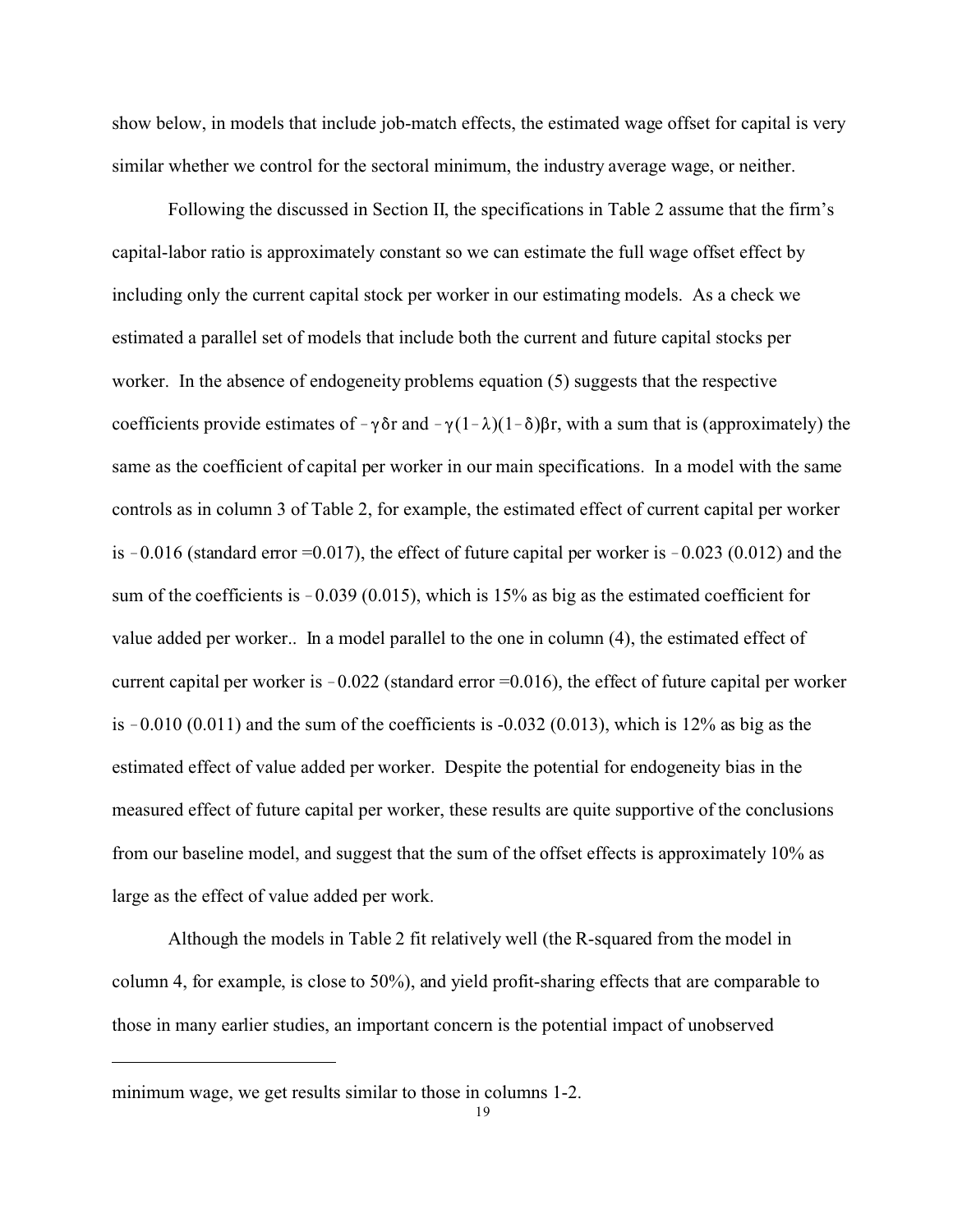heterogeneity in firm profitability and workers' skills. In particular, if more profitable firms tend to hire better-qualified workers (as suggested by Abowd, Kramarz and Margolis, 1999, for example) OLS models like those in Table 2 will overstate the causal effect of rent-sharing on wages. A number of recent studies have used matched worker-firm data to relate within-job changes in the profitability of the firm to within-job wage growth (see e.g., Margolis and Salvanes, 2001; Martins, 2009; Guertzgen, 2010). This approach eliminates biases caused by permanent heterogeneity due to worker, firm, or match-specific effects.

Table 3 presents estimation results from models that include unrestricted match effects. All the models in the table also include the richer set of controls included in the even-numbered columns of Table 2. OLS models are presented in columns 1 and 3. These specifications yield relatively small (but precisely estimated) estimates of the effect of profitability on wages. Compared to models without match effects (e.g., in Table 2), the implied elasticities of wages with respect to quasi-rents, and the implied estimates of the Lester range, are reduced by a factor of 8- 10. Taken at face value these models suggest that rent sharing is statistically significant but quantitatively unimportant in explaining wage variability in Italy.

Nevertheless, a problem with including match effects is that these controls substantially reduce the variance in value-added per worker, potentially magnifying the attenuation effect of any measurement errors in value-added.<sup>23</sup> Causal inspection of the data suggests that there are often large fluctuations in firm-specific value added that are unrelated to labor or capital inputs and seem instead to reflect measurement errors or other types of transitory fluctuations. To address the

 $^{23}$ A similar problem has been widely noted in studies of the effects of union status and industry on individual worker data (Krueger and Summers, 1988; Card, 1996). In cross-sectional models the effect of measurement errors in union status and industry are negligible. In panel data models, however, the effects are substantial.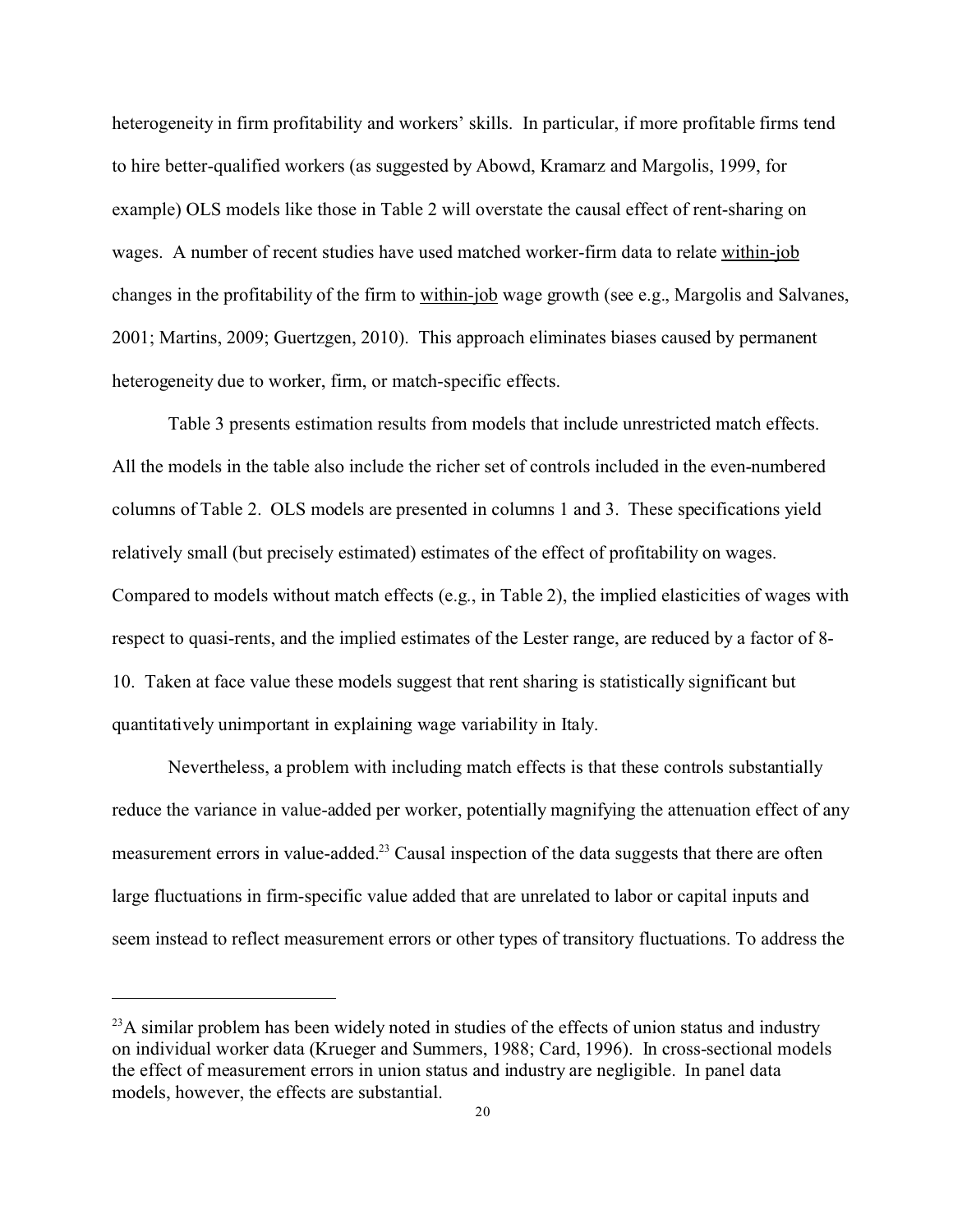potential effects of such errors and fluctuations we constructed an instrument for value added per worker, based on average revenues per worker for firms in the AIDA data set in the same 4 digit industry but in other regions of Italy. This variable provides a proxy for industry-wide demand shocks that affect the profitability of employers in our sample, but should be uncorrelated with measurement errors or transitory fluctuations in value added. It is a relatively strong predictor of value added per worker for the employers in our sample (see the first stage F-statistics in row 7).

Columns 2 and 4 of Table 3 report within-spell IV estimates of our wage determination model. The IV strategy leads to a substantial increase in the magnitude of the estimated response of wages to value added: the implied elasticities of wages with respect to quasi rents are about one-half as large as the elasticities from the simple OLS models – in the range of 0.03 to 0.045. The IV strategy also yields estimates of the wage offset for capital per worker that are roughly one-tenth as large in magnitude as the responses to value added per worker. (See the bottom row of the table). This pattern is consistent with the predictions of a no-hold-up model and a user cost of capital of 10%. It is worth emphasizing, however, that we cannot rule out a modest hold-up effect. For example, if the true user cost of capital is 10% and one-quarter of capital investments are "held up" (i.e.,  $\lambda(1-\delta)=0.25$ ) we would expect the ratio of the effect of capital per worker and value added to worker to be 0.075 (i.e., 7.5%) a value that falls just outside an 80% confidence interval for the point estimate from the specification in column 4.

The large increases in the estimated coefficient of value-added per worker between the OLS and IV specifications in Table 3 suggest that the causal effect of this variable is substantially downward-biased in the OLS models with job match dummies. Very similar findings are reported by Abowd and Lemieux (1993) who estimate OLS and IV models of rent sharing using union contract data from Canada, and by Arai and Heyman (2004), who compare OLS and IV estimates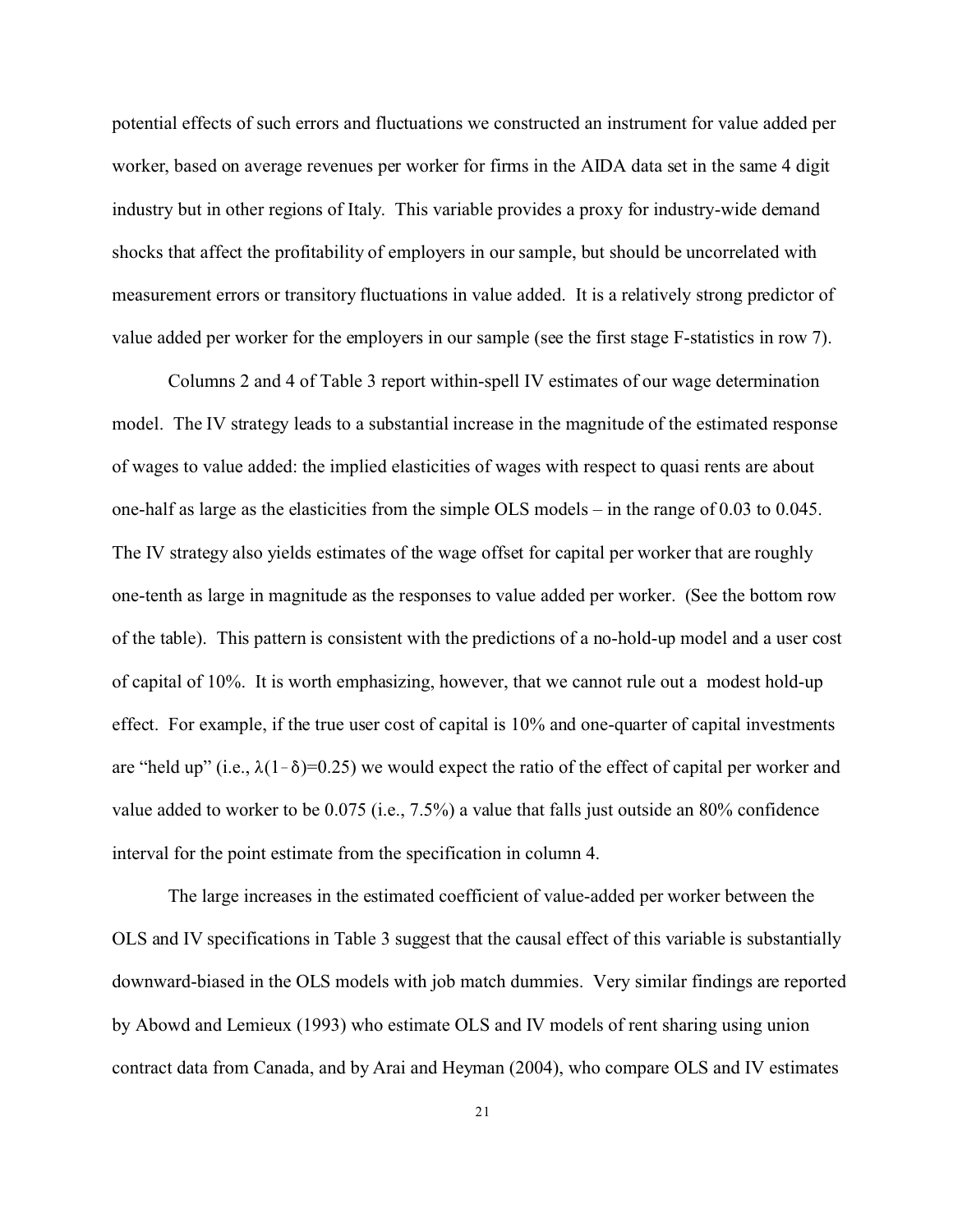of rent-sharing in Sweden, using worker-firm data with job-match effects. A related finding is reported by Guiso, Pistaferri, and Schivardi (2005), who use Social Security earnings and balance sheet data from Italy to analyze the responses of wages to permanent and transitory value-added shocks. They find that the response to permanent shocks is about 10 times larger than the response to transitory shocks. We believe that the permanent-transitory distinction in their results is very similar to our IV-OLS distinction, since our IV strategy identifies the response to industry-wide demand shocks, which are likely to be more persistent than firm-specific deviations from the industry means.

#### *b. Instrumenting Capital per Worker*

Although the IV estimates in Table 3 address the problem of measurement error in value added per worker, they (implicitly) assume that capital per worker is measured without error. Arguably, capital is also mis-measured, leading to potential attenuation bias in the offset effect of capital per worker on wages. In the AIDA data, capital is measured as the book value of past investments. Such a measure tends to evolve relatively smoothly but may nevertheless provide a noisy measure of the true capital stock. As a check we re-estimated the models, treating both value added and capital per worker as endogenous and using revenues per worker for firms outside Veneto and lagged capital per worker as instruments. The need for data on lagged capital leads to some reduction in our sample size because we lose all observations from 1995 (the first year of the AIDA data). The estimation results, presented in Table 4, suggest that allowing for potential measurement errors in current capital leads to an increase in the offset effect of capital, although the estimates are relatively imprecise and we cannot reject that the ratio of the coefficients of capital per worker and value added per worker is 10%. We conclude that specifications that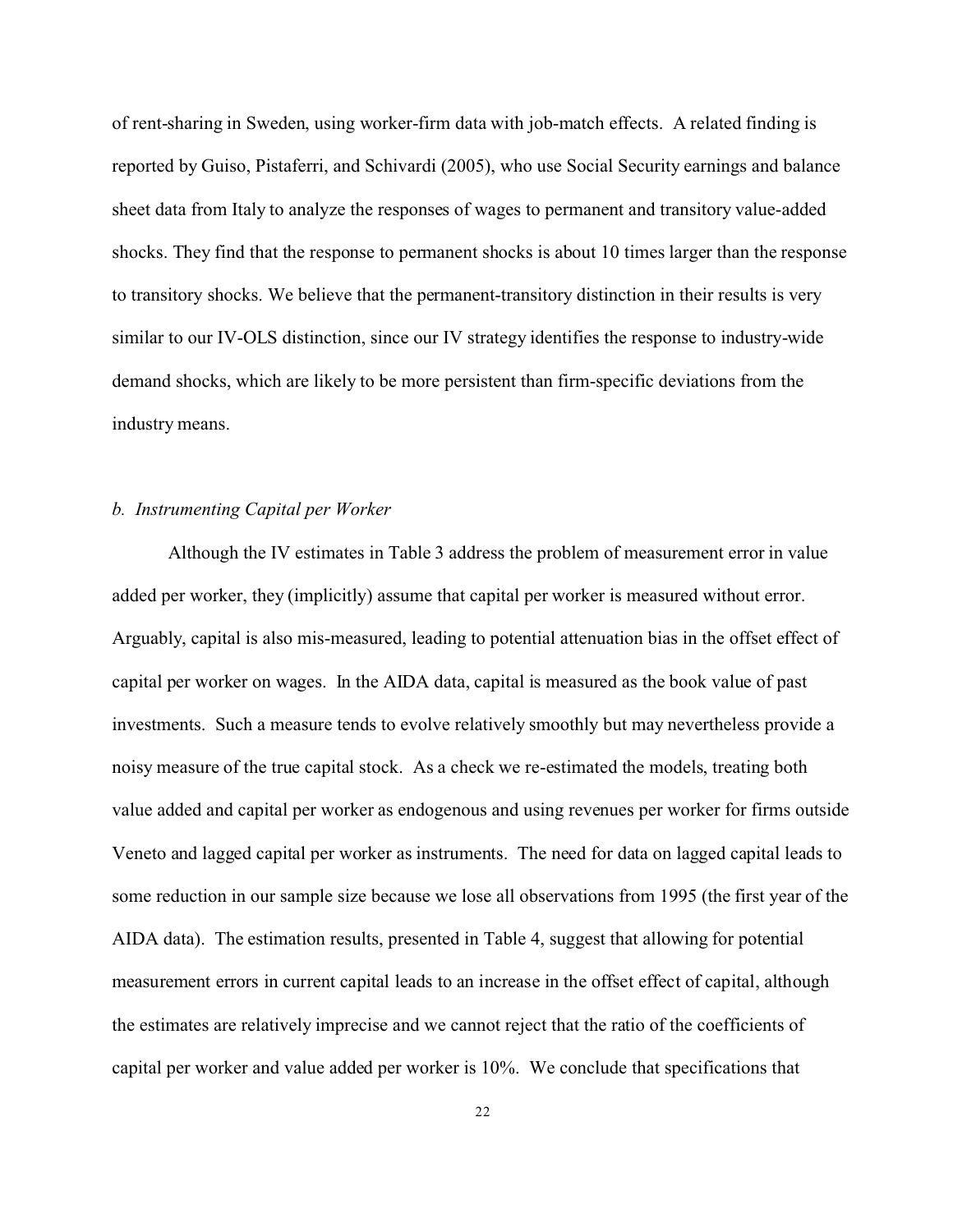ignore measurement problems in current capital provide, if anything, somewhat "conservative" estimates of the offset effect of capital costs in the wage determination model.

We also tried estimating specifications with match effects that include current and future capital per worker. Lacking credible instruments for current *and* future capital, we estimated these models assuming both were exogenous (but instrumenting value added per worker). The results showed significant negative effects of the current capital per worker, and very small but positive (and statistically insignificant) effects of future capital per worker, with sums very close to the coefficients on capital per worker reported for the baseline models in Table  $3<sup>24</sup>$ . A concern with these estimates is that the measured effect of future capital may be upward-biased by firm-specific productivity shocks that cause increased investment and higher wages. In view of this issue we prefer to focus on specifications that include only the current capital stock, though it appears that the estimated degree of holdup – which depends on the sum of the capital per worker terms – is quite robust.

#### *c. Allowing for Different Forms of Capital*

The AIDA balance sheets include information on three broad categories of capital: tangible fixed assets (buildings and machinery); intangible fixed assets (intellectual property, accumulated research and development investments, goodwill); and current assets or "working capital" (inventories, receivables, and liquid financial assets). To investigate the effects of different types of capital, we re-estimated the IV models in Table 3, allowing separate coefficients

 $^{24}$ For a specification similar to the one in column 4 of Table 3 the estimated effect of value added per worker of 0.177 (standard error=0.076), the estimated effect of current capital per worker is  $-0.023$  (0.008) and the effect of future capital per worker is  $+0.005$  (0.003). The sum of the capital coefficients is 0.0181, which is 10.2% of the size of the value-added effect.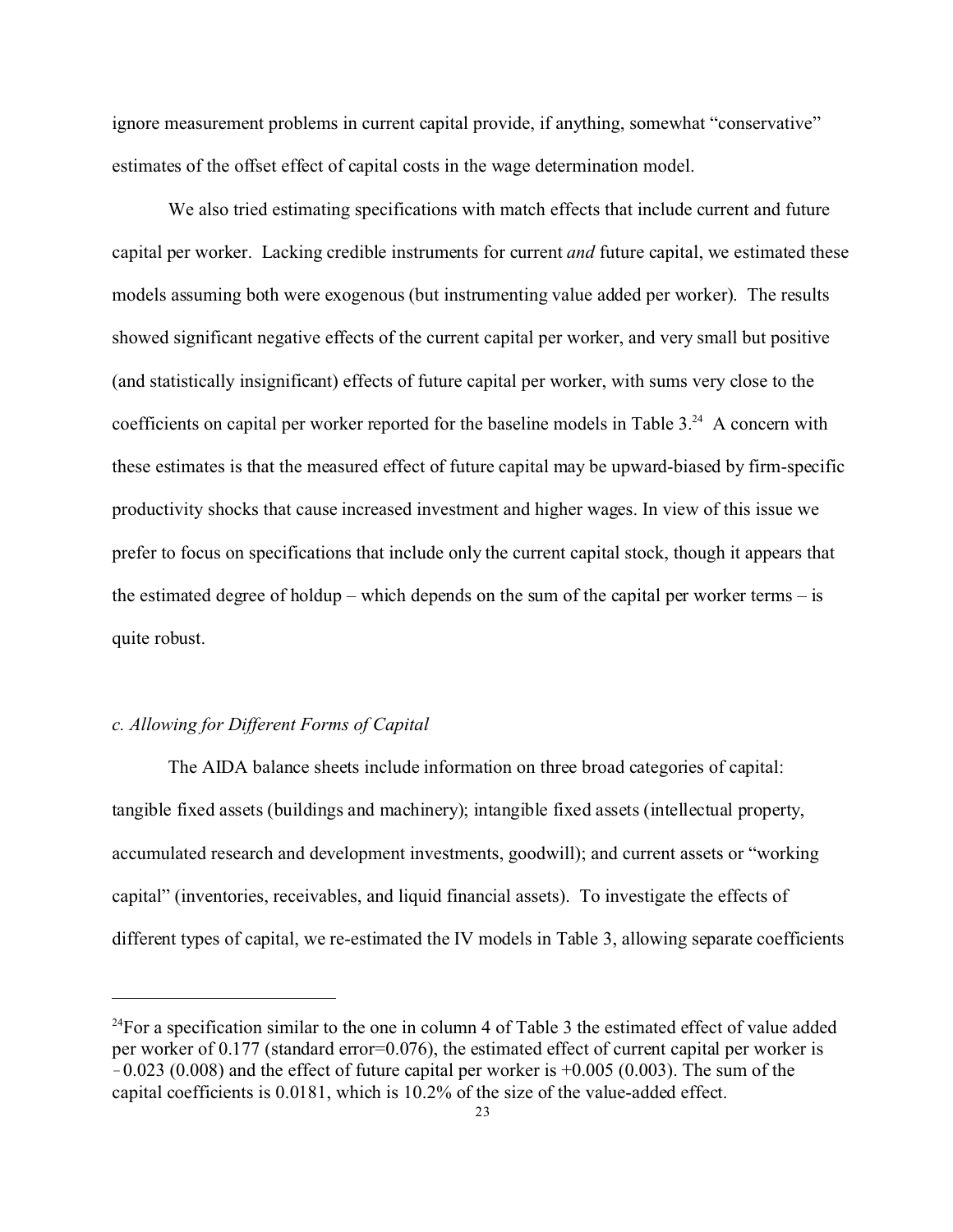for measures of the amount of each type of capital per worker. The results are presented in Table 5. We find negative coefficients for all three types of capital, with the largest estimated offset effect for intangible fixed assets, an intermediate magnitude for tangible fixed assets, and the smallest magnitude for working capital. The ratios of the estimated offset coefficients to the coefficient of value added per worker are shown in the bottom rows of Table 5, and show a relatively low implicit return for current assets and a higher return for fixed assets.

The finding of a larger offset effect for fixed assets than working capital is the opposite of what might be expected if hold-up is more of a problem for sunk investments than relatively liquid forms of capital. Instead, the point estimates are consistent with the idea that the user cost of working capital is relatively low, whereas the user cost for fixed investments (which are arguably riskier, and require a higher return) is higher.

#### *d. Differences by Sector*

There are a number of reasons to expect that the parameters of our wage setting model may vary across industries. For example, the extent of firm-level bargaining varies by sector. To the extent that formal firm-wide contracting leads to more rent-sharing than informal person-level bargaining, the response of individual wages to firm-specific rents will vary accordingly. The types of capital and the riskiness of investment also vary by sector, leading to potential variation in the relevant user cost. To explore the heterogeneity by sector we fit a series of models similar to the IV specification in Table 3, using a number of alternative classifications of industries.

As an illustration, columns 1-4 of Table 6 present a simple 3-way classification that divides workers into three (roughly equal) groups: employees at manufacturing firms with high capitalintensity; employees at low capital-intensity manufacturing firms; and employees in non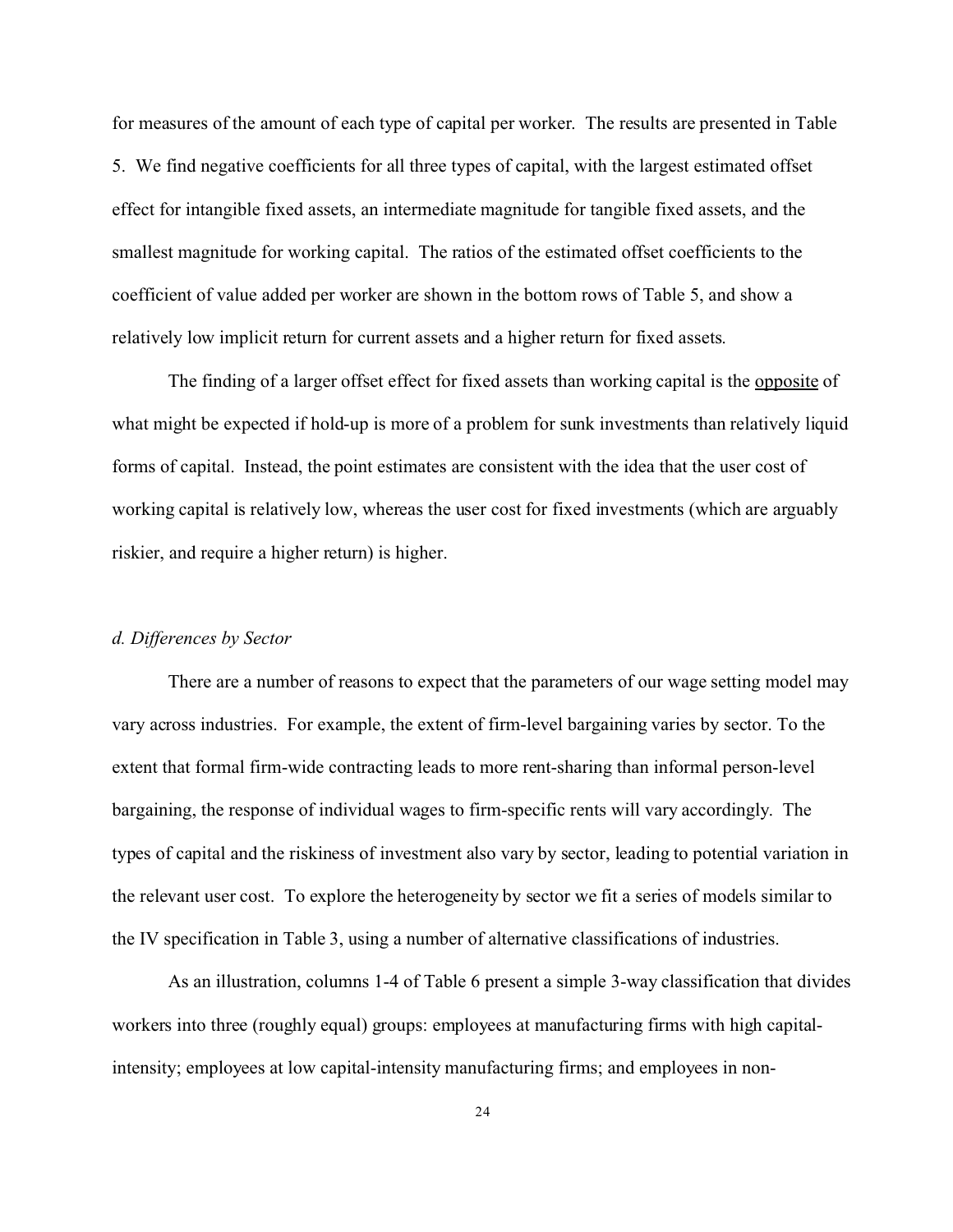manufacturing.<sup>25</sup> For simplicity we only show models that use the sectoral minimum wage as the measure of the alternative wage. The results for employees in manufacturing as a whole (column 1) are quite similar to our overall results (compare the estimates to those in column 4 of Table 3). Interestingly, the results for high capital intensity manufacturing (column 2) and low capital intensity manufacturing (column 3) are also quite similar, and close to the pooled results. By contrast, the results for non-manufacturing industries (column 4) suggest a smaller degree of rentsharing in this sector. Nevertheless in all three sectors the ratio of the coefficient on capital per worker to the coefficient on value added per worker is close to  $-0.1$ , consistent with no holdup and a user cost of capital of around 10%. We conclude that there is some heterogeneity in the degree of rent sharing across industrial sectors but no strong evidence of differential hold-up.

As an alternative we used the Herfindahl index (estimated by four-digit industry in each year, using AIDA data on shipments for all firms in Italy) to classify job matches as belonging to more concentrated industries (Herfindahl above the median value) or less concentrated industries (Herfindahl below the median value). We then fit versions of the IV models in Table 3 to the two subgroups. The estimates, reported in columns 5 and 6 of Table 6, suggest that rent sharing is mainly limited to firms in high-concentration industries. In the high-concentration subsample the elasticity of wages with respect to quasi-rents is 0.07 – roughly 50% larger than in the sample as a whole. The ratio of the capital offset effect to the effect of value added per worker is relatively precisely estimated at just over 10%. In contrast, in the low-concentration sector there is no evidence of rent-sharing, and the measured wage offset for capital is extremely imprecise.

<sup>&</sup>lt;sup>25</sup>We construct an estimate of average capital per worker for each firm, and classify firms depending on whether the average is above or below the median for all firms in manufacturing.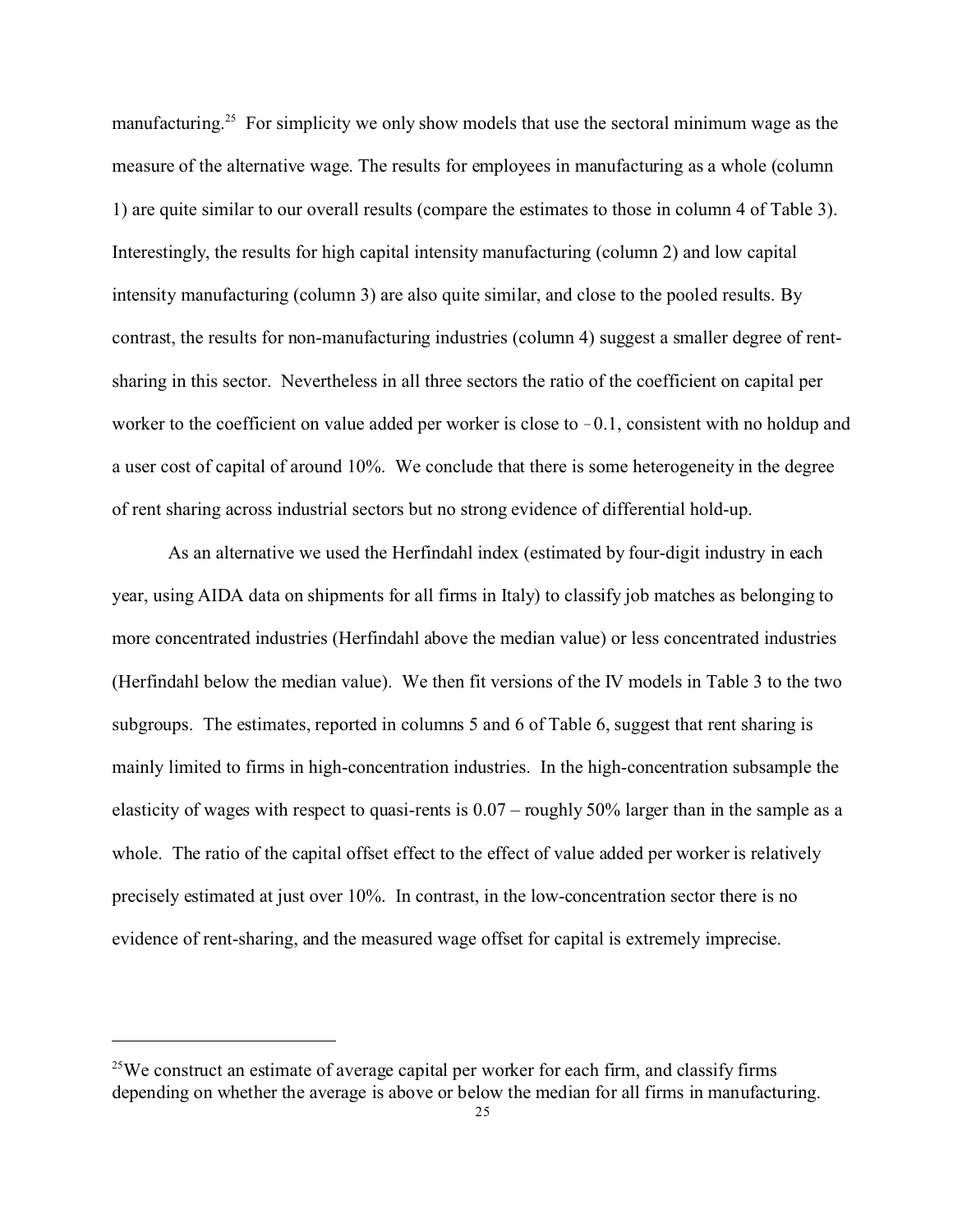#### *e. Debt versus Equity Financing*

In our theoretical and empirical discussions so far we have made no distinction between different sources of capital financing. A number of authors have pointed out that the use of debt financing is one way to mitigate the hold-up problems that arise between workers and firms (e.g., Baldwin, 1983; Dasgupta and Sengupta 1993; Subramaniam 1996). In the simplest version of this hypothesis it is assumed that debt holders have to be repaid before workers and owners receive any payments, implying that debt-financed capital costs are fully deducted from the quasi-rent before any rent-splitting.<sup>26</sup> This argument suggests that an alternative explanation for our "no hold-up" finding is the use of debt financing, particularly by firms that are most vulnerable to hold-up.<sup>27</sup>

To test this explanation we stratified the firms in our sample into two groups: those with an above-median ratio of debt to debt-plus-equity, and those with a below-median ratio. We then fit our basic IV specification (with match-specific fixed effects) to the two sets of firms separately. We found that the estimated coefficients of our model vary between subsamples, but that the nohold-up finding is present for both types of firms. For example, using the sectoral minimum wage as a reference wage, for low-debt firms the estimated coefficient of value added per worker is 0.199 (standard error=0.104, and the estimated coefficient of capital per worker is  $-0.018$ (standard error 0.011). By comparison, for high-debt firms the estimated coefficient of value added per worker is 0.089 (standard error=0.077), and the estimated coefficient of capital per worker is  $-0.012$  (standard error 0.010). Although the estimates are relatively imprecise, in both

 $26$ As noted by Usman (2004), an implicit assumption is that renegotiation with creditors is costly in the event of no agreement. We are grateful to Bentley MacLeod for helpful discussions on the potential importance of debt in avoiding hold-up.

<sup>&</sup>lt;sup>27</sup>Debt financing requires costly monitoring by lenders and may introduce its own moral hazard problems between managers and debt holders (Myers, 1977; Dasgupta and Sengupta, 1993). Thus, one would not expect debt financing to fully mitigate hold-up.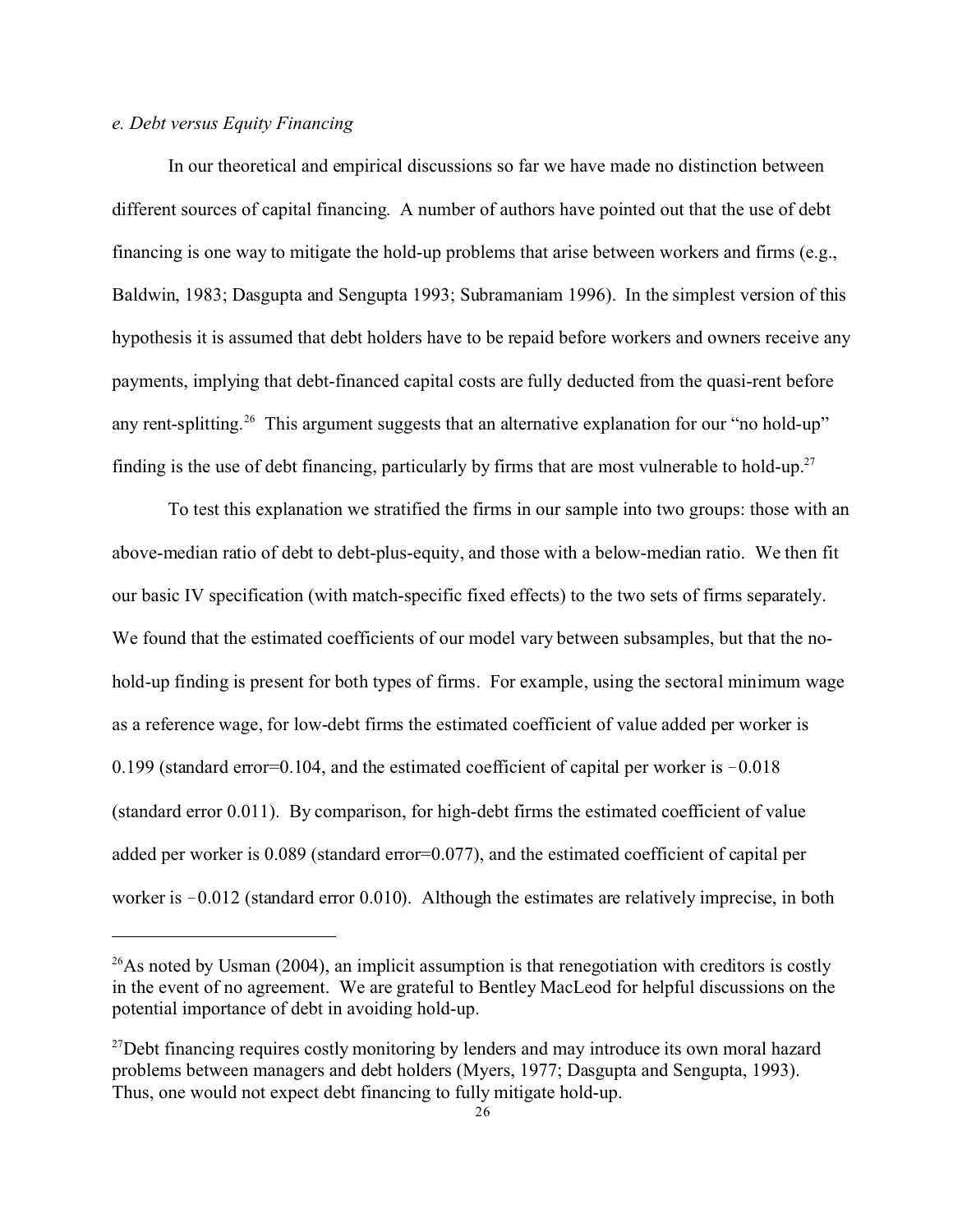subsamples the ratio of the capital coefficient to the value-added coefficient is very close to 10% (8.8% with a standard error of 3.0% for low-debt firms; 13.4% with a standard error of 4.0% for high-debt firms). Based on these results, and other specifications that include interactions between the two main coefficients and the relative share of debt in the firm's financial structure, we conclude that the absence of hold-up in our sample does not does depend on the use of debt. If anything, in fact, the finding is slightly stronger for firms with relatively low levels of debt.

#### V. Conclusions

A growing literature in many different areas of economics has emphasized the potential importance of hold-up in long term relationships where binding contracts are unenforceable (see e.g., Che and Sakovics, 2008; MacLeod, 2010). Once a sunk investment is made by one party, some of the returns can be captured by the other, lowering the return to investment and causing inefficiency. The empirical significance of hold-up effects in the labor market is unclear. Existing studies from several different countries suggests that wages respond to employer-specific gains in productivity (e.g., van Reenan, 1996; Margolis and Salvanes, 2001; Martins, 2009; Guertzgen, 2010). Whether there is hold-up or not, however, depends on whether the wage bargaining process allows the firm to recoup its investment costs *before* splitting the rents with employees, and not on rent-sharing per se.

We use a large matched employer-employee data set from the Veneto region of Italy to estimate wage determination models that include separate effects for value-added per worker and capital per worker. We find systematic evidence of rent sharing, with an average elasticity of wages with respect to profits on the order of 3-5%, mainly arising from firms in more concentrated industries. We also find that firms with higher capital per worker pay lower wages, holding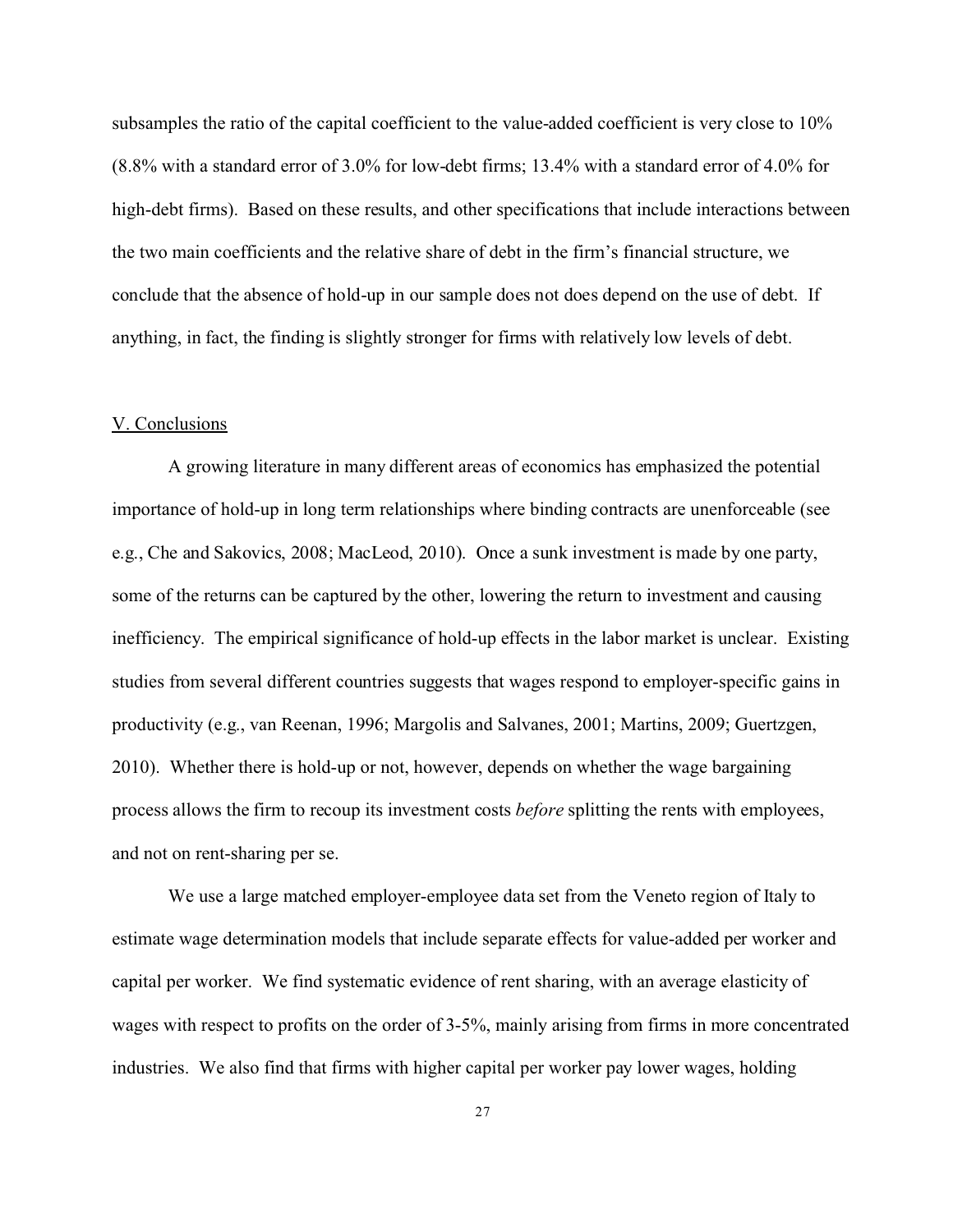constant value-added per worker. The relative size of the deduction for capital is consistent with efficient investment (i.e., no hold-up) assuming an average user cost of capital of around 10%, though given the precision of the estimates we cannot rule out a modest degree of hold-up. For example, an 80% confidence interval around our baseline estimate of the ratio of the capital offset effect to the effect of value added per worker includes up to a 25% capture rate of past investments. We also find a larger wage offset for tangible assets than working capital – a pattern that is consistent with the higher user cost of tangible assets and supportive of the no hold-up hypothesis.

Our results suggest the need for caution in making inferences about the presence of hold-up from evidence on rent-sharing alone. In our setting it appears that workers receive a share of the rents that remain *after* the costs of capital are fully deducted. A similar conclusion is reached by Addison et al. (2007), who find no effect of gaining or losing coverage by a works council on plant-level investment rates in Germany. Of course different results could arise in other institutional settings, where workers may have less concern about the ability of firms to divert new investments. In any case, we believe that is important to carefully consider the measure of rents that is distributed in wage bargaining before reaching any conclusions about the impact of rent sharing on the efficiency of investment.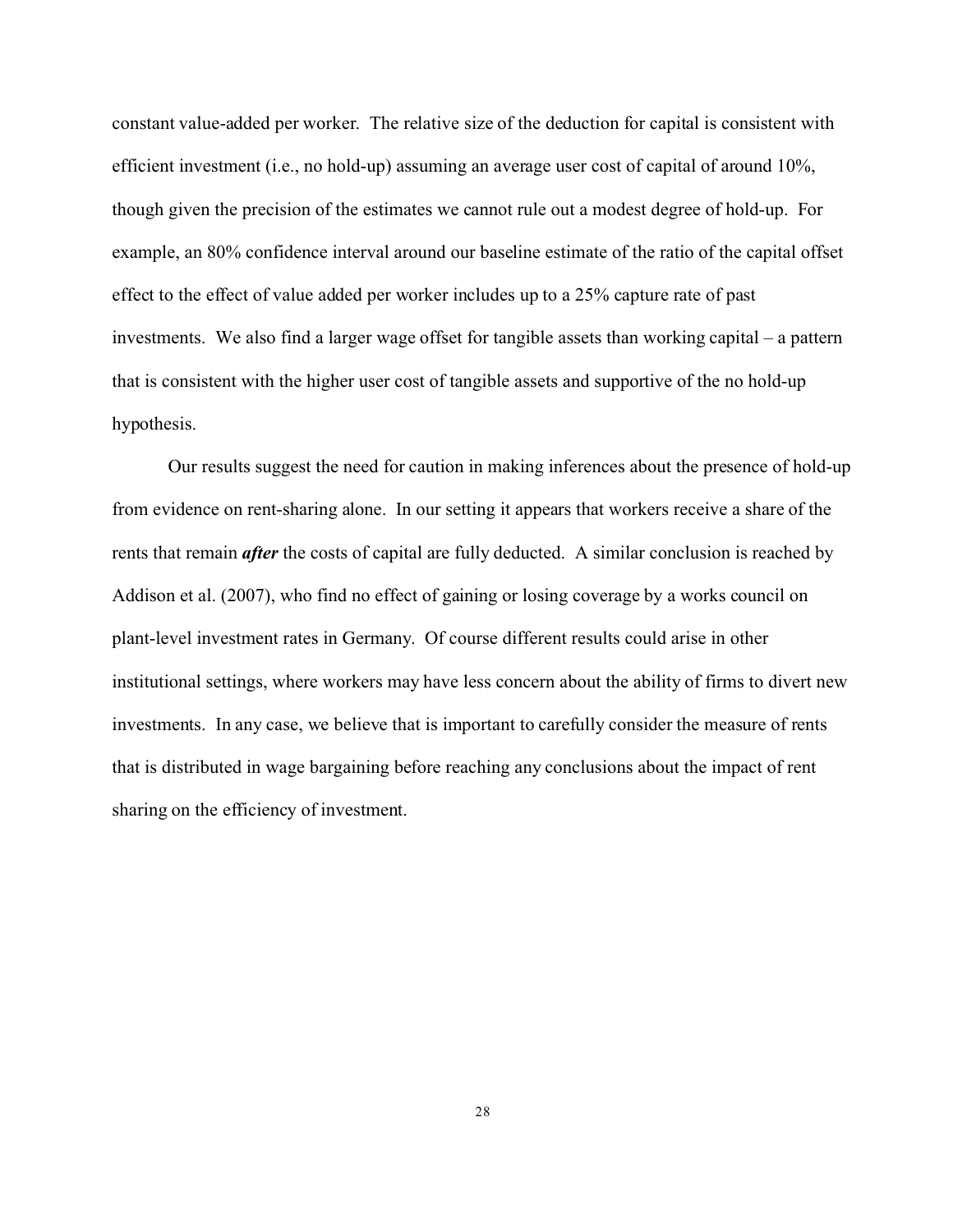#### References

Abowd, John M. and Thomas Lemieux (1993). "The Effects of Product Market

Competition on Collective Bargaining Agreements: The Case of Foreign Competition in Canada."

*Quarterly Journal of Economics* 108, pp. 983–1014.

Abowd, John M., Francis Kramarz, and David N. Margolis. (1999) "High-Wage Workers and High-Wage Firms." *Econometrica*, 67(2), pp. 251-333.

Addison, John T. and Barry T. Hirsch (1989) "Union Effects on Productivity, Profits, and Growth: Has the Long Run Arrived?" *Journal of Labor Economics* 7, pp. 72-105.

Addison John T., Thorsten Schank, Claus Schnabel, and Joachim Wagner. (2007). "Do

Works Councils Inhibit Investment?" *Industrial and Labor Relations Review* 60, pp. 187-203.

Arachi, Giampaolo and Federico Biagi (2005). "Taxation, Cost of Capital, and Investment:

Do Tax Asymmetries Matter? *Gionale degli Economisti e Annali di Economia* 64 (2/3), pp. 295- 322.

Arai, Mahmood. (2003) "Wages, Profitability and Capital Intensity: Evidence from Matched Worker-Firm Data." *Journal of Labor Economics* 21 (3), pp. 593-618.

Arai, Mahmood, and Fredrik Heyman. (2004). "Microdata Evidence on Rent-Sharing."

FIEF Working Paper No. 198. Stockholm: Trade Union Institute for Economic Research (FIEF). Baldwin, Carliss (1983). "Productivity and Labor Unions: An Application of the Theory of Self-Enforcing Contracts." *Journal of Business* 56, pp. 155-186.

Becker, Gary S. (1962). "Investment in Human Capital: A Theoretical Analysis." *Journal of Political Economy* 70 (Supplement), pp. 9-49.

Blanchflower, David G., Andrew J. Oswald, and Peter Sanfey (1996). "Wages, Profits and Rent-sharing." *Quarterly Journal of Economics* 111 , pp. 227–251.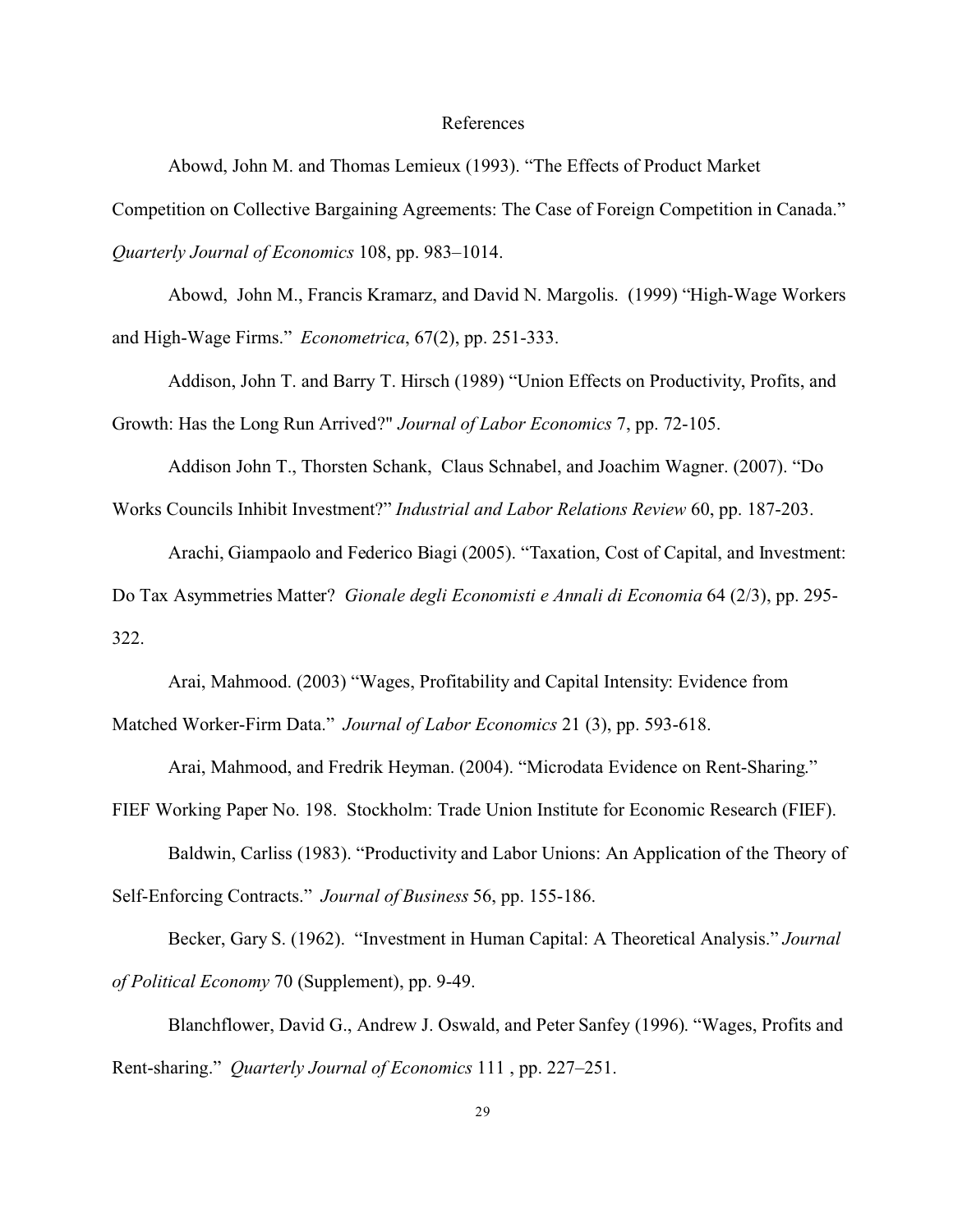Bronars, Stephen G. and Donald R. Deere (1993) "Unionization, Incomplete Contracting, and Capital Investment." *Journal of Business*; 66(1), pp. 117-32.

Card, David (1996). "The Effect of Unions on the Structure of Wages: A Longitudinal Analysis." *Econometrica* 64, pp. 957-979.

Card, David, Francesco Devicienti and Agata Maida (2010). "Rent Sharing, Hold-up and Wages: Evidence from Matched Panel Data." National Bureau of Economic Research Working Paper Number 16192, July.

Casadio Piero (2003), "Wage Formation in the Italian Private Sector After the 1992–93 Income Policy Agreements." In G. Fagan, F.P. Mongelli and J. Morgan, editors, *Institutions and Wage Formation in the New Europe*, Cheltenham, UK: Edward Elgar, pp. 112–33.

Cella, G. P. and T. Treu (2009) *Relazioni Industriali e Contrattazione Colletiva*. Bologna: Il Mulino.

Che, Yeon-Koo and Jozsef Sakovics (2008). "Hold-up Problem." In Steven N. Durlauf and Lawrence E. Blume, editors, *The New Palgrave Dictionary of Economics,* Second Edition. New York: Palgrave Macmillan.

Cristini, Annalisa and Riccardo Leoni (2006). "The 93 July Agreement in Italy: Bargaining Power, Efficiency Wages, or Both?" In Nicola Acocella and Riccardo Leoni, editors, Social Pacts, Employment and Growth: A Reappraisal of Ezio Tarantelli's Thought. Heidelberg: Physica-Verlag. pp. 97-122.

Christofides, Louis N. and Andrew J. Oswald (1992). "Real Wage Determination and Rent-sharing in Collective Bargaining Agreements." *Quarterly Journal of Economics* 107, pp. 985–1002.

Connolly, Robert A., Barry T. Hirsch, and Mark Hirschey (1986). "Union Rent Seeking,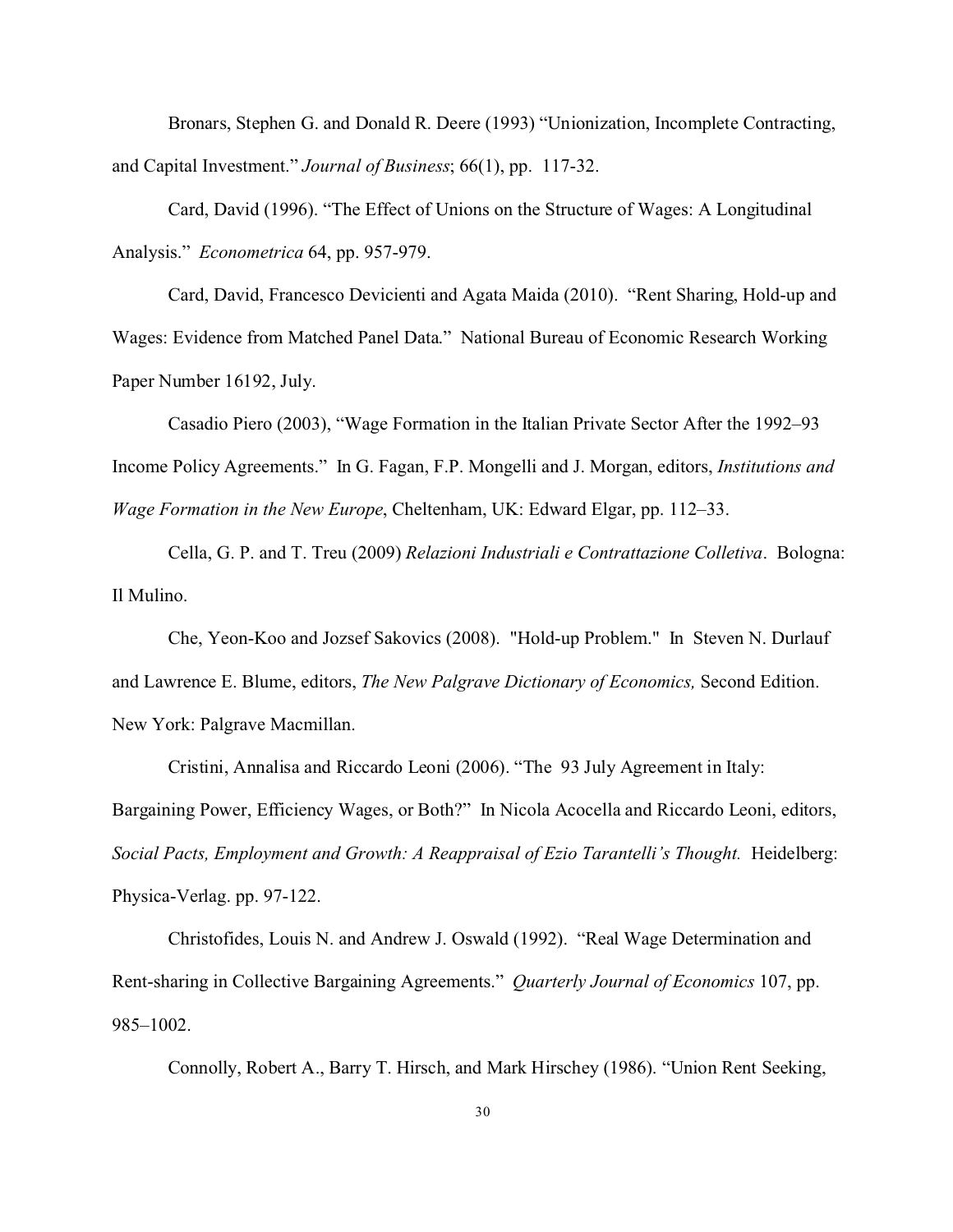Intangible Capital, and Market Value of the Firm." *Review of Economics and Statistics* 68 (4) pp. 567-577.

Crawford, Vincent F. (1988). "Long-Term Relationships Governed by Short-Term Contracts." *American Economic Review* 78 (3), pp. 485-499.

Dasgupta, Sudipto and Kunal Sengupta (1993). "Sunk Investment, Bargaining, and the

Choice of Capital Structure." *International Economic Review* 34 (1), pp. 203-220.

Dell'Aringa, Carlo, and Claudio Lucifora. (1994). "Collective Bargaining and Relative Earnings in Italy." *European Journal of Political Economy,* Vol. 10, pp. 727–47.

de Menil, George (1971). *Bargaining: Monopoly Power versus Union Power*. Cambridge, MA: MIT Press

Denny, Kevin and Stephen J. Nickell (1992). "Unions and Investment in British

Manufacturing Industry." *British Journal of Industrial Relations* 29 (1), pp. 113-121.

Dickens, William T. and Lawrence F. Katz (1986) "Industry Wage Patterns and Theories

of Wage Determination." Unpublished Manuscript, University of California at Berkeley.

Elston, Julie Ann and Laura Rondi (2006). "Shareholder Protection and the Cost of Capital: Empirical Evidence from German and Italian Firms." CERIS-CNR Working Paper No. 8. Montcalieri (Italy): CERIS-CNR.

Farber, Henry (1986). "The Analysis of Union Behavior." In Orley Ashenfelter and

Richard Layard, editors, *Handbook of Labor Economics* Volume 2. Amsterdam: North Holland.

Franzosi, Alessandra M. (2008). "Costo del Capitale e Struttura Finanziaria: Valutazione degli Effecti di IRAP e DIT." Instituto per la Ricerca Sociale (Milano) Unpublished Working Paper.

Grout, Paul A. (1984). "Investment and Wages in the Absence of Binding Contracts: A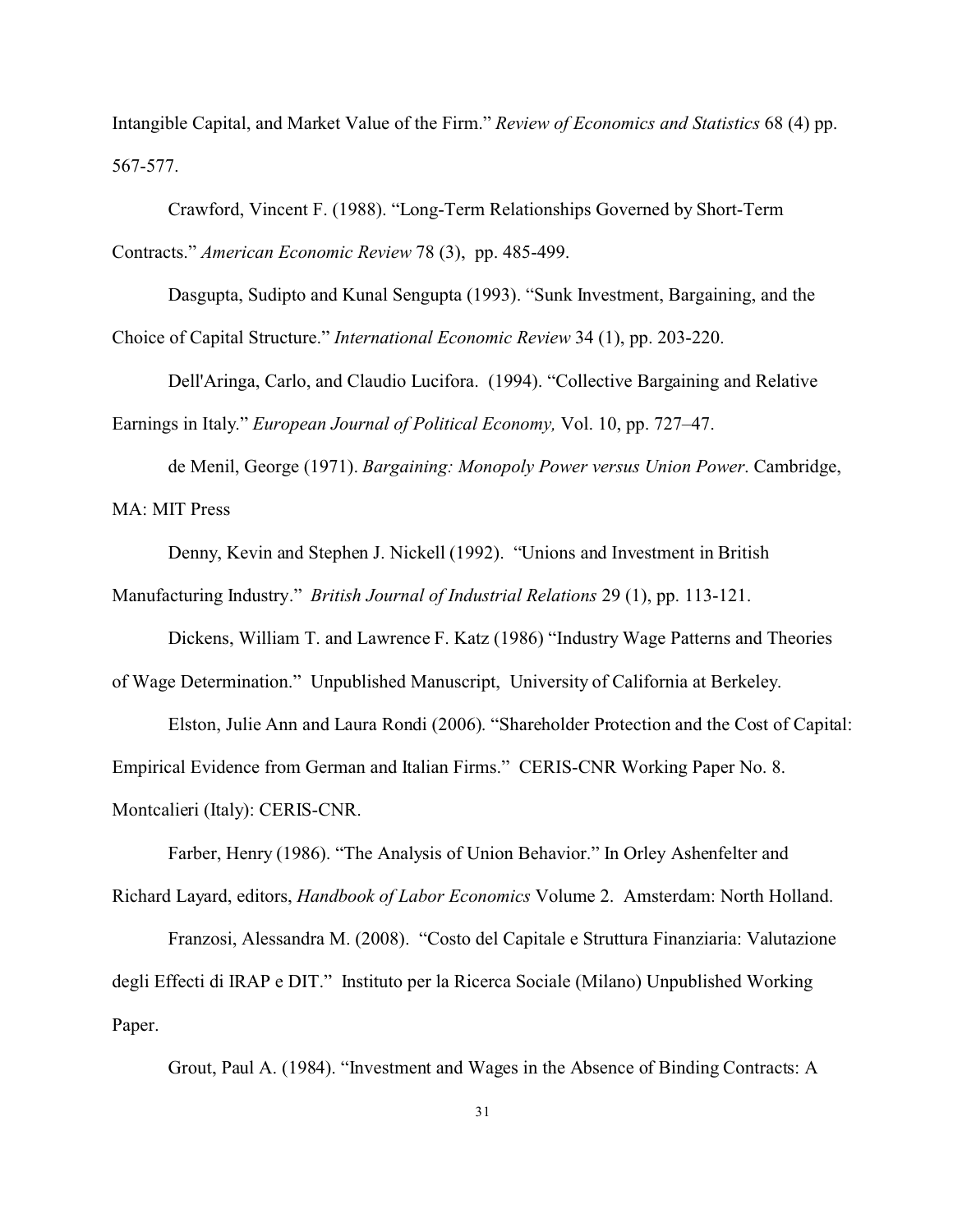Nash Bargaining Approach." *Econometrica* 52 (2), pp. 449-460.

Guiso, Luigi, Luigi Pistaferri and Fabiano Schivardi (2005). "Insurance within the Firm." *Journal of Political Economy* 113 (5), pp. 1054-1087.

Guertzgen, N. (2010). "Rent-Sharing and Collective Wage Contracts - Evidence from

German Establishment-Level Data." *Applied Economics* 42 (22), pp. 2835- 2854.

Hildreth, A.K.G. and Andrew J. Oswald (1997). "Rent-sharing and Wages: Evidence from Company and Establishment Panels." *Journal of Labor Economics* 15, pp. 318–337.

Hirsch, Barry T. (2004). "What Do Unions Do For Economic Performance?" *Journal of Labor Research* 25, pp. 417-455.

ISTAT (2000). "La Flessibilità del Mercato del Lavoro nel Periodo 1995-96."

*Informazioni* 34 Roma: ISTAT.

Krueger, Alan B. and Lawrence H. Summers (1988). "Efficiency Wages and the Inter-

Industry Wage Structure." *Econometrica* 56, pp. 259-293

Lester, Richard A. (1952). "A Range Theory of Wage Differentials." *Industrial and Labor Relations Review* 5, pp. 483-500.

Machin, Stephen and Sushil Wadhwani (1991). "The Effects of Unions on Investment and Innovation: Evidence From WIRS." *Economic Journal* 101 (405), pp. 324-330.

MacLeod, W. Bentley (2010). "Great Expectations: Law, Employment Contracts, and Labor Market Performance." In Orley Ashenfelter and David Card, editors, *Handbook of Labor Economics* Volume 4. New York: Elsevier, forthcoming 2010.

Manning, Alan (1987). "An Integration of Trade Union Models in a Sequential Bargaining Framework." *Economic Journal* 97 (385), pp. 121-139.

Margolis, David N. and Kjell G. Salvanes. (2001). "Do Firms Really Share Rents with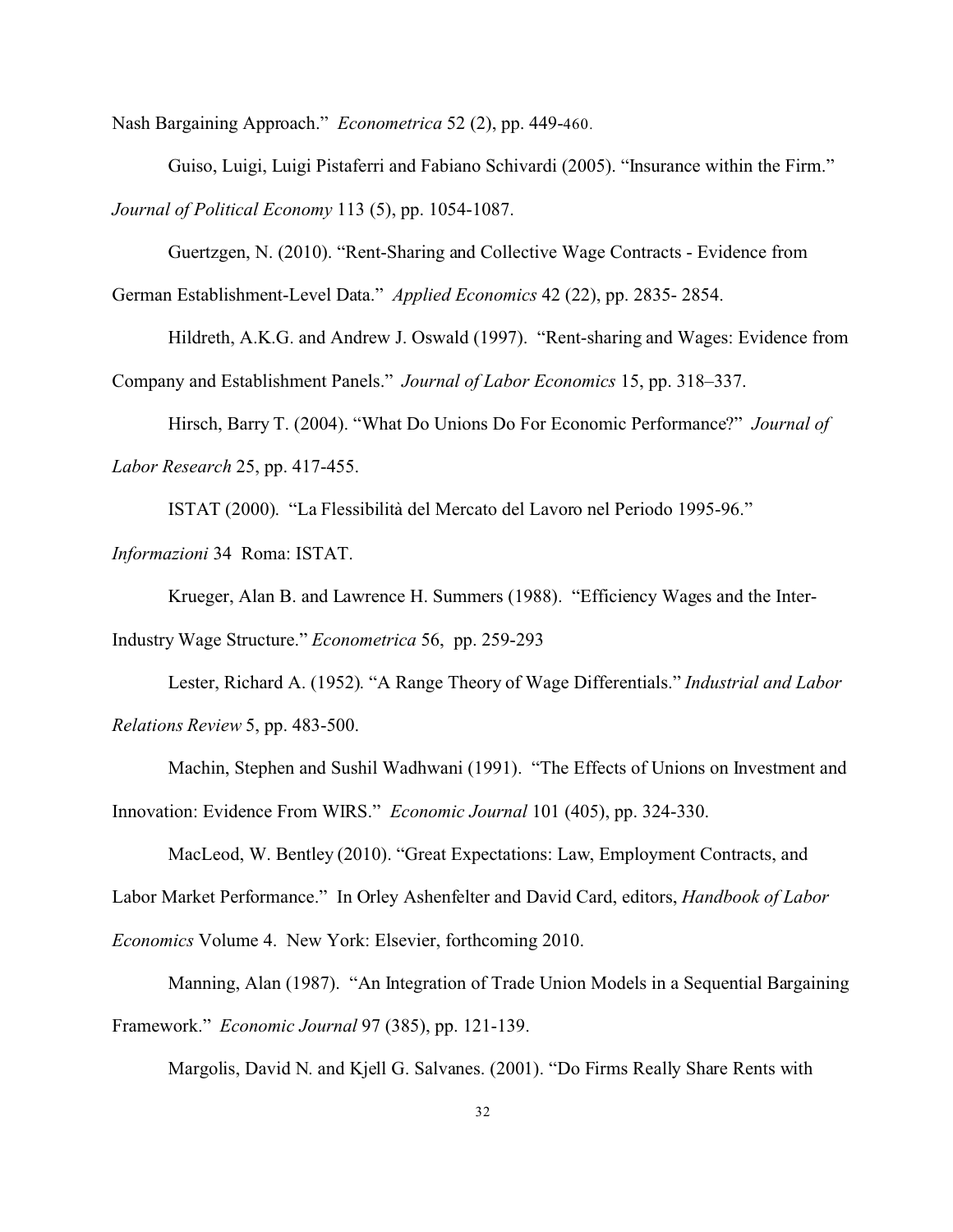Their Workers?" IZA Discussion Paper No. 330. Bonn: IZA.

Mariotti, Ilaria and Simona Montagnana (2008). "Italian Investments in the Agglomeration of Timisoara in Romania: Threat or Opportunity for Economic Development?" *Romanian Journal of Regional Science* 2, pp. 33-52.

Martins, Pedro (2009) "Rent Sharing Before and After the Wage Bill." *Applied Economics* 41 (17), pp. 2133-2151.

McDonald, Ian M., and Robert Solow (1981). "Wage Bargaining and Employment." *American Economic Review* 71, pp. 896-908.

Myers, Stewart (1977). "The Determinants of Corporate Borrowing." *Journal of Financial Economics* 4, pp. 147-175.

Nickell, Stephen J. and Sushil Wadhwani (1990). "Insider Forces and Wage

Determination." *Economic Journal* 100(401), pp. 496-509.

Odgers, Cameron W. and Julian R. Betts. (1997). "Do Unions Reduce Investment?

Evidence from Canada." *Industrial and Labor Relations Review* 51 (1), pp. 18-36.

Simons, Henry (1944). "Some Reflections on Syndicalism." *Journal of Political Economy* 52, pp. 1-25.

Slichter, Sumner. (1950). "Notes on the Structure of Wages. *Review of Economics and Statistics* 32, pp. 80–91.

Smith, Adam. (1976). *An Enquiry into the Nature and Causes of the Wealth of Nations*, Clarendon Press, Oxford.

Subramaniam, Venkat (1996). "Underinvestment, Debt Financing, and Long-Term

Supplier Relations." *Journal of Law, Economics and Organizations* 12 (2), pp. 461-475.

Svejnar, Jan. (1986). "Bargaining Power, Fear of Disagreement, and Wage Settlements: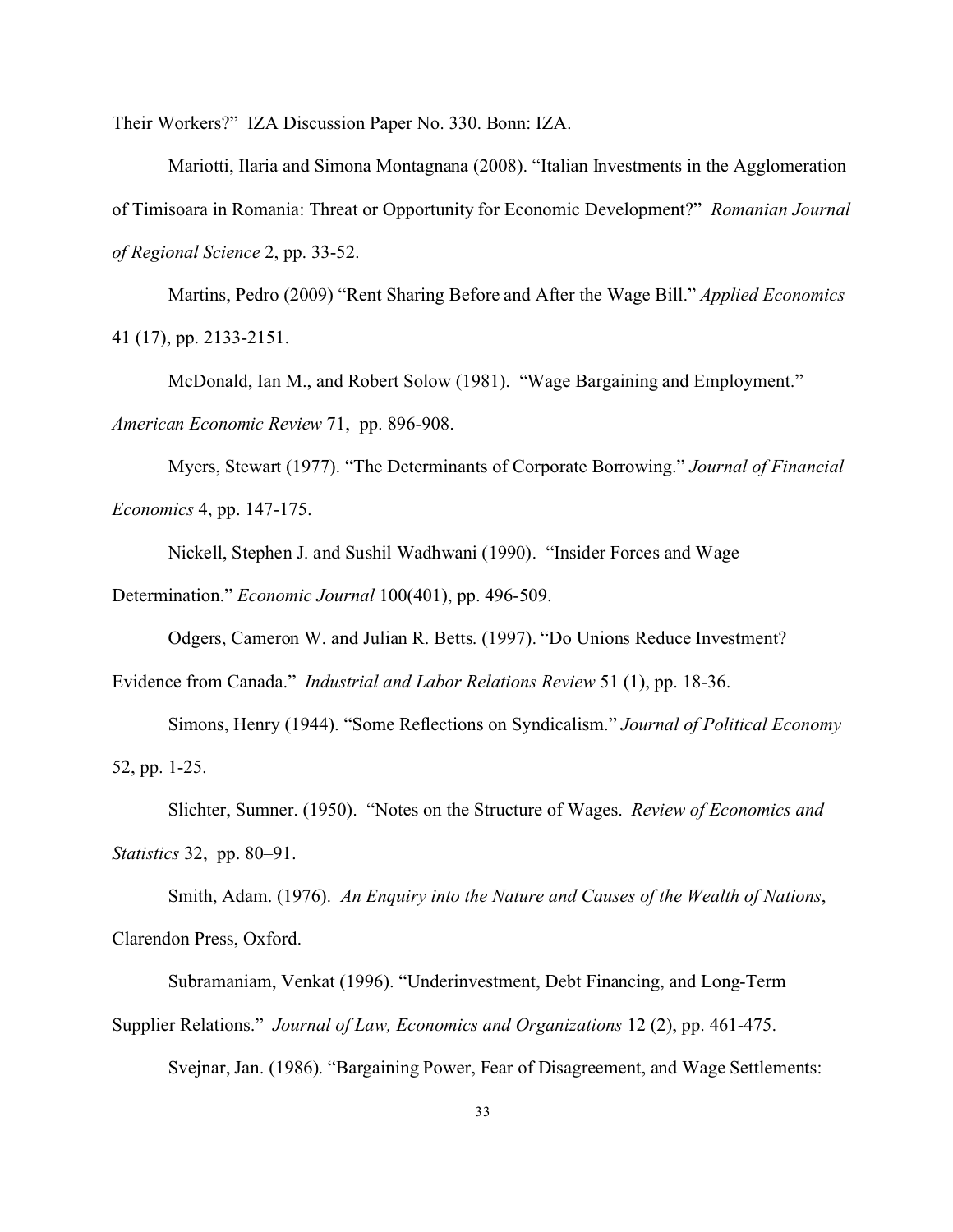Theory and Evidence from U.S. Industry." *Econometrica* 54 (5), pp. 1055-1078.

Tattara, Giuseppe and Marco Valentini (2007). "The Cyclical Behavior of Job and Worker

Flows." Working Paper No. 16. Department of Economics Ca' Foscari University of Venice.

Usman, Murat. (2004). "Optimal Debt Contracts with Renegotiation." *Journal of*

*Economics and Management Strategy* 13 (4), pp. 755-776.

Van Reenen, John. (1996). "The Creation and Capture of Economic Rents: Wages and Innovation in a Panel of UK Companies" *Quarterly Journal of Economics* 111 (443), pp. 195-226.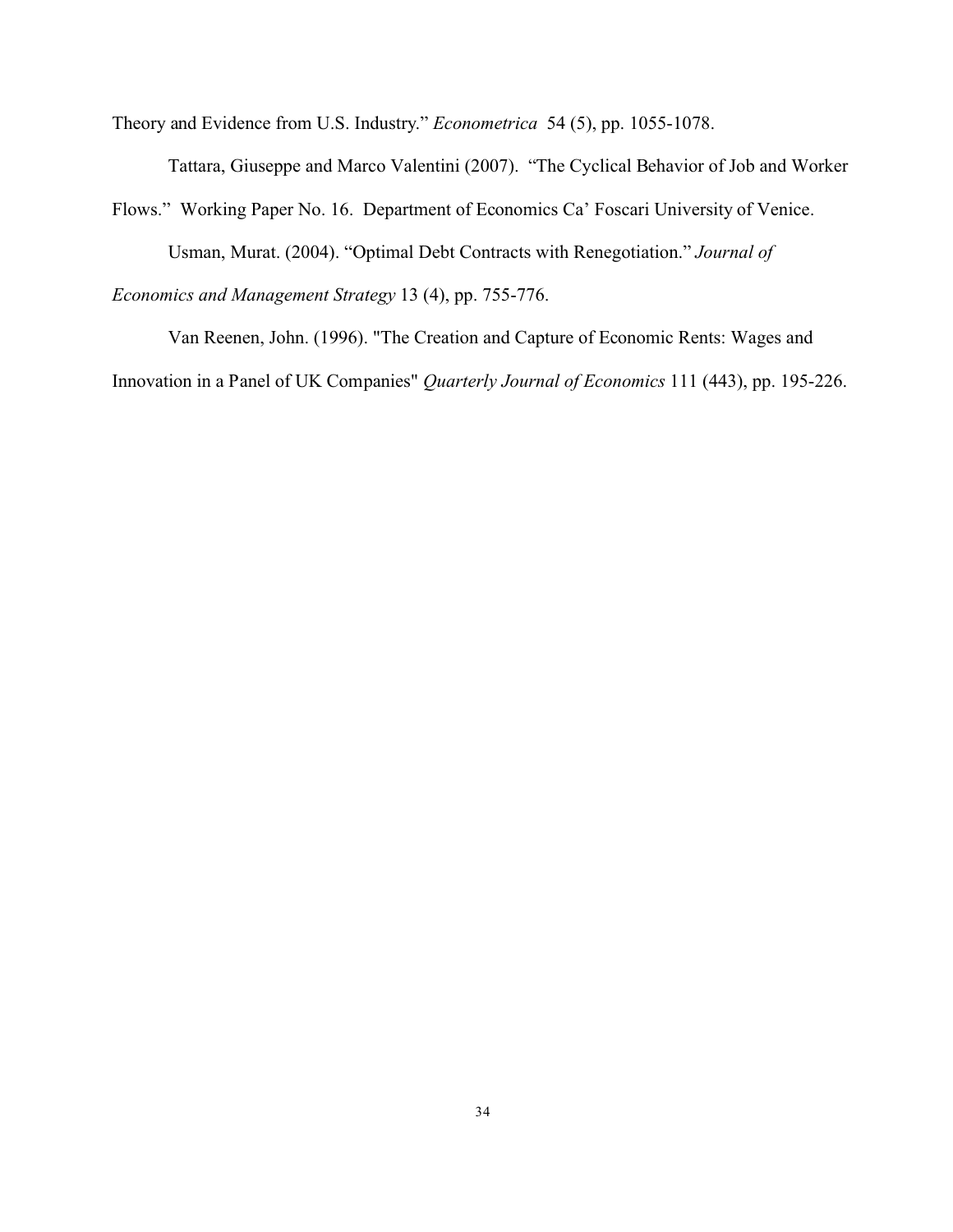Table 1: Descriptive Statistics for Workers, Firms and Job Matches

|                                                                           | Universe of                     | Matched                         | <b>Estimation Sample</b>  |                                                      |
|---------------------------------------------------------------------------|---------------------------------|---------------------------------|---------------------------|------------------------------------------------------|
|                                                                           | Job-Year<br>Observations<br>(1) | Job-Year<br>Observations<br>(2) | <b>Full Sample</b><br>(3) | Subset Matched to<br><b>Sectoral Contract</b><br>(4) |
| <b>Characteristics of Workers:</b>                                        |                                 |                                 |                           |                                                      |
| 1. Number of Individual Workers                                           | 1,990,751                       | 985,160                         | 416,587                   | 305,364                                              |
| 2. Percent Female                                                         | 42.3                            | 34.4                            | 27.3                      | 26.8                                                 |
| 3. Percent Age 30 or Less                                                 | 45.6                            | 39.8                            | 41.3                      | 42.5                                                 |
| 4. Percent Age 45 or More                                                 | 17.1                            | 19.8                            | 18.1                      | 17.4                                                 |
| 5. Percent White Collar                                                   | 29.6                            | 29.8                            | 31.3                      | 32.9                                                 |
| 6. Mean Daily Wage (real Euros)                                           | 64.8                            | 74.2                            | 68.9                      | 68.37                                                |
| 7. Mean Drift Component of Daily Wage<br>(real Euros)                     |                                 | -                               |                           | 21.2                                                 |
| <b>Characteristics of Firms:</b>                                          |                                 |                                 |                           |                                                      |
| 8. Number of Individual Firms                                             | 191,202                         | 18,312                          | 7,283                     | 5,677                                                |
| 9. Firm Size <sup>a</sup>                                                 | 7.0                             | 36.0                            | 54.4                      | 54.8                                                 |
| 10. Value Added/Worker (1000's real Euros)                                |                                 | 59.7                            | 44.6                      | 44.5                                                 |
| 11. Valued Added/Worker less Industry Mean Wage<br>(1000's of real Euros) |                                 | 31.5                            | 24.4                      | 20.1                                                 |
| 12. Valued Added/Worker less Sectoral Min. Wage<br>(1000's of real Euros) |                                 |                                 |                           | 30.2                                                 |
| 13. Quasi-rent/Worker, using Industry Mean Wage<br>(1000's of real Euros) |                                 | 23.3                            | 20.0                      | 20.1                                                 |
| 14. Quasi-rent/Worker, using Sectoral Min. Wage<br>(1000's of real Euros) |                                 |                                 |                           | 26.2                                                 |
| <b>Characteristics of Job Match:</b><br>15. Number of Job Matches         |                                 |                                 |                           |                                                      |
|                                                                           | 3,111,990                       | 1,223,889                       | 452,136                   | 328,824                                              |
| 16. Mean Duration of Job (years)                                          | 2.1                             | 2.5                             | 3.5                       | 3.5                                                  |

Notes: Sample in column 1 includes observed jobs for individuals between the ages of 16 and 64 in Veneto Worker History File during a calendar year between 1995 and 2001. Sample in column 2 includes subset of job-year observations that can be matched to AIDA balance sheet data for the firm (in the same calendar year). Estimation sample excludes part-year jobs, jobs at firms with under 15 employees, parttime jobs, jobs held by apprentices and managers, and jobs in construction and sectors with a relatively small number of AIDA firms outside Veneto. Sample in column 4 includes job-year observations that can be matched to information on the minimum wage in the relevant sectoral contract. See text for further details.

<sup>a</sup>In column 1 firm size is based on number of employees as of October in VWH data. In other columns firm size is from AIDA data.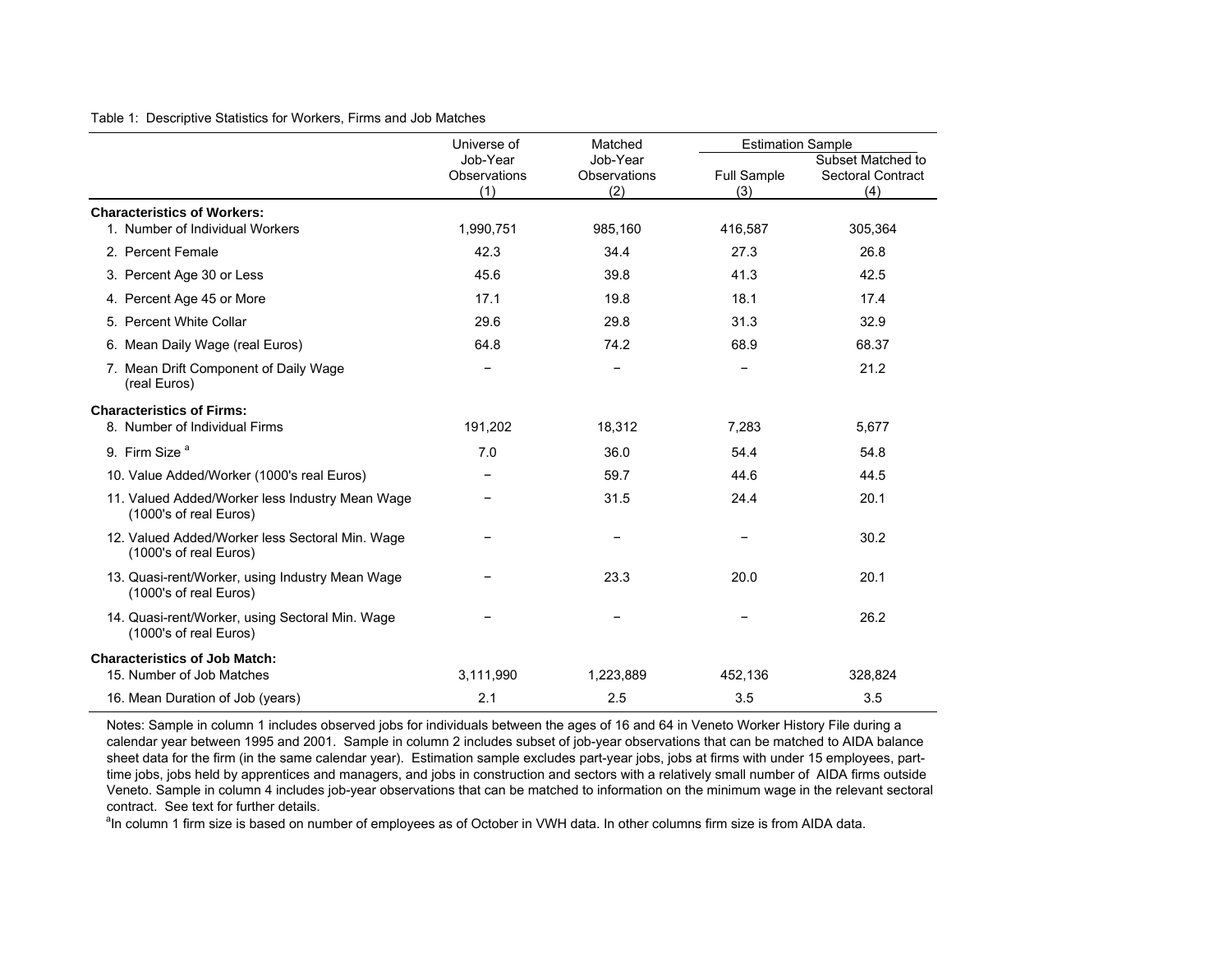### Table 2: OLS Estimates of Rent Sharing Model

|                                                                             | Using Industry Mean As<br>Alternative Wage<br>$^{\prime}$ 2) |                     | <b>Using Sectoral Minimum As</b><br>Alternative Wage<br>3)<br>(4) |                     |  |
|-----------------------------------------------------------------------------|--------------------------------------------------------------|---------------------|-------------------------------------------------------------------|---------------------|--|
| 1. Value Added per Worker                                                   | 0.294<br>(0.027)                                             | 0.275<br>(0.026)    | 0.254<br>(0.029)                                                  | 0.247<br>(0.028)    |  |
| 2. Capital Stock per Worker                                                 | 0.000<br>(0.010)                                             | 0.004<br>(0.010)    | $-0.033$<br>(0.013)                                               | $-0.028$<br>(0.012) |  |
| 3. Alternative Wage                                                         | 0.629<br>(0.038)                                             | 0.374<br>(0.048)    | 1.757<br>(0.072)                                                  | 1.467<br>(0.081)    |  |
| 4. Additional Controls                                                      | no                                                           | yes                 | no                                                                | yes                 |  |
| 5. R-squared                                                                | 0.223                                                        | 0.353               | 0.445                                                             | 0.494               |  |
| 6. Number of Person-Year<br><b>Observations</b>                             | 1,395,031                                                    | 1,395,031           | 984,329                                                           | 984,329             |  |
| Addendum:                                                                   |                                                              |                     |                                                                   |                     |  |
| Elasticity of Wages w.r.t. Rents                                            | 0.073                                                        | 0.068               | 0.078                                                             | 0.076               |  |
| Lester's Range                                                              | 0.219                                                        | 0.206               | 0.187                                                             | 0.182               |  |
| <b>Ratio of Estimated Coefficients -</b><br>row 2 $\div$ row 1 (abs. value) | 0.000<br>(0.035)                                             | $-0.016$<br>(0.038) | 0.132<br>(0.050)                                                  | 0.114<br>(0.048)    |  |

Notes: Dependent variable in all models is log of average daily wage. Standard errors clustered by four-digit industry in parentheses. All models include year dummies. Controls added in columns 2 and 4 are: quadratic in age, quadratic in job tenure, dummy for white collar occupation, quadratic in firm age, quadratic in firm size.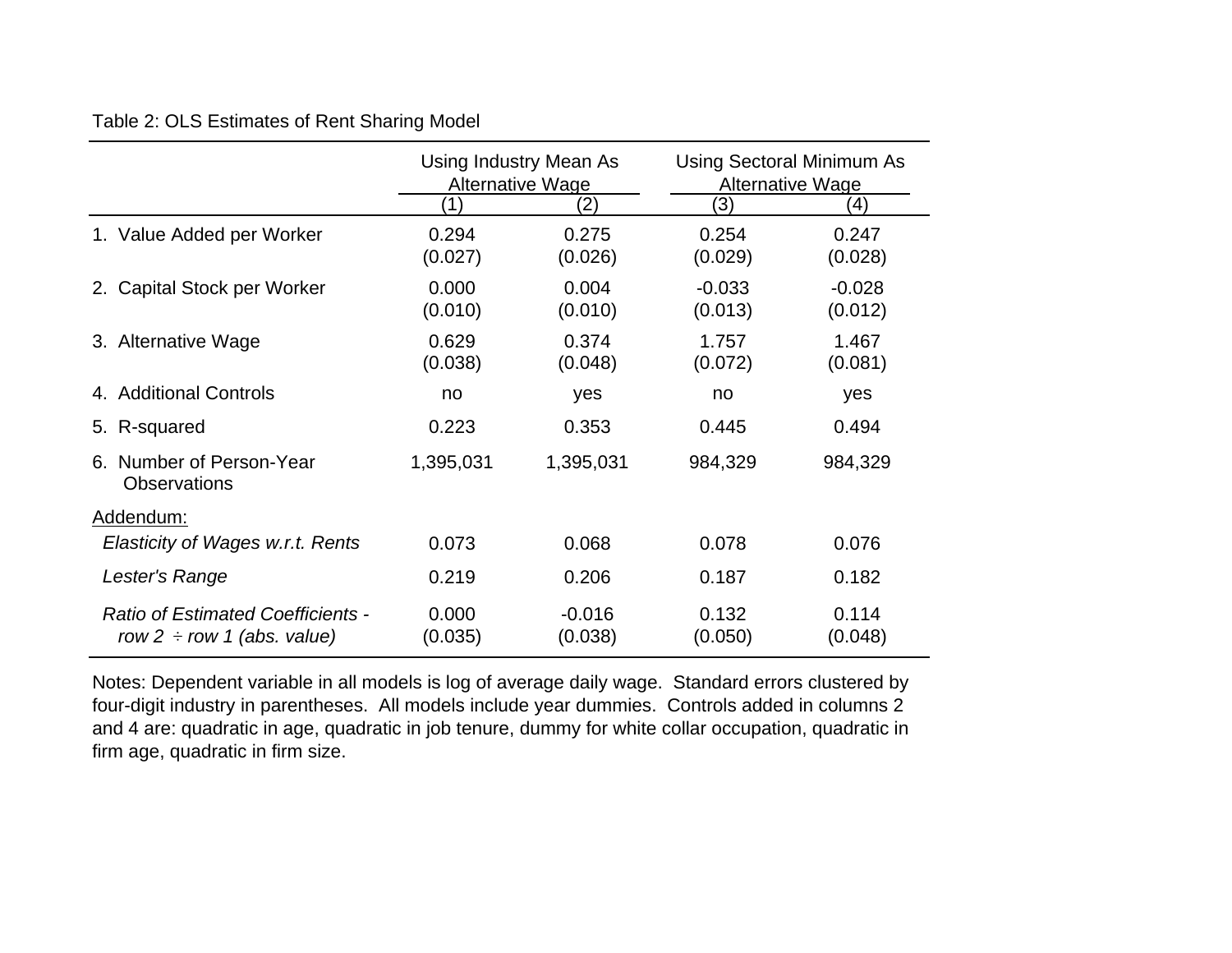|                                                                             | Using Industry Mean As<br><b>Alternative Wage</b> |                     | <b>Using Sectoral Minimum As</b><br>Alternative Wage |                     |
|-----------------------------------------------------------------------------|---------------------------------------------------|---------------------|------------------------------------------------------|---------------------|
|                                                                             | <b>OLS</b><br>IV                                  |                     | <b>OLS</b>                                           | IV                  |
|                                                                             | (1)                                               | (2)                 | (3)                                                  | (4)                 |
| 1. Value Added per Worker                                                   | 0.032<br>(0.005)                                  | 0.117<br>(0.062)    | 0.030<br>(0.007)                                     | 0.146<br>(0.071)    |
| 2. Capital Stock per Worker                                                 | $-0.002$<br>(0.003)                               | $-0.012$<br>(0.007) | $-0.002$<br>(0.003)                                  | $-0.015$<br>(0.008) |
| 3. Alternative Wage                                                         | 0.011<br>(0.009)                                  | 0.010<br>(0.007)    | 0.801<br>(0.035)                                     | 0.800<br>(0.029)    |
| 4. Additional Controls                                                      | yes                                               | yes                 | yes                                                  | yes                 |
| 5. Number of Person-Year<br><b>Observations</b>                             | 1,395,301                                         | 1,395,301           | 984,329                                              | 984,329             |
| 6. First-stage F-statistic                                                  |                                                   | 28.2                |                                                      | 20.3                |
| Addendum:                                                                   |                                                   |                     |                                                      |                     |
| Elasticity of Wages w.r.t. Rents                                            | 0.008                                             | 0.029               | 0.009                                                | 0.045               |
| Lester's Range                                                              | 0.024                                             | 0.087               | 0.022                                                | 0.108               |
| <b>Ratio of Estimated Coefficients -</b><br>row 2 $\div$ row 1 (abs. value) | 0.074<br>(0.098)                                  | 0.107<br>(0.025)    | 0.058<br>(0.111)                                     | 0.105<br>(0.023)    |

Table 3: OLS and IV Within-Spell Estimates of Rent Sharin g Model

Notes: Dependent variable in all models is log of average daily wage. All models include a complete set of job-spell dummies as well as year effects and the covariates described in Table 2 that vary within job spells. In IV models (columns 2 and 4) value-added per worker is treated as endogenous. Instrument is revenue per worker for firms in the same 4 digit industry in the same year in other regions of Italy. Standard errors clustered by four digit industry in parentheses.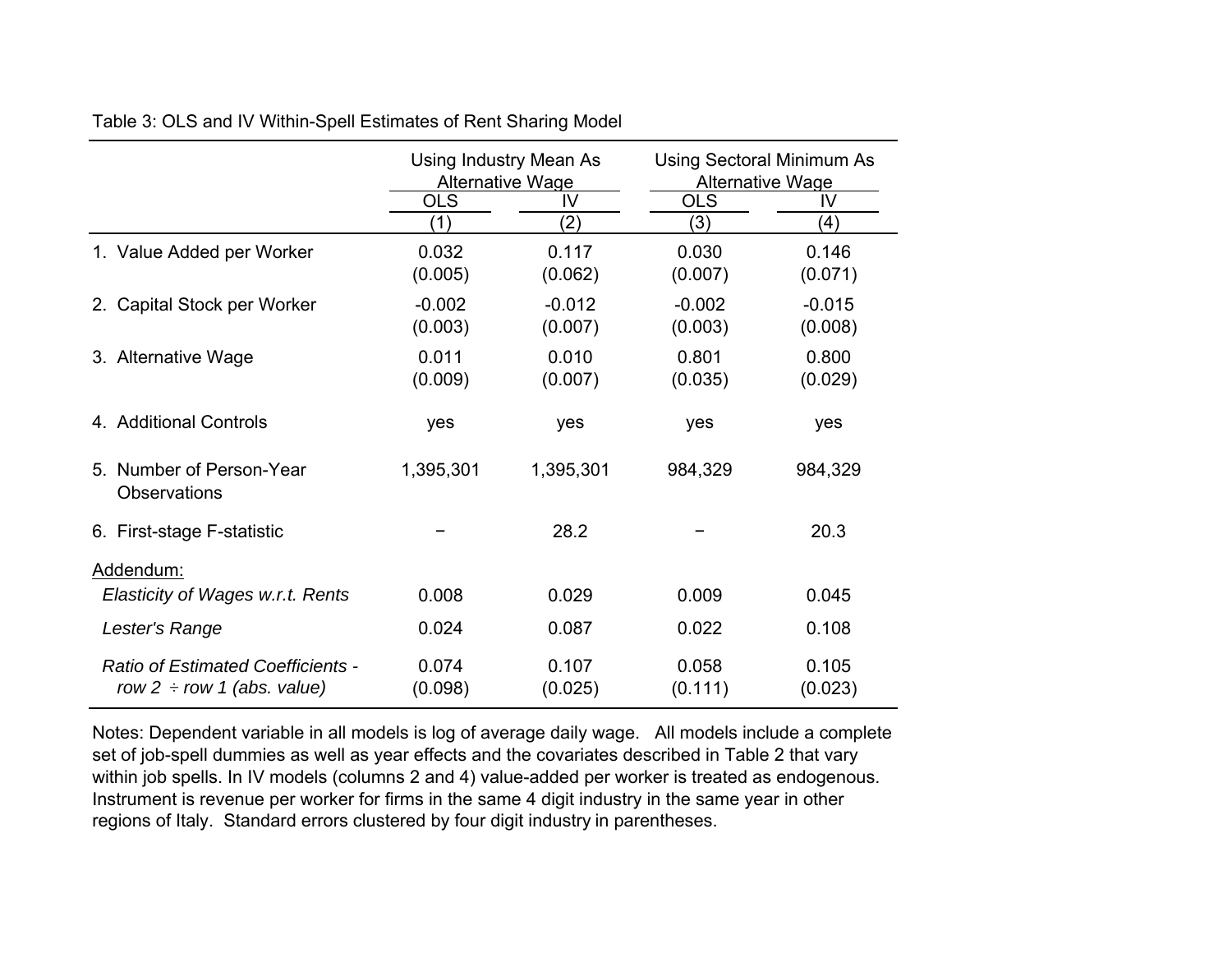|                                                                             | Using Industry Mean As<br>Alternative Wage<br>(1) | Using Sectoral Minimum As<br>Alternative Wage<br>(2) |  |
|-----------------------------------------------------------------------------|---------------------------------------------------|------------------------------------------------------|--|
| 1. Value Added per Worker                                                   | 0.153<br>(0.081)                                  | 0.147<br>(0.105)                                     |  |
| 2. Capital Stock per Worker                                                 | $-0.038$<br>(0.009)                               | $-0.030$<br>(0.012)                                  |  |
| 3. Alternative Wage                                                         | 0.009<br>(0.008)                                  | 0.790<br>(0.034)                                     |  |
| 4. Additional Controls                                                      | yes                                               | yes                                                  |  |
| 5. Number of Person-Year<br><b>Observations</b>                             | 1,127,153                                         | 806,348                                              |  |
| 6. First-stage F-statistic for<br>Value added per Worker                    | 13.9                                              | 10.4                                                 |  |
| 7. First-stage F-statistic for<br>Capital Stock per Worker                  | 77.5                                              | 64.7                                                 |  |
| Addendum:<br>Elasticity of Wages w.r.t. Rents                               | 0.038                                             | 0.045                                                |  |
| Lester's Range                                                              | 0.111                                             | 0.105                                                |  |
| <b>Ratio of Estimated Coefficients -</b><br>row 2 $\div$ row 1 (abs. value) | 0.251<br>(0.122)                                  | 0.203<br>(0.119)                                     |  |

Table 4: IV Within-Spell Estimates of Rent Sharing Model, Treating Capital as Endogenous

Notes: Dependent variable in both models is log of average daily wage. Models include a complete set of job-spell dummies as well as year effects and the covariates described in Table 2 that vary within job spells. Value-added per worker and capital per worker are treated as endogenous. Instruments are revenue per worker for firms in the same 4 digit industry in the same year in other regions of Italy, and lagged capital per worker at the firm. Standard errors clustered by four-digit industry in parentheses.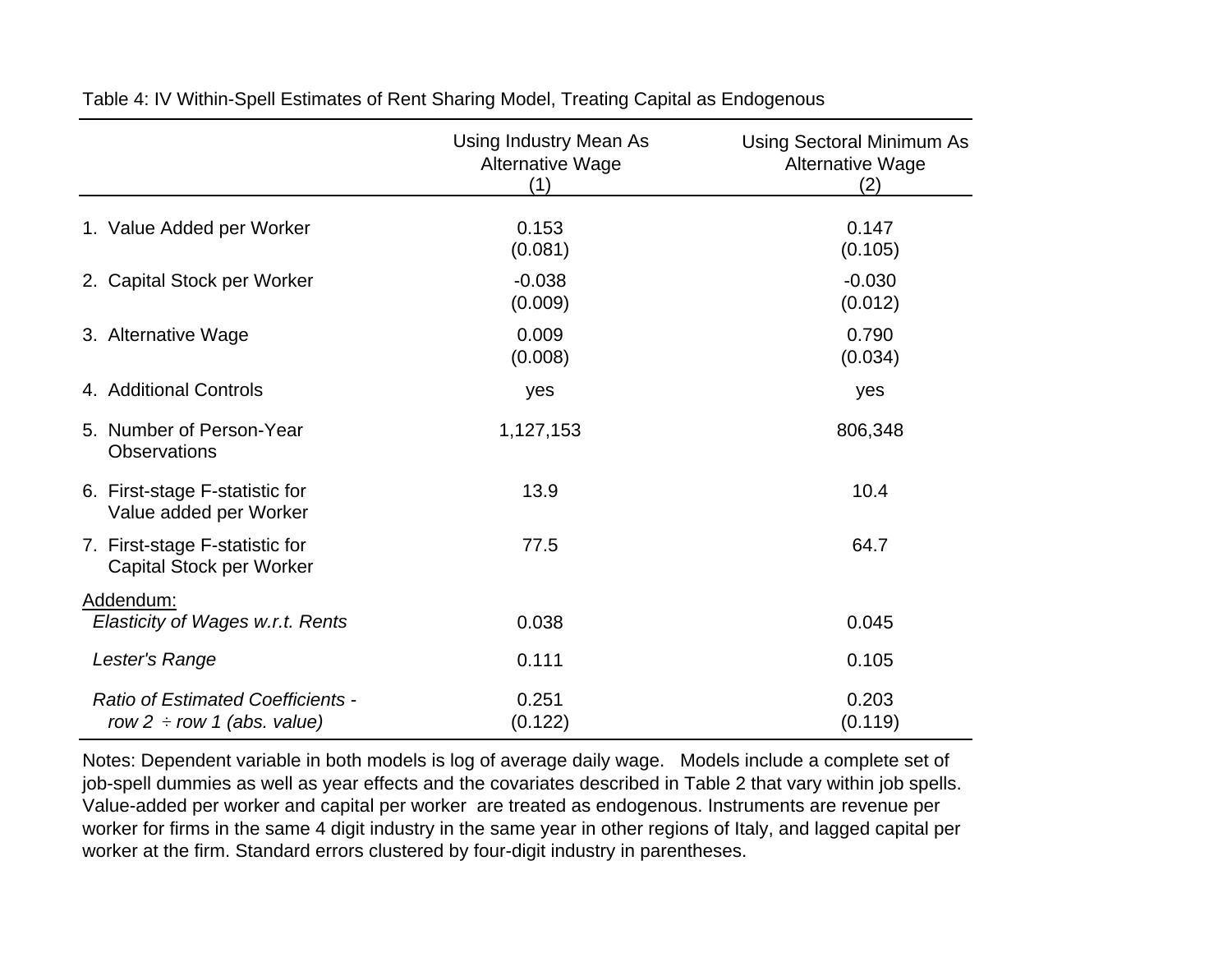|                                                                                                          | Using Industry Mean As Alternative<br>Wage | Using Sectoral Minimum As<br>Alternative Wage |  |  |
|----------------------------------------------------------------------------------------------------------|--------------------------------------------|-----------------------------------------------|--|--|
|                                                                                                          | (1)                                        | (2)                                           |  |  |
| 1. Value Added per Worker                                                                                | 0.120<br>(0.074)                           | 0.154<br>(0.080)                              |  |  |
| 2. Tangible Fixed Assets per Worker<br>(plant and equipment)                                             | $-0.011$<br>(0.007)                        | $-0.013$<br>(0.007)                           |  |  |
| 3. Intangible Fixed Assets per Worker<br>(intellectual property, R&D, goodwill)                          | $-0.027$<br>(0.013)                        | $-0.033$<br>(0.017)                           |  |  |
| 4. Current Assets per Worker<br>(inventories, receiveables, non-fixed<br>financial assets, liquid funds) | $-0.003$<br>(0.007)                        | $-0.005$<br>(0.008)                           |  |  |
| 5. Alternative Wage                                                                                      | 0.010<br>(0.006)                           | 0.801<br>(0.029)                              |  |  |
| 6. Additional Controls                                                                                   | yes                                        | yes                                           |  |  |
| 7. Number of Person-Year<br>Observations                                                                 | 1,395,301                                  | 984,329                                       |  |  |
| 8. First-stage F-statistic<br>Value added per worker                                                     | 22.8                                       | 17.0                                          |  |  |
| Addendum:                                                                                                |                                            |                                               |  |  |
| Elasticity of Wages w.r.t. Rents                                                                         | 0.030                                      | 0.047                                         |  |  |
| Lester's Range                                                                                           | 0.090                                      | 0.113                                         |  |  |
| Ratio of Estimated Coefficients (abs. value)                                                             |                                            |                                               |  |  |
| Tangible Fixed Assets (row $2 \div row 1$ )                                                              | 0.092<br>(0.025)                           | 0.087<br>(0.024)                              |  |  |
| Intangible Fixed Assets (row $2 \div row 1$ )                                                            | 0.225<br>(0.134)                           | 0.217<br>(0.114)                              |  |  |
| Current Assets (row $4 \div row 1$ )                                                                     | 0.021<br>(0.047)                           | 0.035<br>(0.032)                              |  |  |

Table 5: IV Within-Spell Estimates of Rent Sharing Model, Distinguishing Three Types of Capital

Notes: Dependent variable in both models is log of average daily wage. Models include a complete set of job-spell dummies as well as year effects and the covariates described in Table 2 that vary within job spells. Value-added per worker is treated as endogenous. Instrument is revenue per worker for firms in the same 4 digit industry in the same year in other regions of Italy. Standard errors clustered by four-digit industry in parentheses.